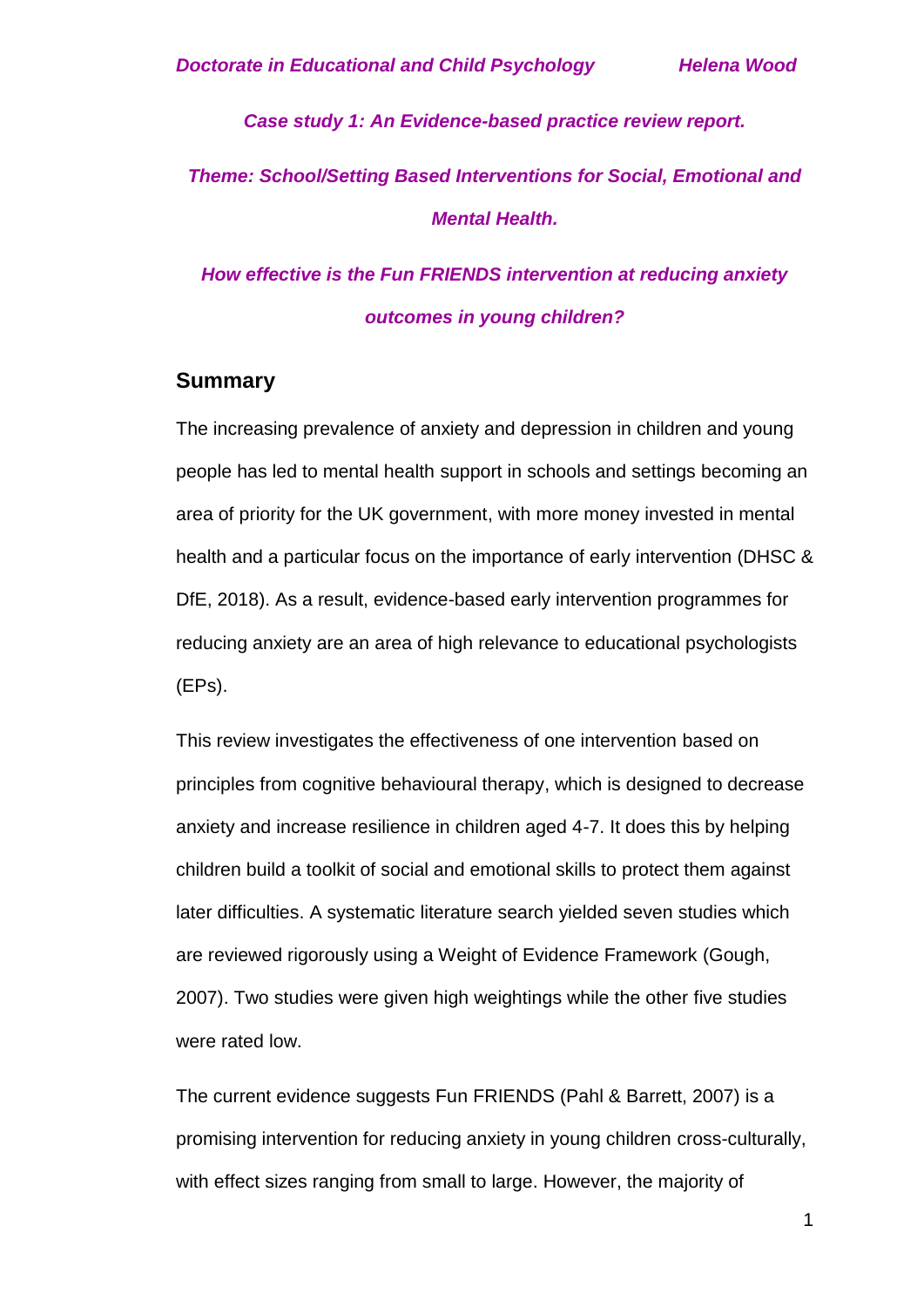evidence is limited by poor quality methodological designs with a lack of control groups and comparison conditions. Future recommendations and research suggestions are discussed, including the need for more randomised control trial studies and research within the UK.

# **Introduction**

### **Intervention**

The Fun FRIENDS intervention was developed to increase social and emotional competence and reduce anxiety in young children aged 4-7 years old. It is designed to be carried out as a universal preventative programme within schools, to boost children's resilience and help them develop tools to protect against later social, emotional and mental health difficulties (Pahl & Barrett, 2007). As well as being used as a preventative programme, it has also been applied to treating anxiety in clinically anxious children (e.g. Carlyle, 2014).

Fun FRIENDS aims to develop five elements of social-emotional competence: developing a sense of self; social skills; self-regulation; responsibility for self and others; and prosocial behaviour. It should be delivered across 10 sessions, each of 60-90 minutes in length (Pahl & Barrett, 2007). Facilitators must attend a full day of training in order to run the intervention, and follow the structure outlined in the provided leader's manual (Barrett, 2007b). Whilst most of the sessions are carried out with the children themselves, there should also be parent information sessions and parents should be provided with a Family Learning Adventure Workbook to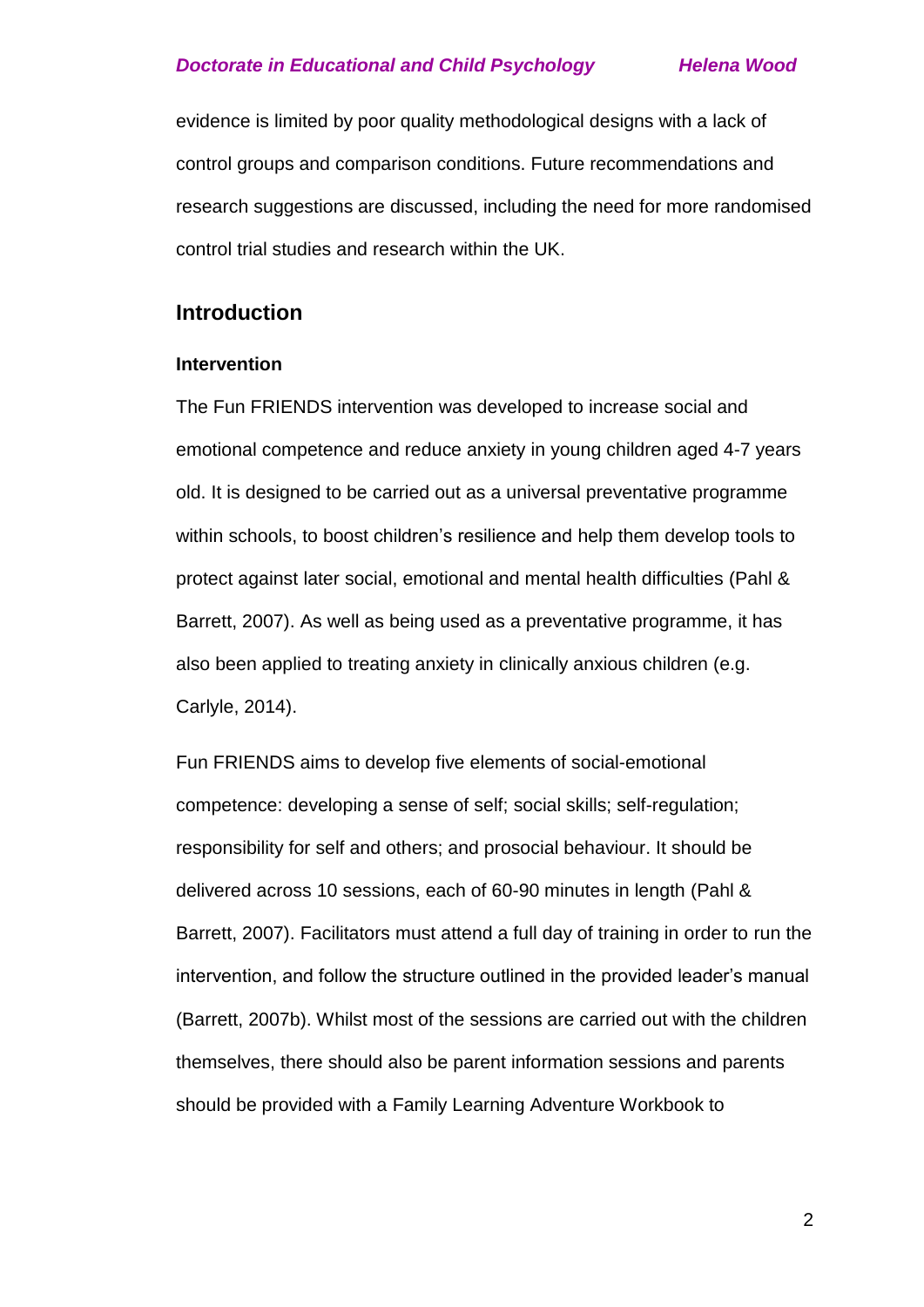encourage transfer of the skills taught to the home environment (Barrett, 2007a).

### **Psychological Basis**

The psychological basis of Fun FRIENDS lies predominantly in Resiliency Theory and Cognitive Behavioural Therapy (CBT). Its development was underpinned by the idea that resilience is impacted by protective and risk factors acting at different levels (Werner & Smith, 1982; Werner & Smith, 1992). Fun FRIENDS draws on this by building protective factors at different levels, targeting factors within the child, the family and the school environments (Pahl & Barrett, 2007). It also draws on the theory and evidence that helping young children develop the tools to think flexibly in problem situations, and consider a range of solutions, helps them develop resiliency (Arend et al., 1979; Shure & Spivack, 1982).

CBT principles are also incorporated within the Fun FRIENDS programme, adapted to be developmentally appropriate for younger children, for example through experiential learning and play. Fun FRIENDS builds in cognitive behavioural elements by helping young children recognise their emotions using the idea of 'green thoughts' and 'red thoughts', corresponding to helpful and unhelpful thoughts respectively (Pahl & Barrett, 2007).

While research has suggested that parent-focused CBT is effective in reducing anxiety in children aged 4-7 years (van der Sluis et al., 2012), a more recent study found that CBT-based interventions which incorporate both child and parent elements are even more effective than parent-only interventions (Monga et al., 2015). The fact that Fun FRIENDS has both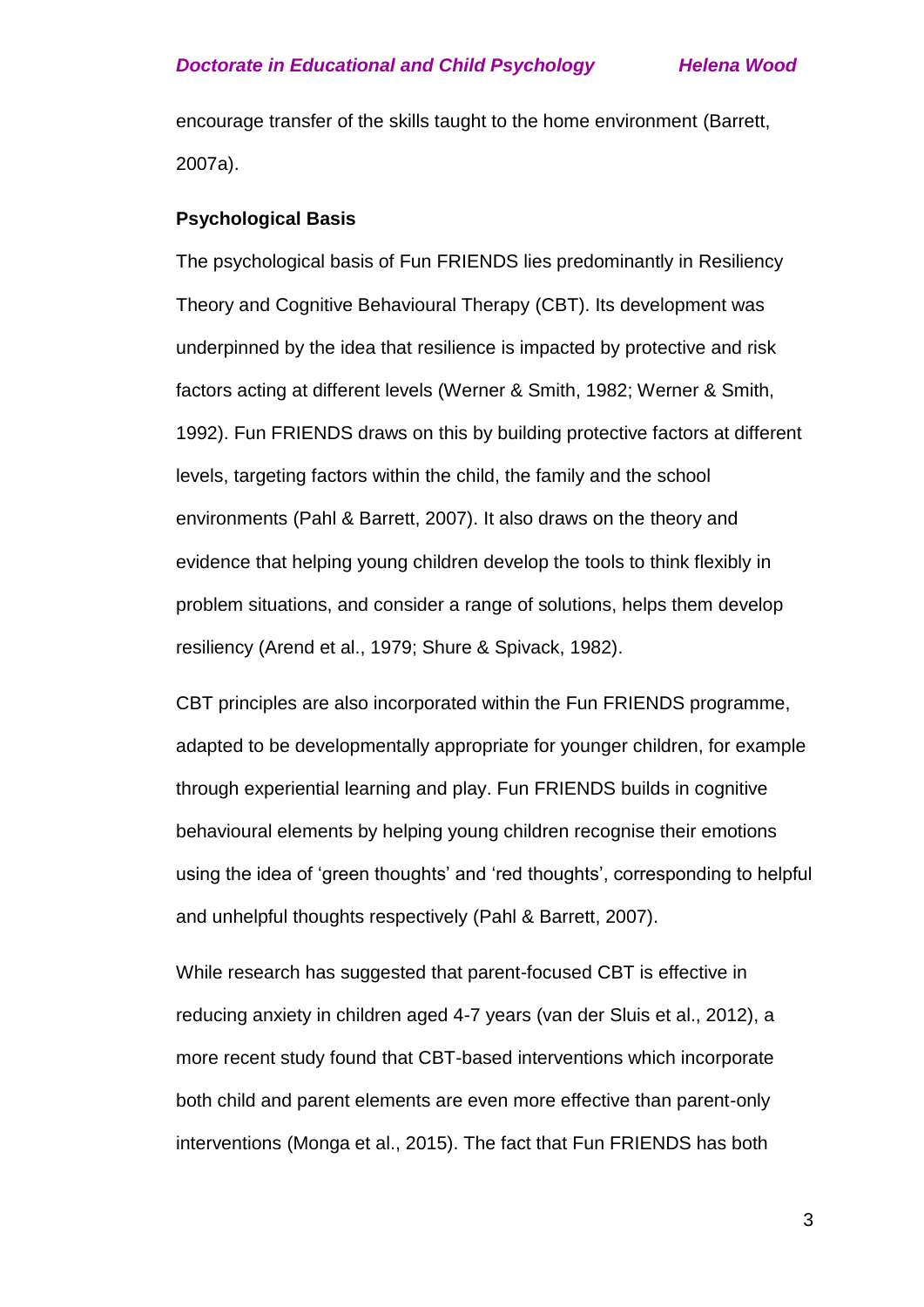child-focused and parent-focused elements could therefore also contribute to it being an effective anxiety intervention.

### **Rationale and Relevance**

Child and adolescent mental health is a current area of priority for the UK government, who are emphasising the importance of early intervention and investing more money in children's mental health services, for example, with the introduction of mental health support teams in schools (DHSC & DfE, 2018). Supporting the social, emotional and mental health of children and young people (CYP) is recognised as an increasingly pertinent aspect of the EP role (DfE, 2019), and an understanding of evidence-based interventions to support mental health is therefore crucial for EPs.

Recent research in the UK suggests that the rate of anxiety disorders increases as children get older. While emotional disorders (including anxiety) are reported to be low for children aged  $2 - 4$ , at around 1% of the population, this increases significantly to 4.1% in children aged  $5 - 10$ , and is nearly 15% by the time young people reach 17 – 19 years old (DHSC, 2017). However, diagnostic methods of identifying anxiety have been criticised for their applicability to very young children, and some studies have suggested the prevalence of anxiety in pre-school aged children and older children is equally high (Egger & Angold, 2006). Higher anxiety levels in children and adolescents is found to be related to poorer school performance and earlier school withdrawal (Mazzone et al., 2007; Van Ameringen et al., 2003), and research is increasingly focused on the importance of early intervention in preventing mental health disorders (McGorry & Mei, 2018). Therefore,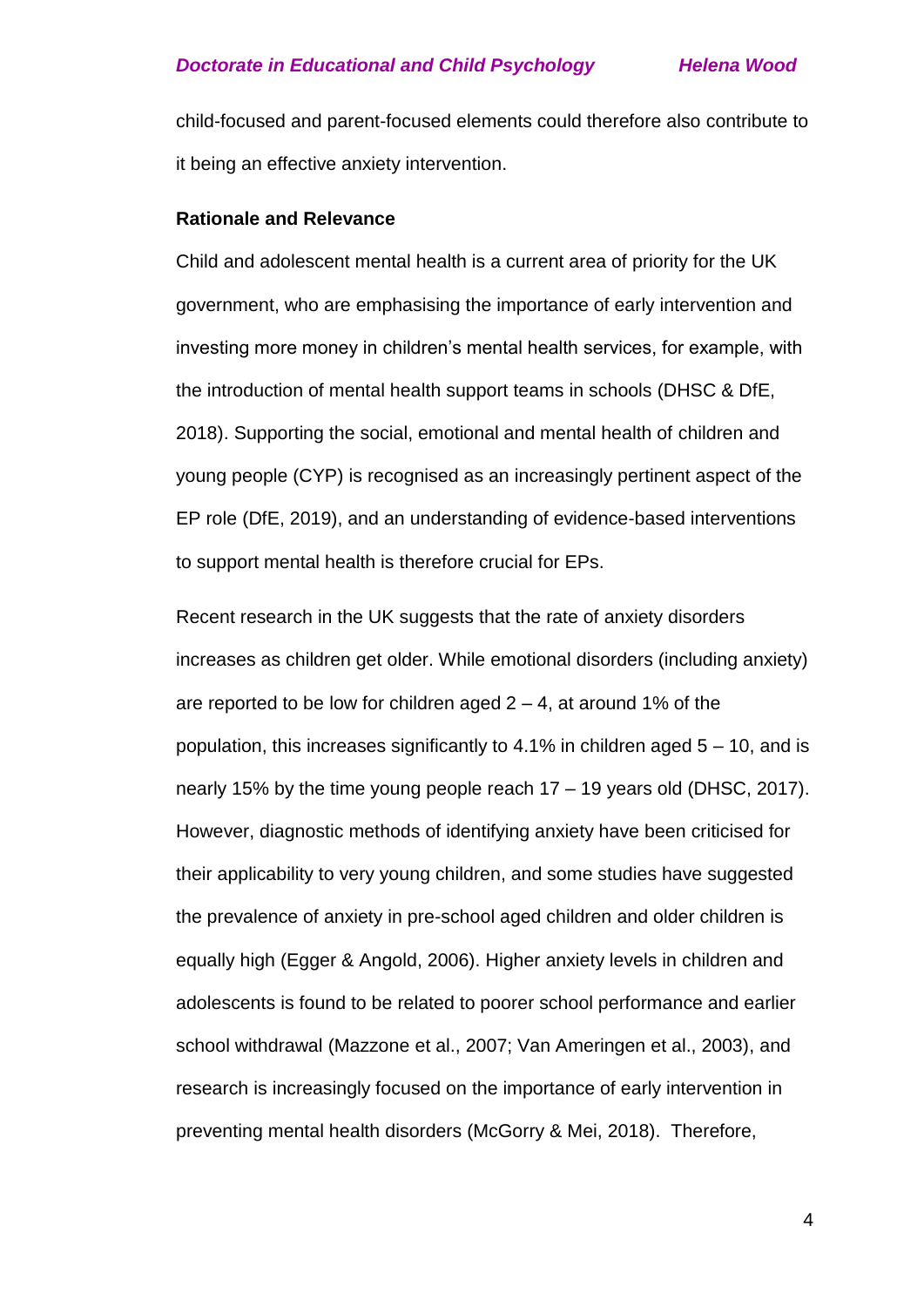supporting schools and settings to reduce anxiety amongst their CYP at the earliest opportunity is of high relevance to EPs.

Fun FRIENDS was developed based on the already established FRIENDS programme, which uses a cognitive behavioural approach to increase resilience and reduce anxiety in older children aged 7-18 (Barrett, 2004, 2005). Research has suggested Cognitive Behavioural Therapy is an effective approach for reducing anxiety in children and young people (Kendall et al., 2008), and studies using the FRIENDS programme suggest it is an effective programme for preventing and reducing anxiety and depression in this age group (Barrett et al., 2006; Stallard et al., 2008). The FRIENDS programme is also recommended for treating childhood anxiety and depression by the World Health Organisation (WHO, 2004). However, to date there have only been a handful of studies investigating the effectiveness of its younger relative, Fun FRIENDS.

Fun FRIENDS is a relatively low-cost intervention, grounded in psychological theory and developed to be carried out in school settings with small groups of children. If it is effective at reducing anxiety, it could therefore be an ideal early-intervention programme for EPs to recommend and work with schools to deliver, to support children's social, emotional, and mental health.

### **Review Question**

How effective is the Fun FRIENDS intervention at reducing anxiety outcomes in young children?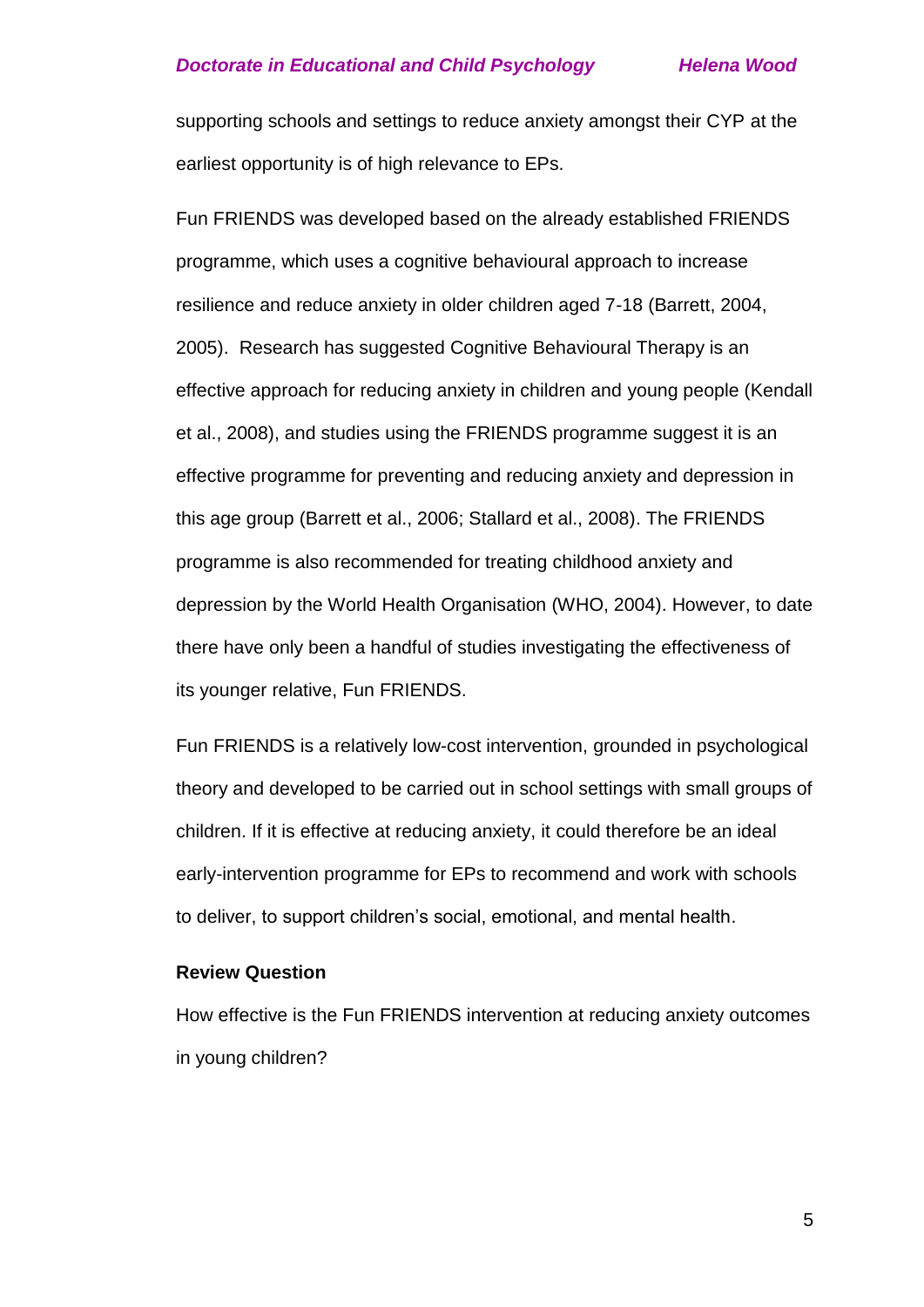# **Critical Review of the Evidence Base**

# **Literature Search**

A literature search was conducted on 21st December 2020 across five different online electronic databases. Table 1 shows which databases were searched, the search terms used and the number of studies identified in each search. To ensure no studies were missed, full text searching using the search term "fun friend\*" in PsycInfo, and ancestral and citation searches were also completed. However, these did not identify any relevant studies in addition to those found in the database searches described in Table 1.

### **Table 1**

| Database       | <b>Search Terms</b>                     | n  |
|----------------|-----------------------------------------|----|
| PsycInfo       | "fun friend*" AND anxi* AND child*      | 10 |
| <b>ERIC</b>    | "fun friend*" AND child*                | 2  |
| Web of Science | AB=("fun friend*" AND anxi* AND child*) | 4  |
| Medline        | "fun friend*" AND child*                | 11 |
| Scopus         | "fun friend*" AND anxi* AND child*      | 9  |

*Databases and Search Terms*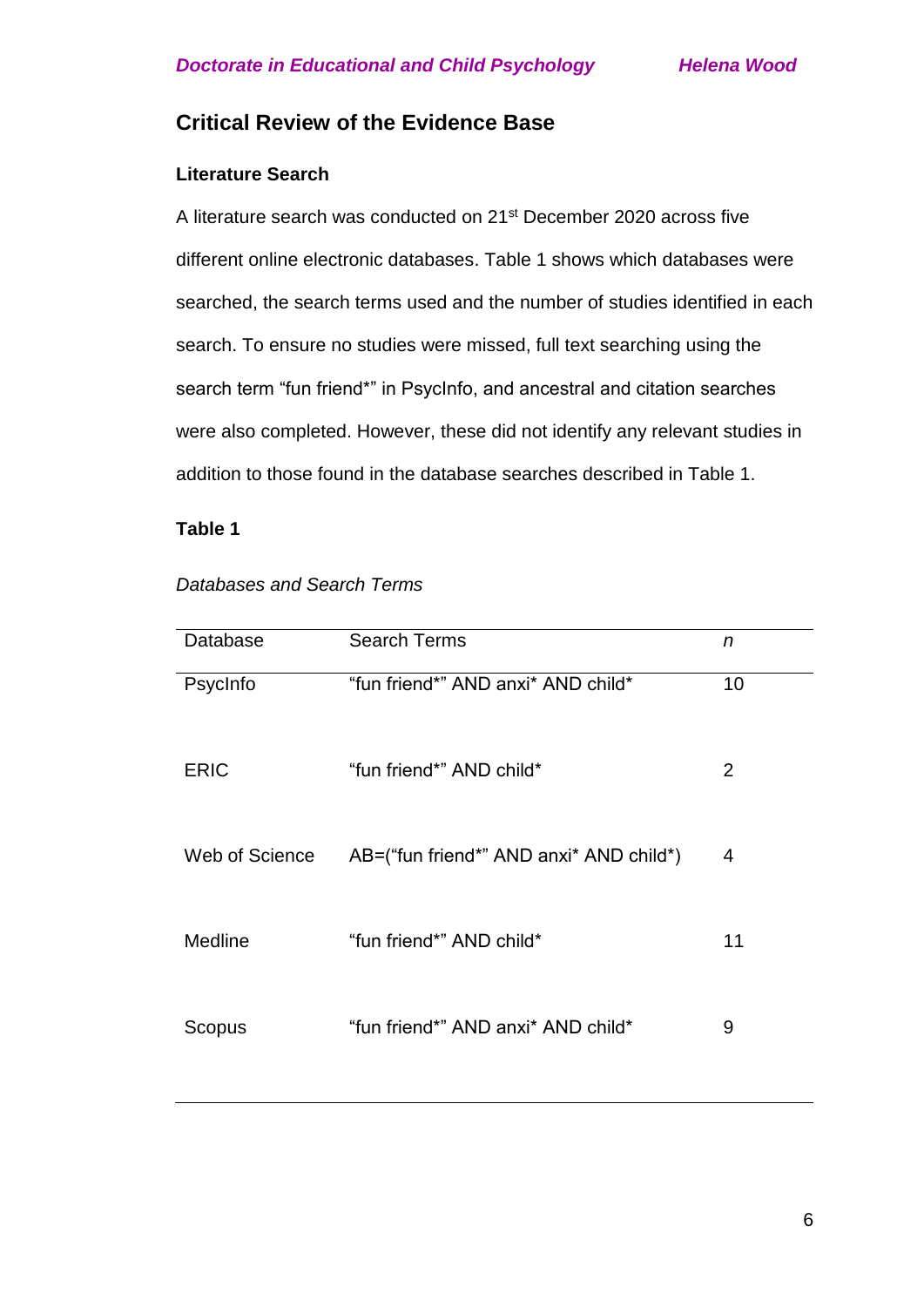This systematic search yielded 36 studies. At this stage, 11 duplicates were identified and removed. Of the remaining 25 studies, abstract screening excluded 15, and full-text screening excluded a further three (see Appendix A for excluded studies and reasons). Table 2 defines the inclusion and exclusion criteria with rationale. Figure 4 shows a visual summary of the study selection process. Table 3 lists the final seven studies included in the review; further information on these is provided in Appendix B.

# **Table 2**

| <b>Study Feature</b> | Inclusion<br>Criteria                                                                             | <b>Exclusion Criteria</b>                                                                                                                 | Rationale                                                                                                                                                                                                          |
|----------------------|---------------------------------------------------------------------------------------------------|-------------------------------------------------------------------------------------------------------------------------------------------|--------------------------------------------------------------------------------------------------------------------------------------------------------------------------------------------------------------------|
| 1 Language           | <b>Studies</b><br>published in<br>English                                                         | Studies published<br>in languages other<br>than English                                                                                   | Reviewer only<br>understands English<br>and reliable<br>translation services<br>are unavailable                                                                                                                    |
| 2 Intervention       | Studies using<br>the Fun<br><b>FRIENDS</b><br>intervention<br>only                                | Studies not using<br>the Fun FRIENDS<br>intervention, or<br>those using Fun<br><b>FRIENDS</b><br>alongside<br>concurrent<br>interventions | This review is looking<br>at the effectiveness of<br>the Fun FRIENDS<br>intervention only and<br>other concurrent<br>interventions may<br>introduce<br>confounding variables                                       |
| 3 Study<br>Design    | <b>Studies</b><br>collecting<br>primary data<br>and pre- and<br>post-<br>intervention<br>measures | Studies not<br>collecting primary<br>data or not<br>collecting pre- and<br>post-measures<br>e.g. Meta-<br>analyses, reviews               | This review is looking<br>at the effectiveness of<br><b>Fun FRIENDS</b><br>intervention in<br>reducing anxiety<br>therefore measures<br>must be taken from<br>participants before<br>and after the<br>intervention |

# *Inclusion and Exclusion Criteria*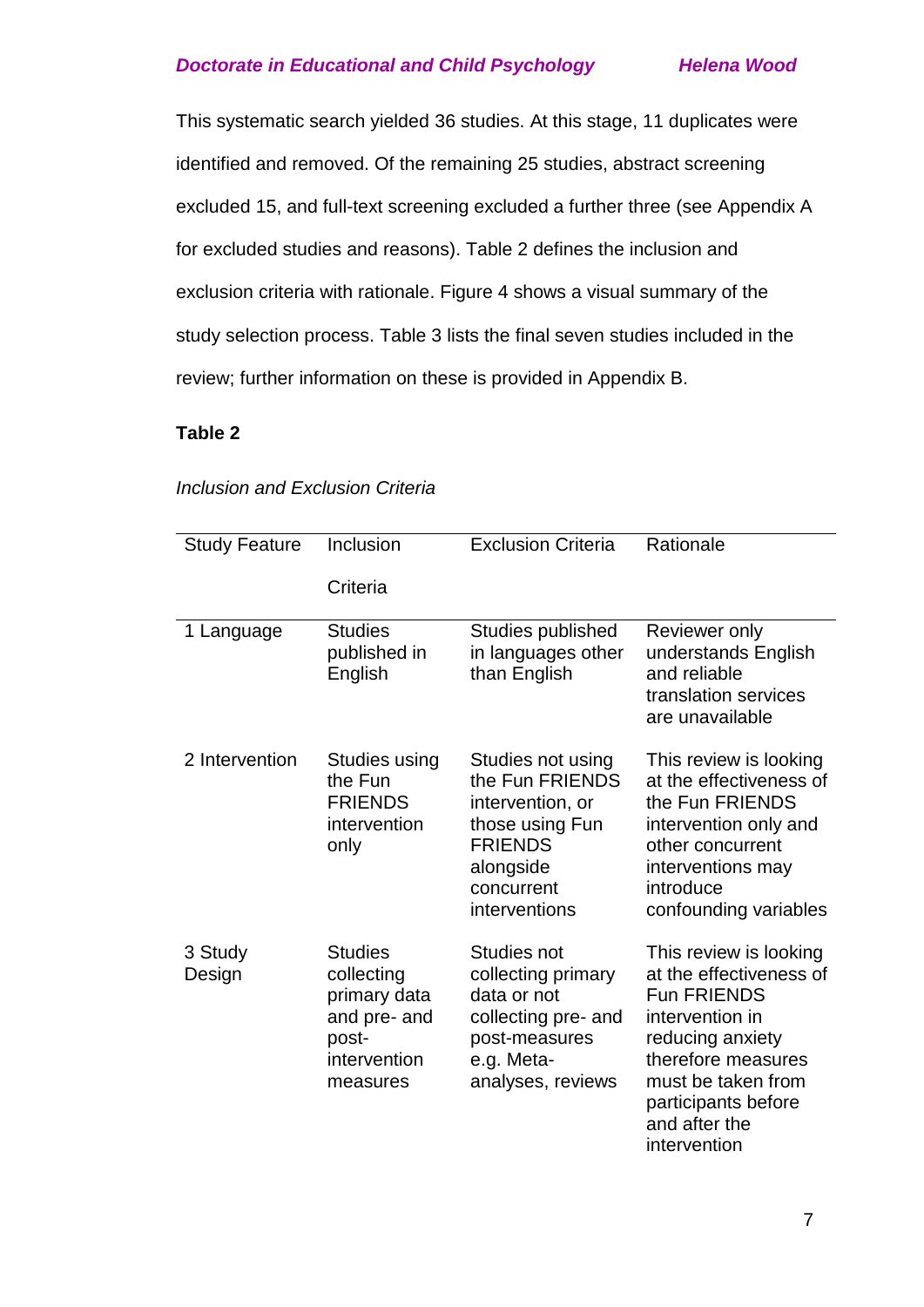| 4 Participants               | Participants<br>aged 4-8 years<br>old                    | Participants aged<br>$<$ 4 years and $>$ 8<br>years old                                                      | The Fun FRIENDS<br>intervention is<br>designed for young<br>children within this<br>age range                          |
|------------------------------|----------------------------------------------------------|--------------------------------------------------------------------------------------------------------------|------------------------------------------------------------------------------------------------------------------------|
| 5 Outcomes                   | <b>Studies</b><br>measuring<br>child anxiety<br>outcomes | No measured<br>outcomes relating<br>to child anxiety                                                         | This review is looking<br>at the effectiveness of<br>Fun FRIENDS in<br>reducing anxiety<br>outcomes                    |
| 6 Publication<br><b>Type</b> | Published in<br>peer-reviewed<br>journals                | <b>Grey literature</b><br>including those not<br>published in peer<br>reviewed journals<br>and dissertations | To ensure studies are<br>of a high standard<br>and have been<br>scrutinised for quality<br>by independent<br>reviewers |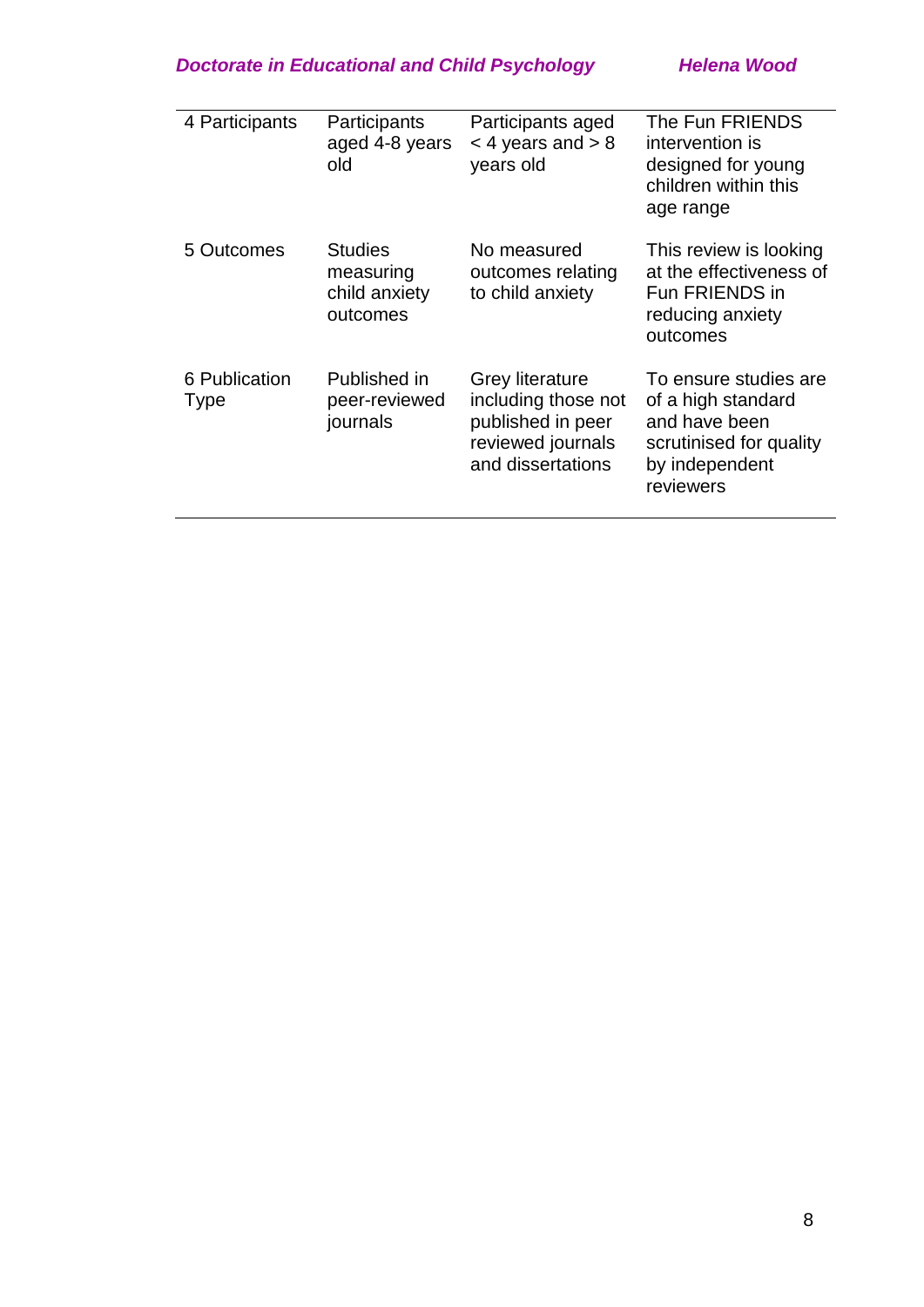# **Figure 1**

# *Flow Diagram of Study Selection Process*

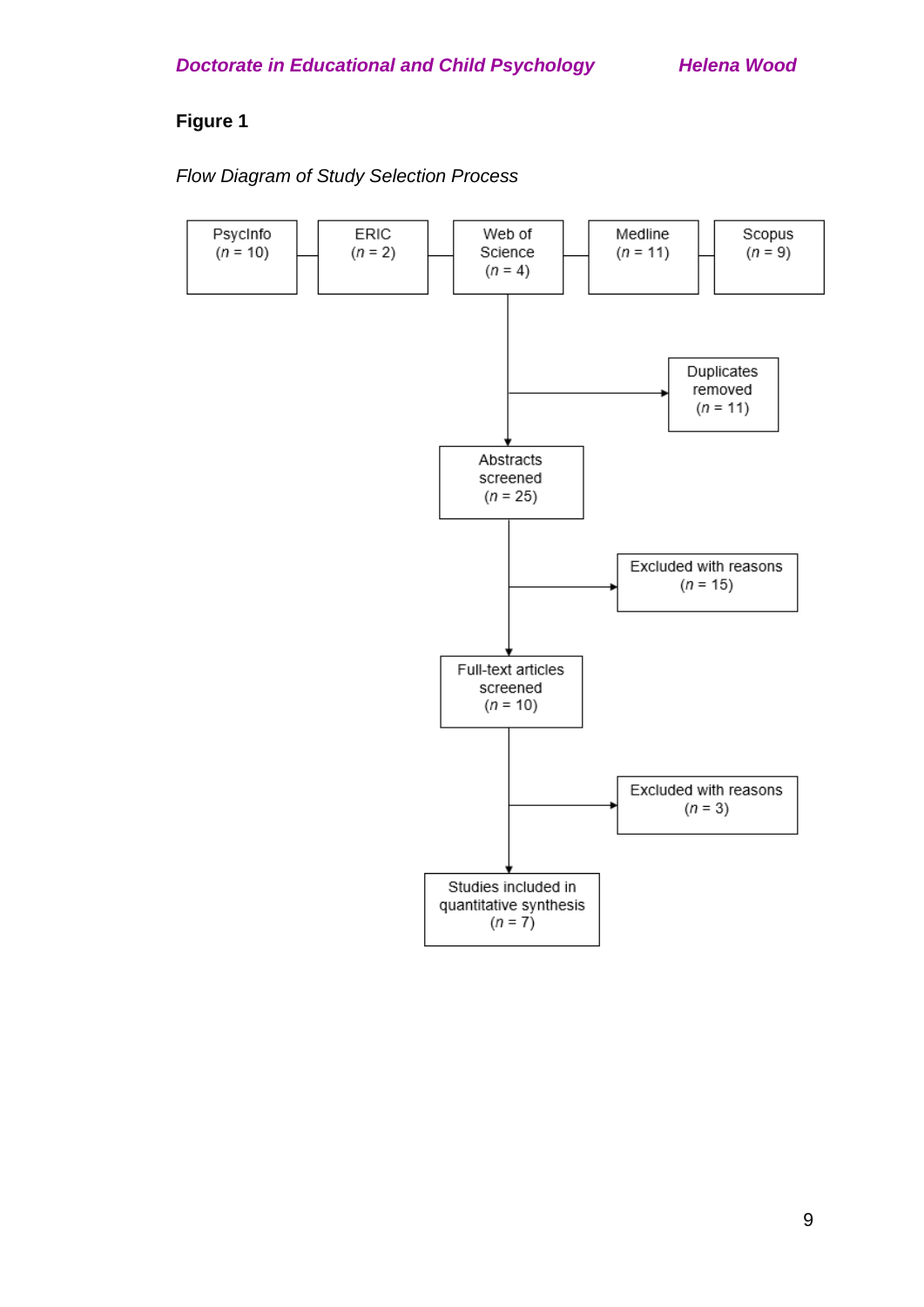### *Final List of Studies Included*

### Reference

Anticich, S. A. J., Barrett, P. M., Silverman, W., Lacherez, P., & Gillies, R. (2013). The prevention of childhood anxiety and promotion of resilience among preschool-aged children: A universal school based trial. *Advances in School Mental Health Promotion, 6(2),* 93–121.

Barrett, P., Fisak, B., & Cooper, M. (2015). The treatment of anxiety in young children: Results of an open trial of the Fun FRIENDS program. *Behaviour Change*, *32*(4), 231–242.

Carlyle, D. A. (2014). With a little help from FUN FRIENDS young children can overcome anxiety. *Community Practitioner: The Journal of the Community Practitioners' & Health Visitors' Association, 87*(8), 26–29.

Gallegos-Guajardo, J., Ruvalcaba-Romero, N.A., Chavez-Amavizca, A. & Barrett, P. (2020). Evaluation of the Fun FRIENDS program with a sample of Mexican children. *Pensando Psicología, 16*(1), 1-21.

Garcia, L. M. R., Toni, C. G. S., Batista, A. P., & Zeggio, L. (2019). Evaluation of the effectiveness of the fun friends program. *Trends in Psychology*, *27*(4), 925–941.

Pahl, K. M., & Barrett, P. M. (2010). Preventing anxiety and promoting social and emotional strength in preschool children: A universal evaluation of the Fun FRIENDS program. *Advances in School Mental Health Promotion, 3*(3), 14–25.

van der Mheen, M., Legerstee, J. S., Dieleman, G. C., Hillegers, M. H. J., & Utens, E. M. W. J. (2020). Cognitive behavioural therapy for anxiety disorders in young children: A Dutch open trial of the Fun FRIENDS program. *Behaviour Change*, *37*(1), 1–12.

### **Weight of Evidence**

A Weight of Evidence (WoE) framework (Gough, 2007) was used to critically

assess each included study for quality and relevance across three

dimensions. WoE A measured the methodological quality of each study

according to a best practice protocol for that type of design. The Gersten et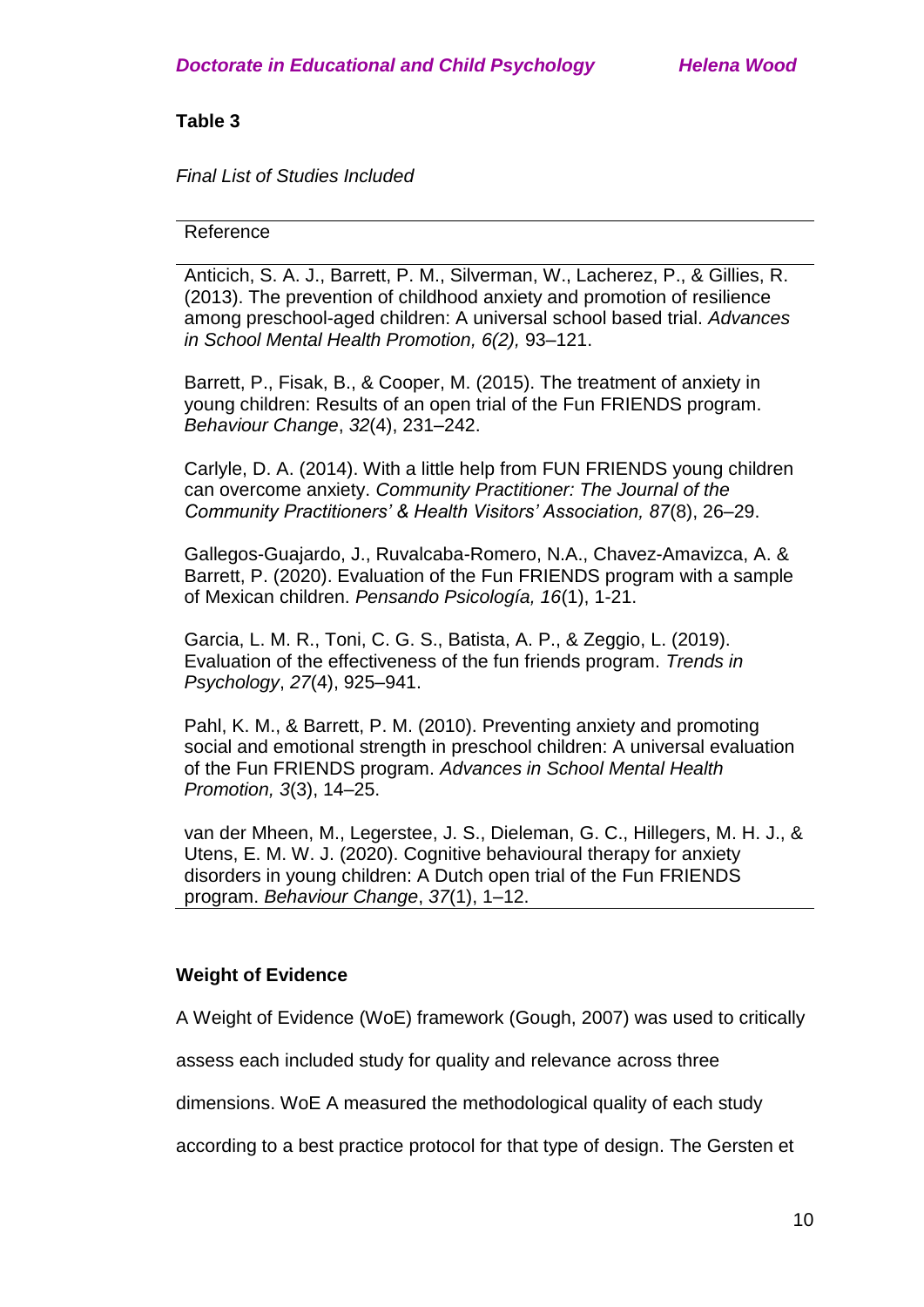al. (2005) coding protocol was used for six of the studies, as this was developed to evaluate group experimental and quasi-experimental designs. This was adapted slightly to make it more applicable to the included studies. Horner et al.'s (2005) criteria were used for the small-N design. WoE B assessed methodological relevance based on best practice recommendations for answering questions regarding effectiveness. WoE C assessed topic relevance to the review question according to criteria developed by the reviewer. An average of WoE A-C was calculated to give an overall Weight of Evidence D (WoE D). Further information on how WoE A, WoE B and WoE C were calculated is found in Appendix C. Table 4 shows WoE A-D for all seven studies.

### **Table 4**

| Study                                  | WoE A | WoE B          | WoE C          | WoE D          |
|----------------------------------------|-------|----------------|----------------|----------------|
| Anticich et al.<br>(2013)              | 3     | 3              | $\overline{2}$ | 2.67<br>(High) |
| Barrett et al.<br>(2015)               | 1     | 1              | 2.25           | 1.42<br>(Low)  |
| Carlyle (2014)                         | 1.29  | 1              | 2.25           | 1.51<br>(Low)  |
| Gallegos-<br>Guajardo et al.<br>(2020) | 1     | $\overline{1}$ | 2.25           | 1.42<br>(Low)  |
| Garcia et al.<br>(2019)                | 0     | 1              | 1.5            | 0.83<br>(Low)  |
| Pahl & Barrett<br>(2010)               | 3     | 3              | $\overline{2}$ | 2.67<br>(High) |

### *Overall Weight of Evidence Ratings*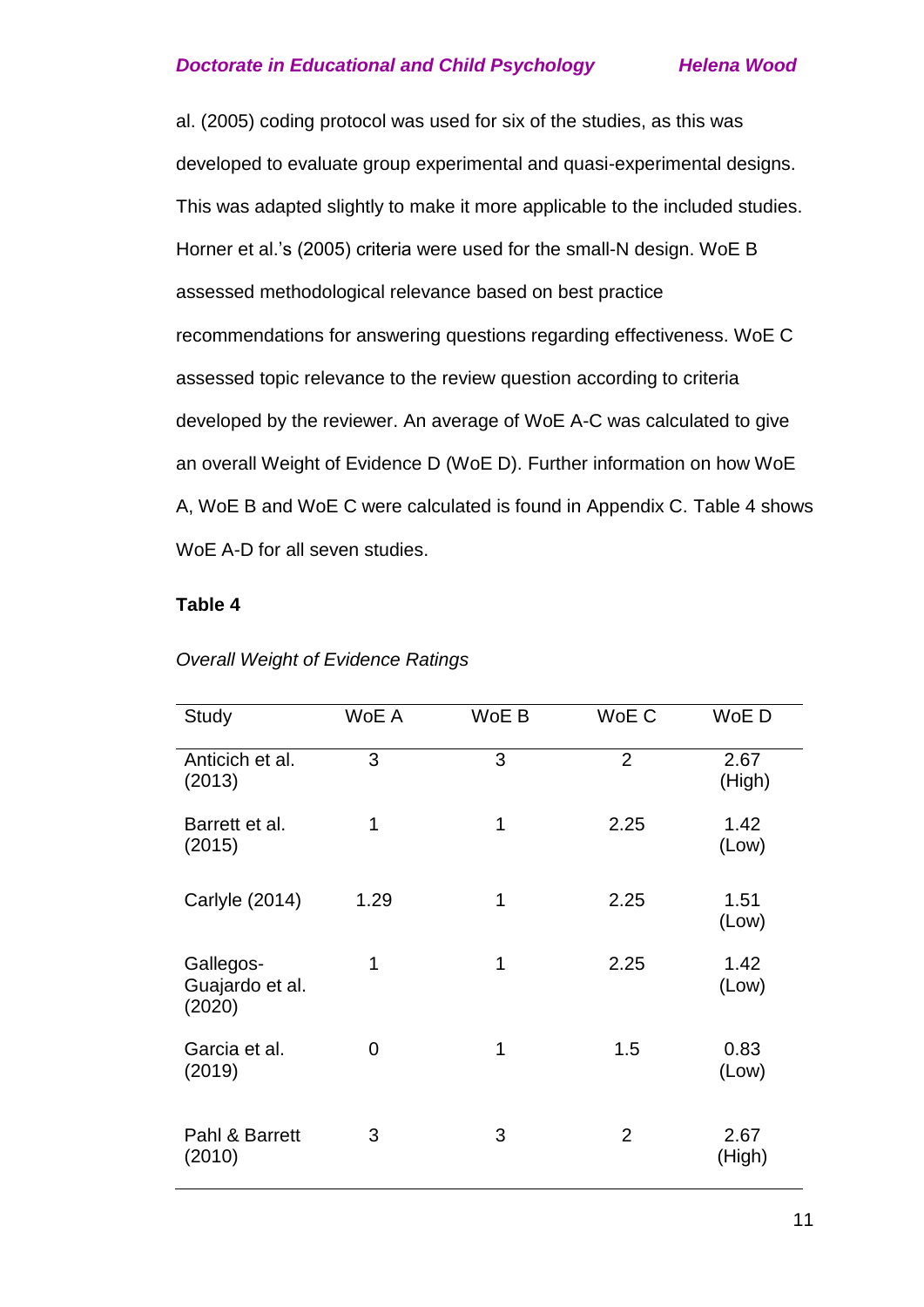| van der Mheen |  | 2.25 | 1.42  |
|---------------|--|------|-------|
| et al. (2020) |  |      | (Low) |

*Scores < 1.7 (low), 1.7-2.4 (medium) and > 2.4 (high)*

#### **Critical Review of Included Studies**

### *Participants*

All studies involved participants aged between 4-8 years old and included sufficiently detailed descriptions of the participants. Four of the included studies (Anticich et al., 2013; Gallegos-Guajardo et al., 2020; Garcia et al., 2019; Pahl & Barrett, 2010) had participants from universal populations, whereas the other three had either clinically anxious participants (Barrett et al., 2015; van der Mheen et al., 2020) or children referred for anxiety (Carlyle, 2014). 'Universal populations' in this review means the study included all children, regardless of whether they were identified as having anxiety. Universal evaluations may be more likely to miss significant effects, as anxiety levels could be relatively low to start with, therefore universal programmes may require more long-term monitoring and follow-up to assess intervention effectiveness (Neil & Christensen, 2009).

Due to this, while all of the included studies aimed to measure changes in anxiety, the studies with universal populations are considered less relevant to the review question, as many of the participants may have already had low anxiety levels. This review is assessing the effectiveness of the intervention for reducing anxiety, therefore studies involving participants with higher anxiety levels to begin with were considered more relevant and given a higher WoE C.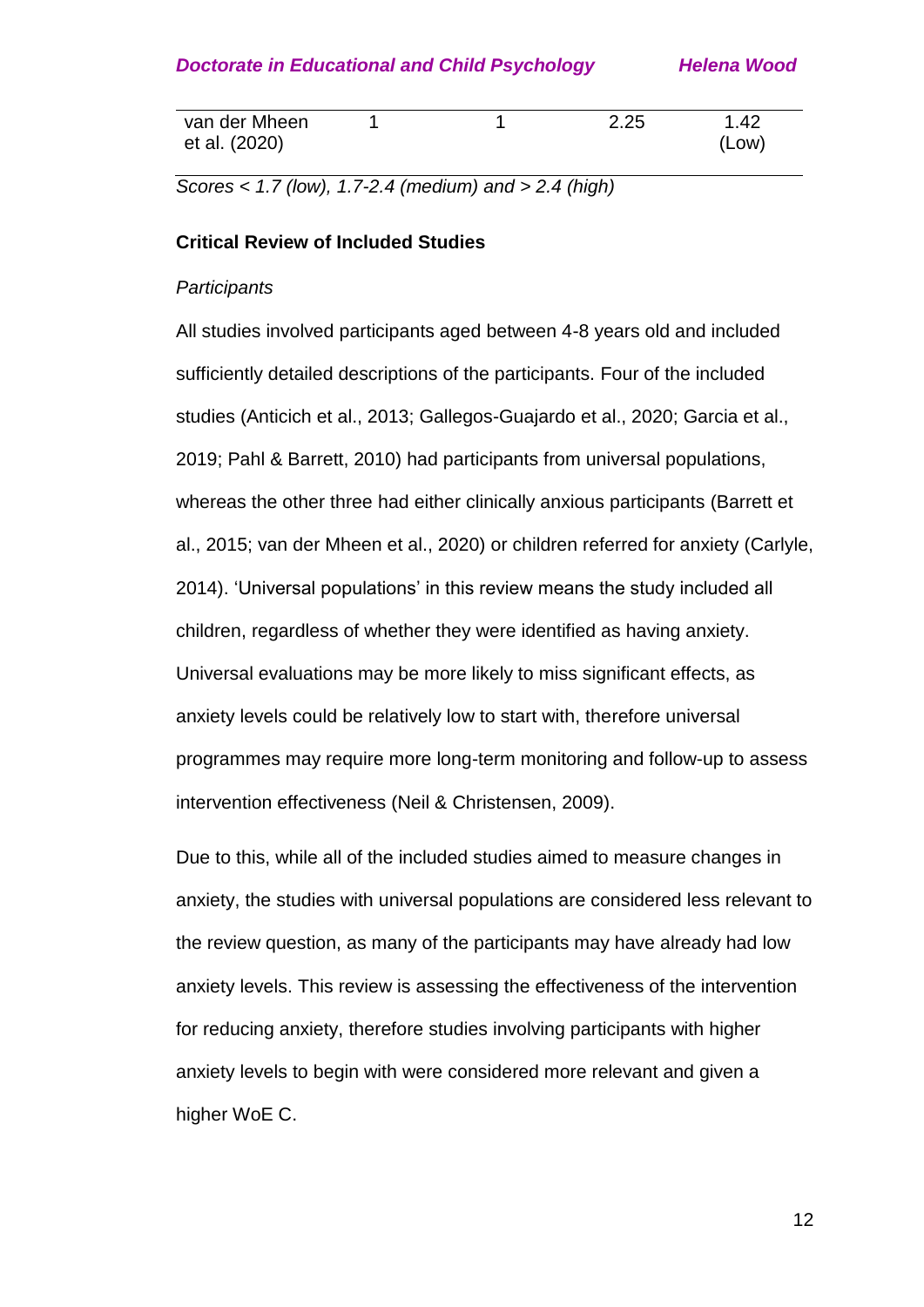Only one study (Carlyle, 2014) had participants from the UK, which resulted in a higher WoE C rating, as these results may be more generalisable to the UK population. The purpose of this review is to investigate the intervention's effectiveness so that it can be applied to UK schools and the UK Educational Psychology workforce, therefore studies conducted in the UK are considered more relevant. Studies discussing and accounting for higher attrition rates scored higher in WoE A.

#### *Study Design*

Two of the included studies were randomised control trials (RCTs) (Anticich et al., 2013; Pahl & Barrett, 2010), while the other five were quasiexperimental or small-N designs without a control group (Barrett et al., 2015; Carlyle, 2014; Gallegos-Guajardo et al., 2020; Garcia et al., 2019; van der Mheen et al., 2020). The AB design in the small-N study showed a lack of experimental control and threat to internal validity. Furthermore, a baseline phase using repeated measurements was not established, reliable-change indexes were not reported nor was there overt measurement of intervention fidelity. This resulted in a low WoE A rating for Carlyle (2014).

RCTs are considered best evidence for intervention effectiveness (Petticrew & Roberts, 2003) as they allow us to conclude with more certainty that any reduction in anxiety is attributable to the intervention rather than another confounding variable. Therefore, studies without a control group were given lower ratings for both methodological quality (WoE A) and methodological relevance (WoE B). While it is acknowledged that there are ethical issues around withholding interventions from some participants, waitlist control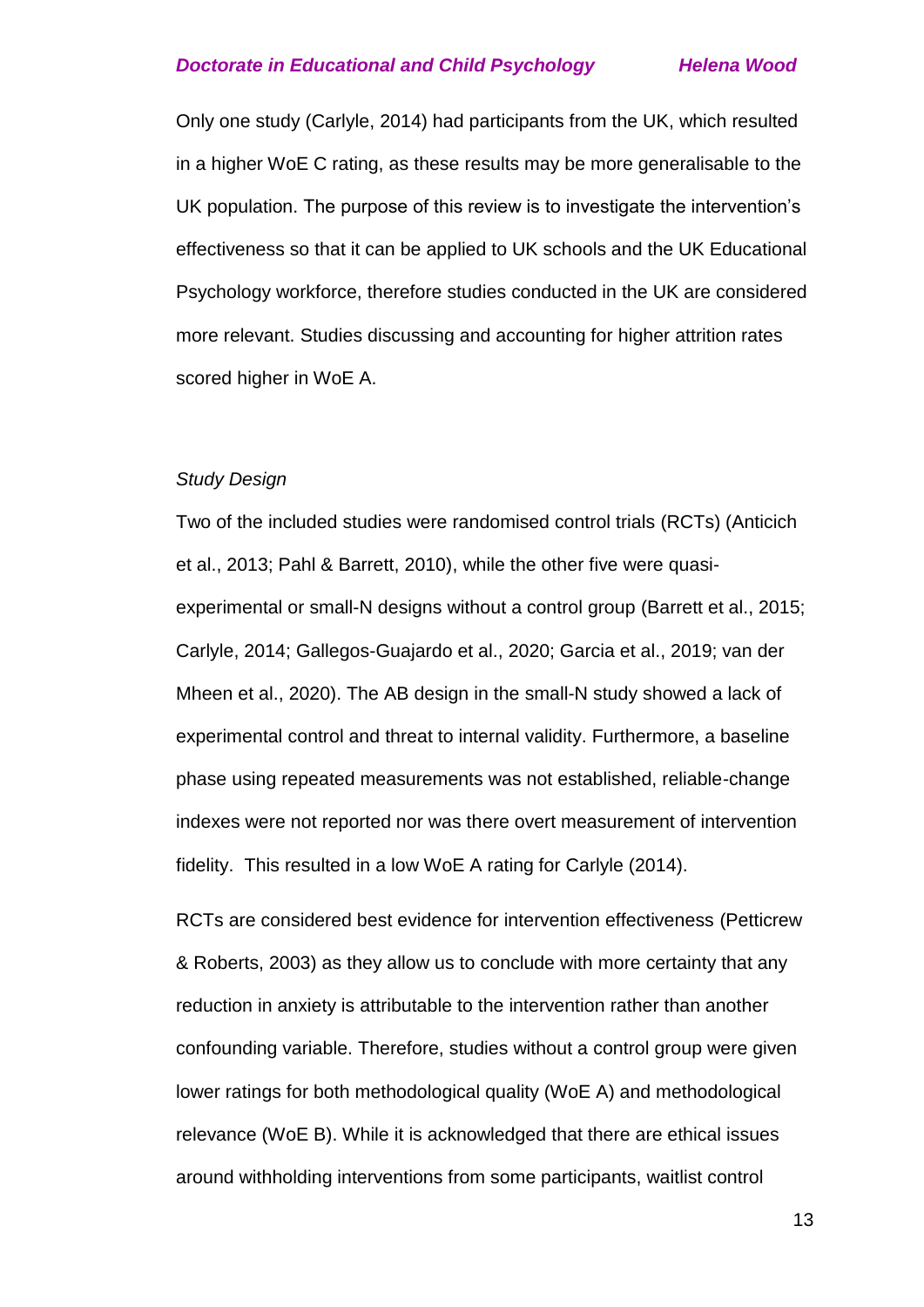groups are considered one way of resolving this, and these were utilised successfully in two of the studies (Anticich et al., 2013; Pahl & Barrett, 2010).

Only these two studies received high overall WoE D ratings, and this was largely due to their methodological quality and relevance, which was increased by inclusion of a control group. Studies which took measures beyond an immediate post-test (Anticich et al., 2013; Barrett et al., 2015; Garcia et al., 2019; Pahl & Barrett, 2010) were considered stronger methodological quality, as they assess whether any reductions in anxiety were maintained over time. This is accounted for in WoE A.

#### *Measures*

All of the included studies had at least one measure of child anxiety. Five (Anticich et al., 2013; Barrett et al., 2015; Carlyle, 2014; Gallegos-Guajardo et al., 2020; Pahl & Barrett, 2010) used the Preschool Anxiety Scale (PAS) (Spence et al., 2001), which is a 34-item parent-rated scale designed to measure anxiety in preschool aged children. As well as measuring total anxiety it can be split into five subscales: Generalised Anxiety, Social Anxiety, Obsessive Compulsive Disorder, Physical Injury Fears and Separation Anxiety (Spence et al., 2001). One of these studies (Anticich et al., 2013) used the PAS alongside other measures and then carried out a factor analysis to reveal four factors the different measures loaded on. The results for the behavioural inhibition factor are reported here as this is the factor which anxiety measures loaded onto.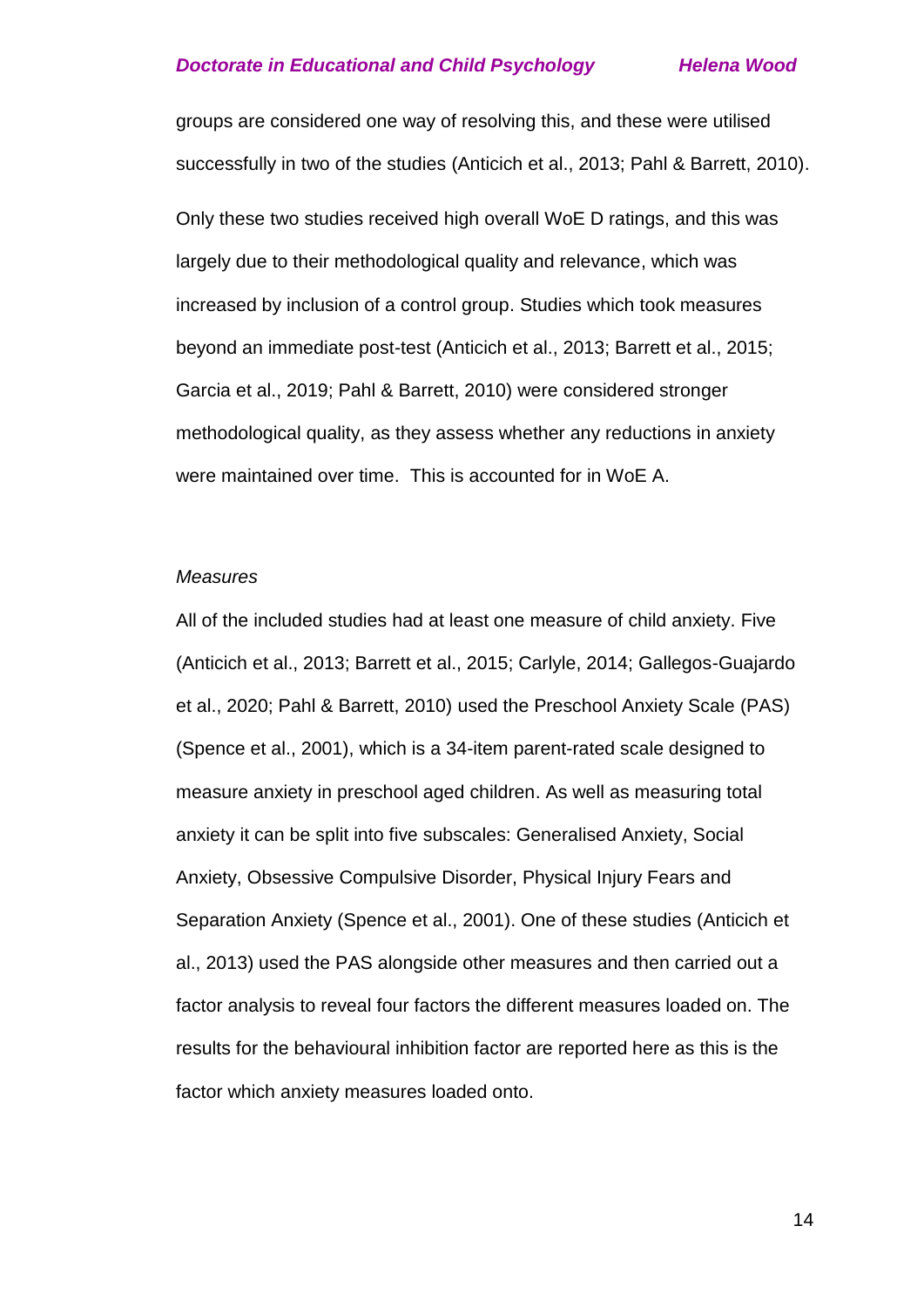There was a discrepancy within one study (Garcia et al., 2019) regarding their use of the Spence Children's Anxiety Scale (SCAS) (Nauta et al., 2004; Spence, 1998). The body of text described using the parent-report version of the SCAS (Nauta et al., 2004), however the corresponding reference in their bibliography was the SCAS self-report version (Spence, 1998). This discrepancy is significant because the children in the study are aged 5-7 and the SCAS self-report version is only validated for children over the age of 8.

Two studies (Garcia et al., 2019; van der Mheen et al., 2020) used the Child Behaviour Checklist (CBCL) (Achenbach & Rescorla, 2001), which has an internalising sub-scale encompassing symptoms of anxiety, as well as an anxiety problems scale. The two studies with clinically anxious participants (Barrett et al., 2015; van der Mheen et al., 2020) used the Anxiety Disorders Interview Schedule for Children (ADIS-C) (Silverman et al., 2001; Silverman & Nelles, 1988) to measure presence of anxiety disorders. The extent to which studies discussed the reliability and validity of the measures used is reflected in WoE A.

### *Intervention*

All studies included followed the Fun FRIENDS intervention as intended, using the leader's manual (Barrett, 2007b), training the interventionalists prior, and involving parents through parent information sessions. Those studies where the intervention was carried out in the school setting by teachers (Anticich et al., 2013; Gallegos-Guajardo et al., 2020) were given a higher WoE C as this is how the intervention is designed to be carried out (Pahl & Barrett, 2007). Although surface fidelity was high in all studies, as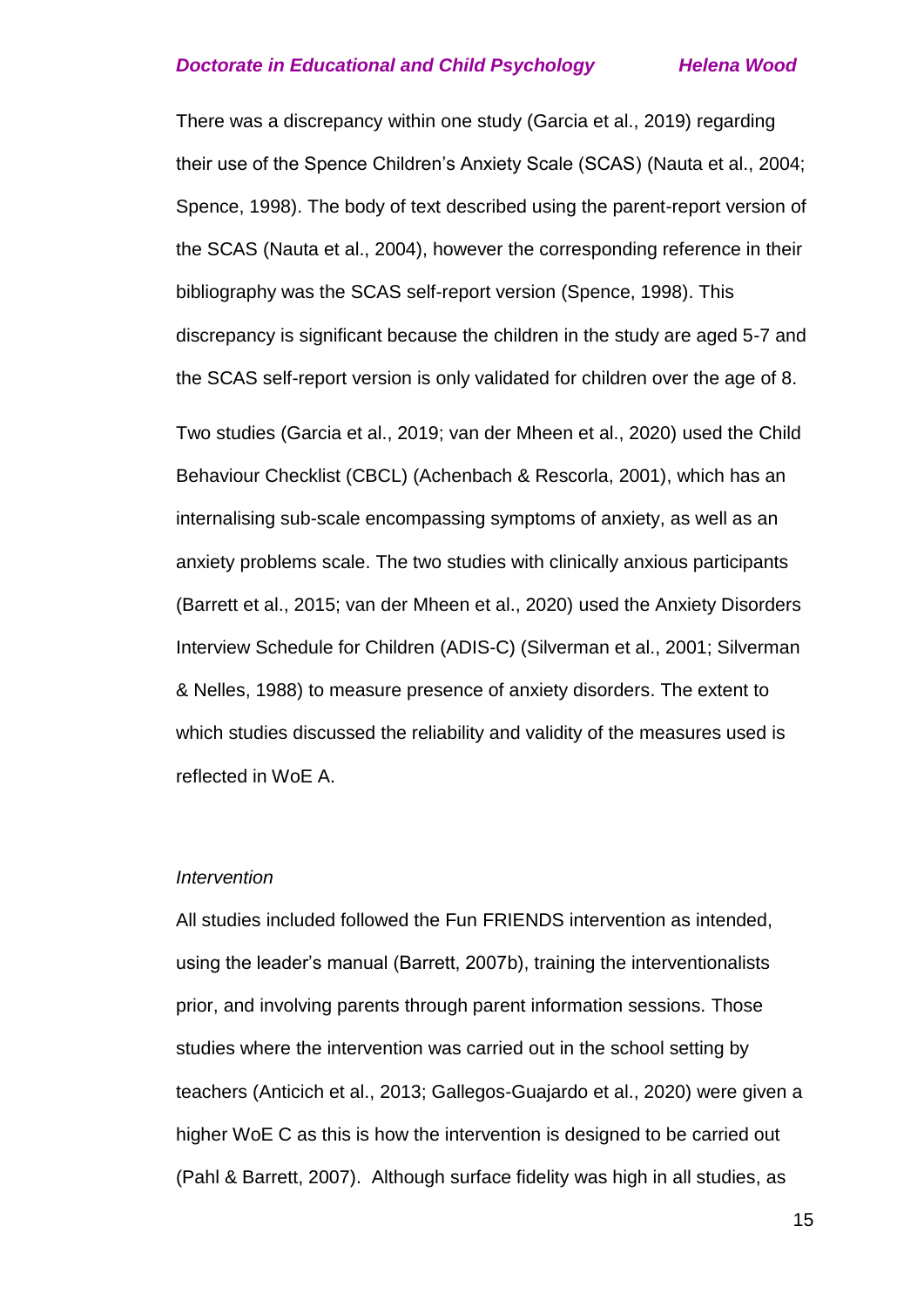shown in WoE C, only two studies assessed intervention fidelity by requiring interventionalists to complete a weekly checklist to encourage and assess adherence to the manual (Anticich et al., 2013; Pahl & Barrett, 2010). This is reflected in higher WoE A ratings.

### *Findings and Effect Sizes*

Effect sizes are summarised in Table 5. Only three studies (Gallegos-Guajardo et al., 2020; Pahl & Barrett, 2010; van der Mheen et al., 2020) reported effect sizes which is accounted for in WoE A. For within-participant changes, *dcorr* was calculated (Becker, 1988). A small sample bias correction was then applied, and Hedge's *g* is reported. For the between-participant comparison (Pahl & Barrett, 2010) an online calculator was used to calculate Hedge's *g* (Wilson, 2021). Where only t-test data was reported (Barrett et al., 2015), *dz* was calculated using another online calculator (Lakens, 2019). For one study (Carlyle, 2014), data for calculating effect sizes was not available in the paper or from the author directly. WebPlotDigitizer (Rohatgi, 2020) was used to extract data points from the graph to enable calculation of means, standard deviations and effect sizes. Effect sizes and the data for calculating these were also unavailable in one of the RCTs (Anticich et al., 2013). Partial eta squared was calculated from the F statistic (Lakens, 2019) and then converted to Cohen's *d* on Psychometrica (Lenhard & Lenhard, 2016)*.* While the resulting effect size was large, it was across three groups at three timepoints therefore one cannot determine from this where significant difference lies. Data points were again extracted in WebPlotDigitizer (Rohatgi, 2020) to allow effect size calculations for pairwise comparisons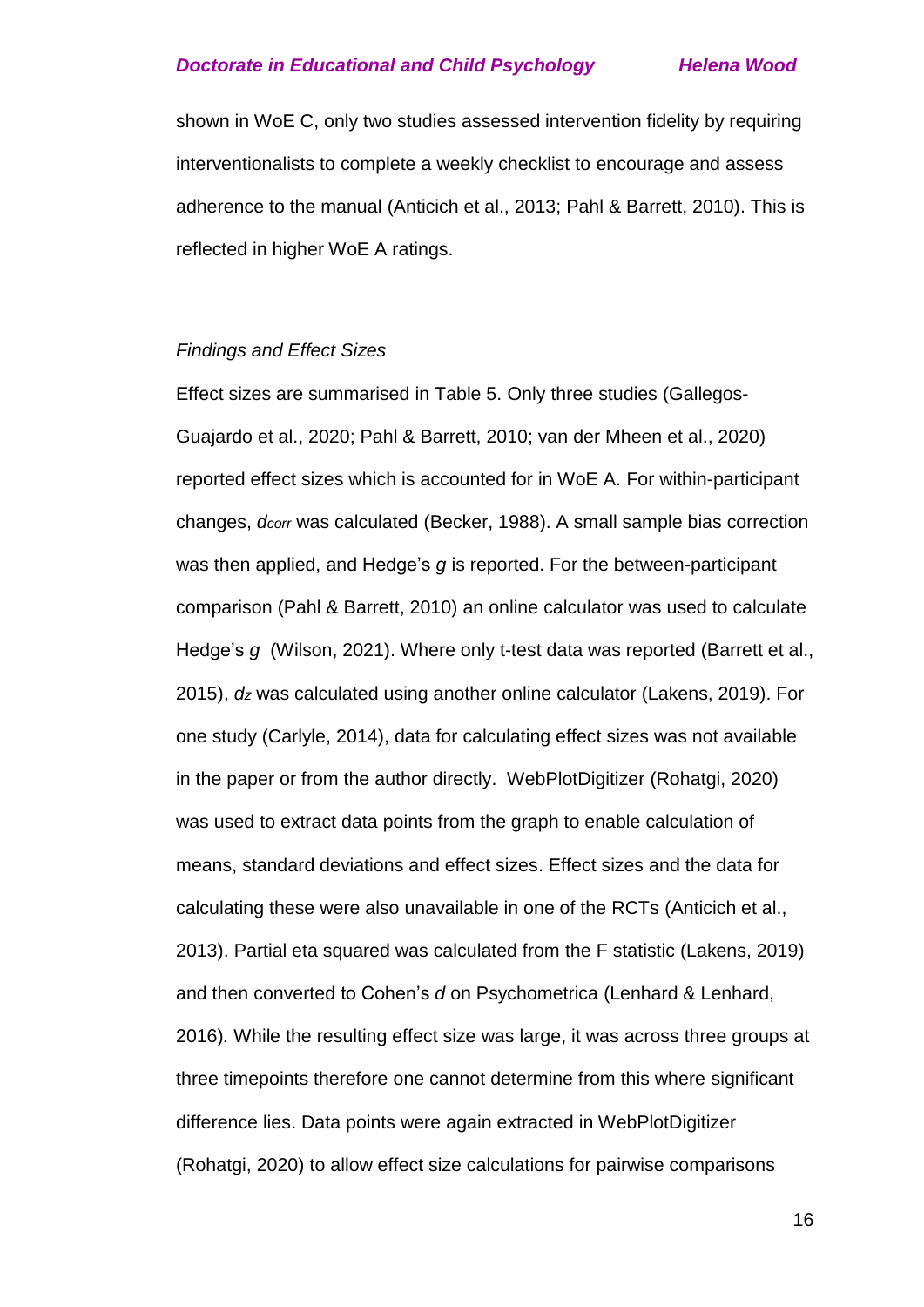between the intervention and waitlist control (Wilson, 2021). These revealed medium-large effect sizes for Fun Friends compared with the waitlist control group.

All of the included studies found some reductions in anxiety following the Fun FRIENDS intervention, with effect sizes ranging from small to large (Cohen, 1988). However, the larger effect sizes are generally in studies with lower weighting of evidence and smaller sample sizes, therefore these should be interpreted with caution. These lower-weighted studies were those that did not use a control group, and the within-participant design used to calculate dcorr could have led to an inflation in effect size estimates due to the high correlation between measures (Dunlap et al., 1996). This is further supported by the fact that, in one highly weighted study where a control group was used, (Pahl & Barrett, 2010), the effect size for the between-subjects design was not only much smaller but was in fact negative.

Generally, the studies with clinical populations found larger decreases in anxiety, and two highly weighted studies with universal populations found a higher effect size between pre-intervention and follow-up compared with prepost intervention (Anticich et al., 2013; Pahl & Barrett, 2010). This supports the need for long-term monitoring and follow-up in studies investigating intervention effectiveness with universal populations. Gallegos-Guajardo et al. (2020) found a significant reduction only in the separation anxiety subscale of the PAS. They considered that the lack of overall reduction in anxiety could be due to the use of a universal participant population with no follow-up timepoint, and argued that separation anxiety may have been the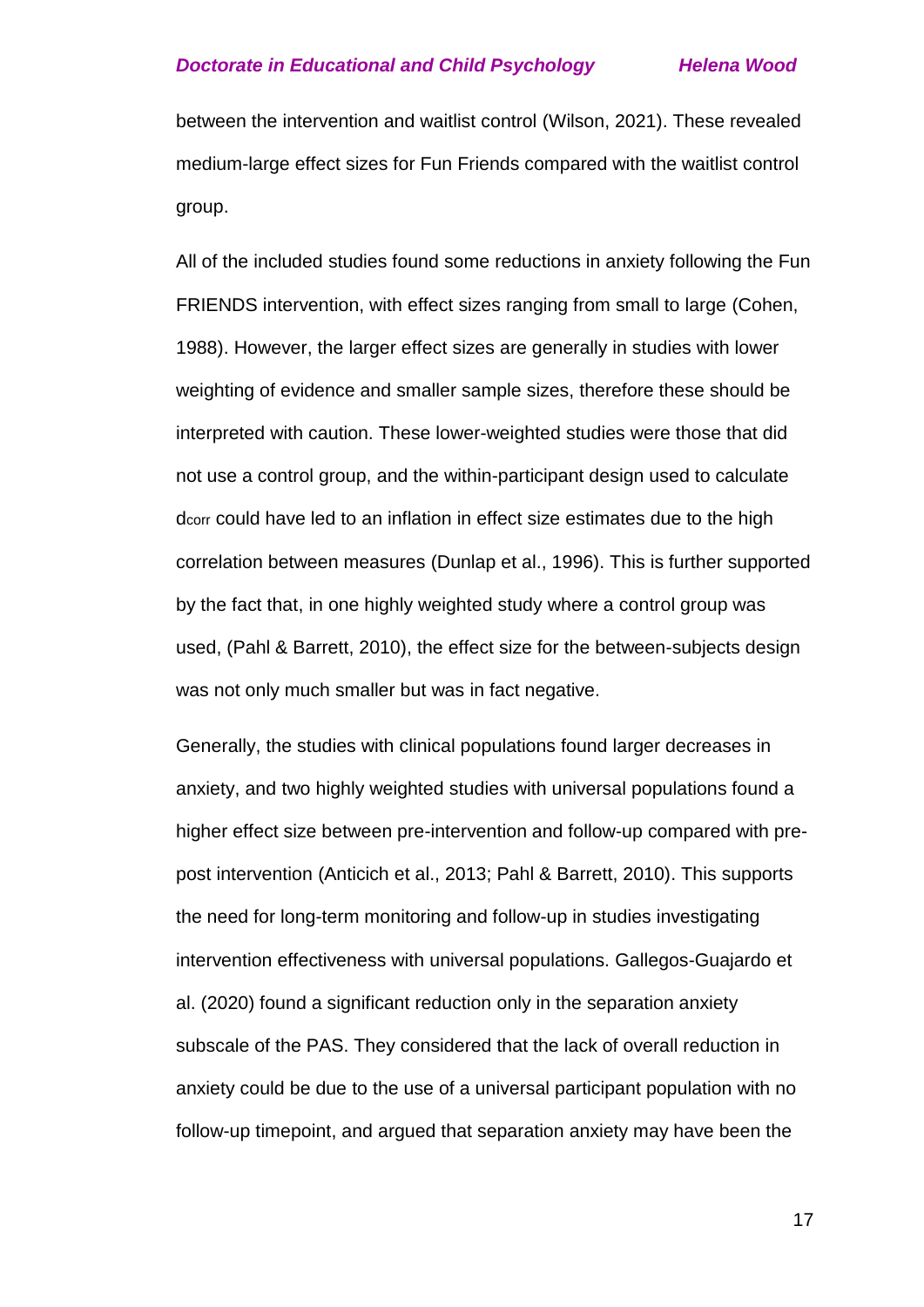exception because this is an especially relevant type of anxiety for preschoolaged children (Gallegos-Guajardo et al., 2020).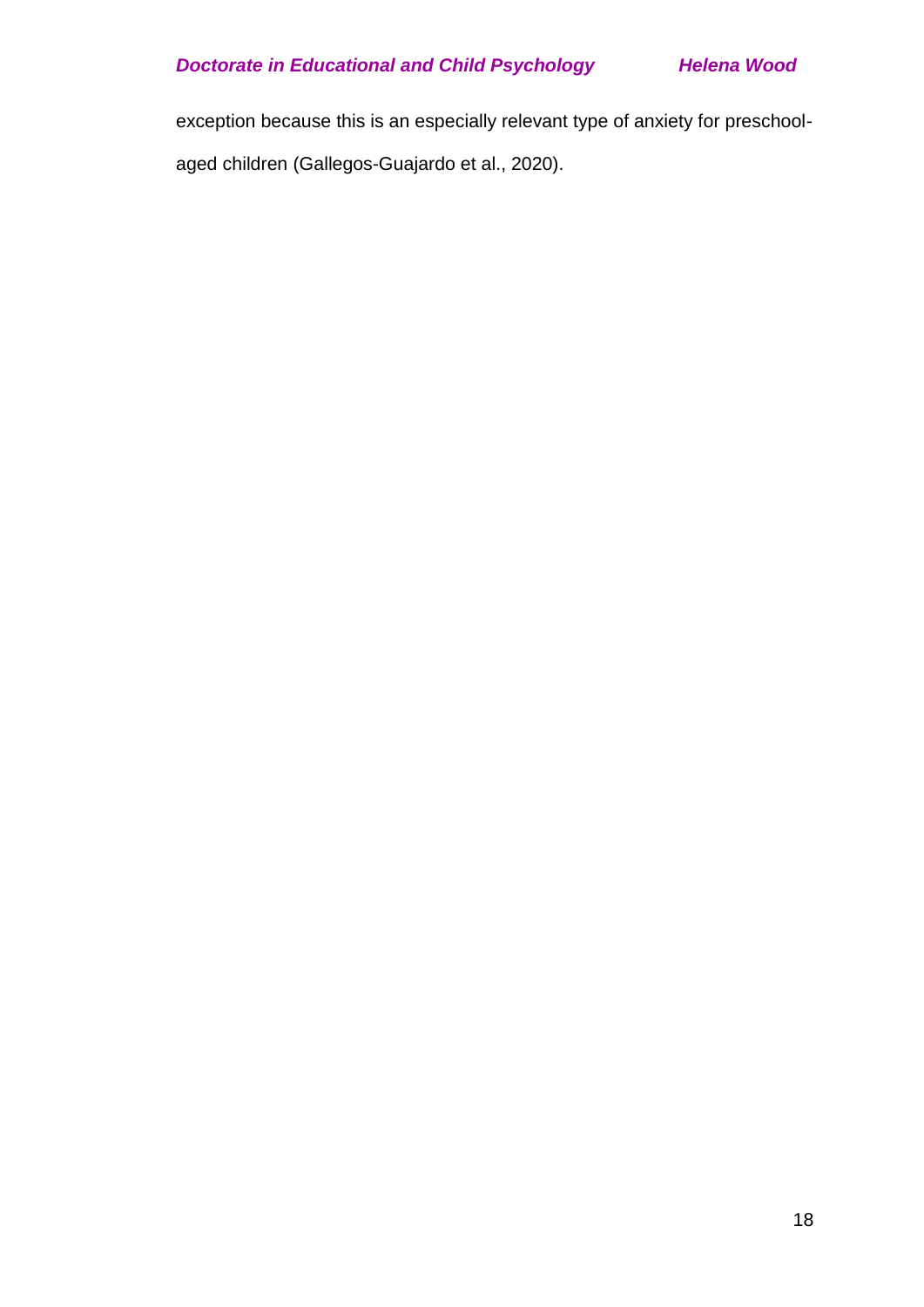# *Effect sizes for anxiety outcomes*

| Study                                  | <b>Outcome Measure</b>                                                                                                    | Comparison                                                    | Effect Size -<br>Cohen's d (with<br>correction $g$ ) | <b>Descriptor</b><br>(Cohen, 1988) | WoE D |
|----------------------------------------|---------------------------------------------------------------------------------------------------------------------------|---------------------------------------------------------------|------------------------------------------------------|------------------------------------|-------|
| Anticich et al.<br>(2013)<br>$N = 488$ | <b>Behavioural Inhibition</b>                                                                                             | Interaction between<br>time $(3)$ and group<br>(3)            | $d = 0.99$                                           | Large                              | High  |
|                                        | <b>Behavioural Inhibition</b>                                                                                             | <b>Treatment vs Waitlist</b><br>Control post-<br>intervention | $q = 0.49$                                           | Medium                             |       |
|                                        | <b>Behavioural Inhibition</b>                                                                                             | Treatment vs Waitlist<br>Control at follow-up                 | $g = 1.03$                                           | Large                              |       |
| Barrett et al.<br>(2015)               | The Preschool Anxiety<br>Scale (PAS)                                                                                      | Repeated measures<br>pre-post intervention                    | $q = 0.80$                                           | Large                              | Low   |
| $N = 31$                               | <b>Anxiety Disorders</b><br><b>Interview Schedule for</b><br>Children (ADIS-C) -<br>Number of Anxiety<br><b>Disorders</b> | Repeated measures<br>pre-post intervention                    | $q = 0.70$                                           | Medium-Large                       |       |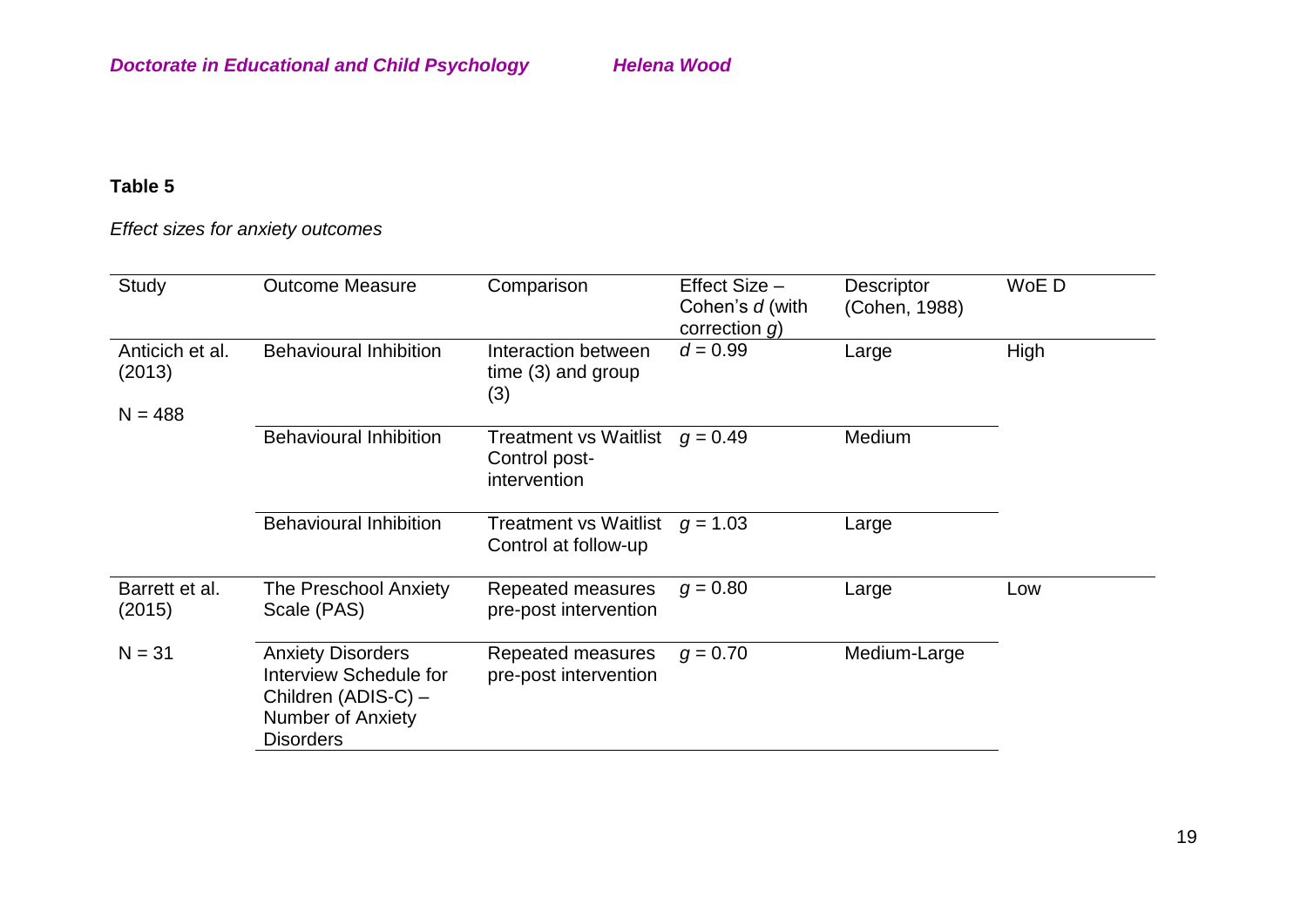|                                        | <b>The Preschool Anxiety</b><br>Scale (PAS)                                                                        | Repeated measures<br>pre-intervention and<br>follow-up | $d_z = 1.18$ | Large        |     |
|----------------------------------------|--------------------------------------------------------------------------------------------------------------------|--------------------------------------------------------|--------------|--------------|-----|
|                                        | <b>Anxiety Disorders</b><br>Interview Schedule for<br>Children (ADIS-C) -<br>Number of Anxiety<br><b>Disorders</b> | Repeated measures<br>pre-intervention and<br>follow-up | $d_z = 1.49$ | Large        |     |
| Carlyle (2014)<br>$N = 6$              | The Preschool Anxiety<br>Scale (PAS)                                                                               | Repeated measures<br>pre-post intervention             | $g = 0.67$   | Medium-Large | Low |
|                                        |                                                                                                                    |                                                        |              |              |     |
| Gallegos-<br>Guajardo et al.<br>(2020) | The Preschool Anxiety<br>Scale (PAS)                                                                               | Repeated measures<br>pre-post intervention             | $g = 0.06$   | Small        | Low |
| $N = 49$                               |                                                                                                                    |                                                        |              |              |     |
| Garcia et al.<br>(2019)                | The Spence Children's<br><b>Anxiety Scale (SCAS)</b>                                                               | Repeated measures<br>pre-post intervention             | $g = 0.57$   | Medium       | Low |
| $N = 25$ pre-<br>post                  | The Child Behaviour<br>Checklist (CBCL) -<br><b>Internalising Problems</b>                                         | Repeated measures<br>pre-post intervention             | $q = 0.32$   | Small-Medium |     |
| $N = 22$ pre-                          |                                                                                                                    |                                                        |              |              |     |
| follow-up                              | The Spence Children's<br><b>Anxiety Scale (SCAS)</b>                                                               | Repeated measures<br>pre-intervention and<br>follow-up | $g = 0.60$   | Medium-Large |     |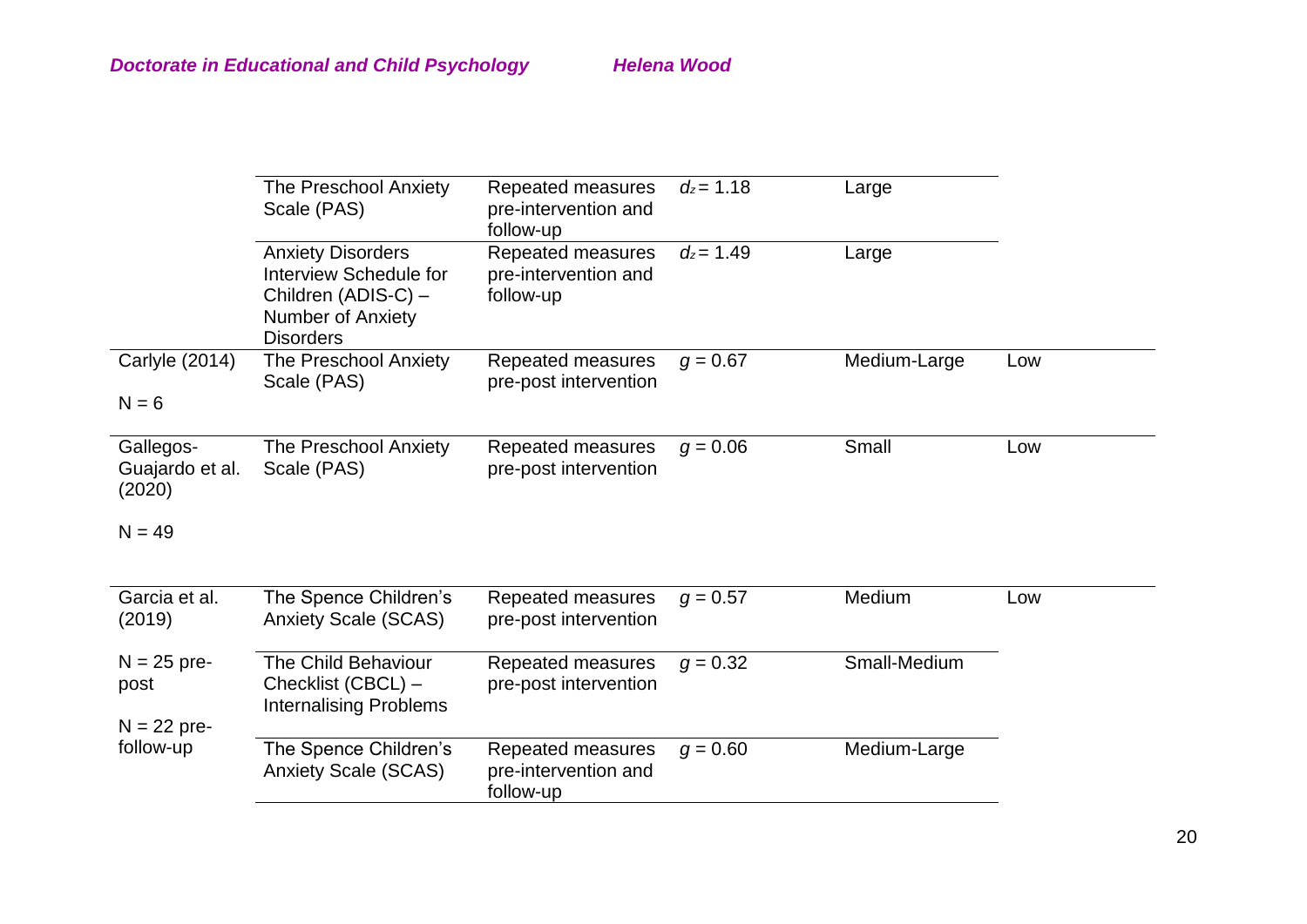|                                            | <b>The Child Behaviour</b><br>Checklist (CBCL) -<br><b>Internalising Problems</b>                                                | Repeated measures<br>pre-intervention and<br>follow-up | $q = 0.71$  | Medium-Large |      |
|--------------------------------------------|----------------------------------------------------------------------------------------------------------------------------------|--------------------------------------------------------|-------------|--------------|------|
| Pahl & Barrett<br>(2010)                   | The Preschool Anxiety<br>Scale (PAS)                                                                                             | Repeated measures<br>pre-post intervention             | $g = 0.29$  | Small-Medium | High |
| $N = 263$                                  | The Preschool Anxiety<br>Scale (PAS)                                                                                             | Repeated measures<br>pre-intervention and<br>follow-up | $g = 0.40$  | Small-Medium |      |
|                                            | The Preschool Anxiety<br>Scale (PAS)                                                                                             | <b>Treatment vs WLC</b><br>Group                       | $q = -0.03$ | Small        |      |
| van der Mheen<br>et al. (2020)<br>$N = 28$ | <b>Anxiety Disorders</b><br><b>Interview Schedule for</b><br>Children (ADIS-C) -<br><b>Number of Anxiety</b><br><b>Disorders</b> | Repeated measures<br>pre-post intervention             | $g = 0.98$  | Large        | Low  |
|                                            | <b>Anxiety Disorders</b><br>Interview Schedule for<br>Children (ADIS-C) -<br><b>Interference Score</b>                           | Repeated measures<br>pre-post intervention             | $q = 0.74$  | Medium-Large |      |
|                                            | The Child Behaviour<br>Checklist (CBCL) -<br><b>Internalising Problems</b>                                                       | Repeated measures<br>pre-post intervention             | $q = 0.27$  | Small-Medium |      |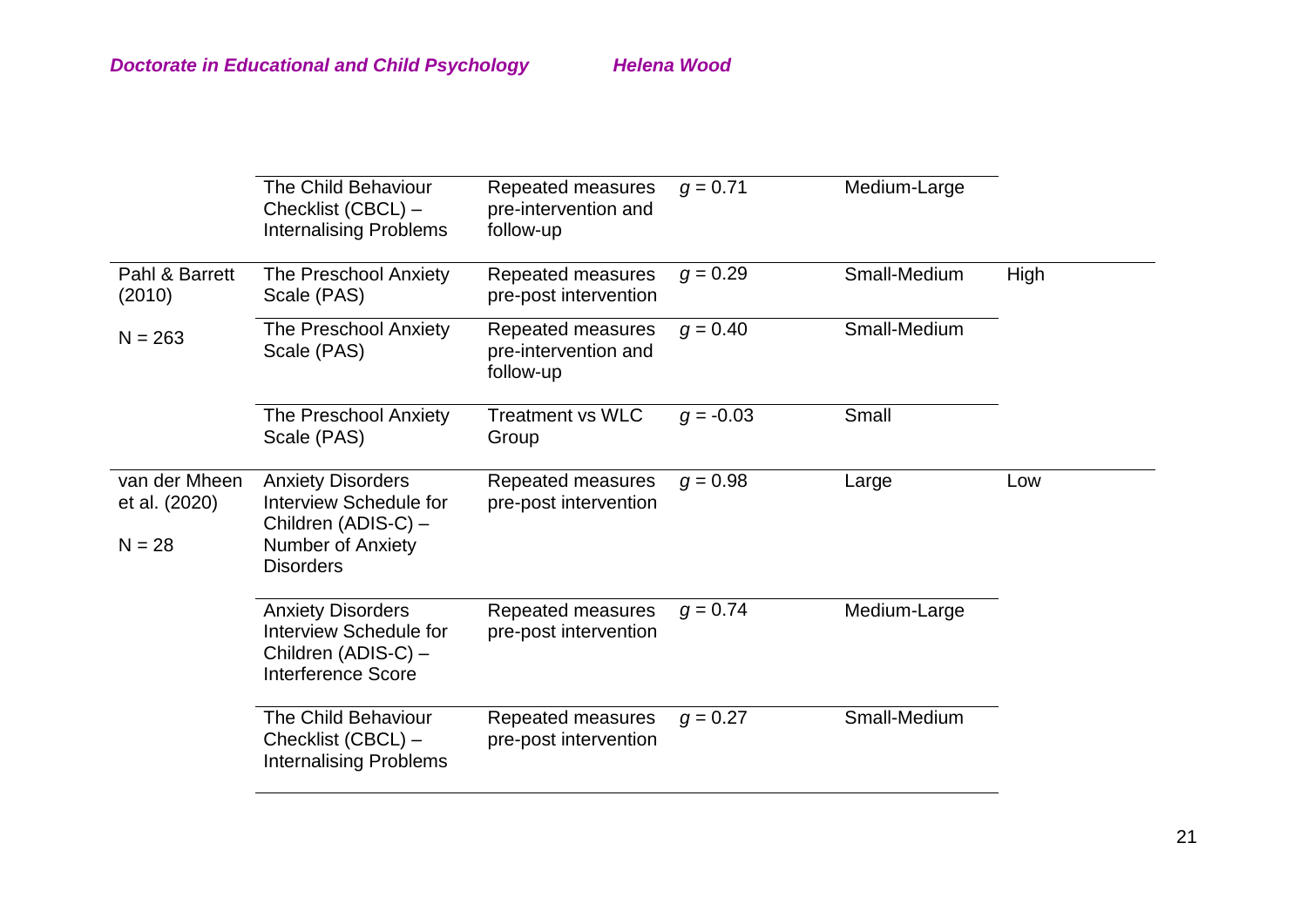| The Child Behaviour<br>Checklist (CBCL) - | Repeated measures $q = 0.43$<br>pre-post intervention | Small-Medium |
|-------------------------------------------|-------------------------------------------------------|--------------|
| <b>Anxiety Problems</b>                   |                                                       |              |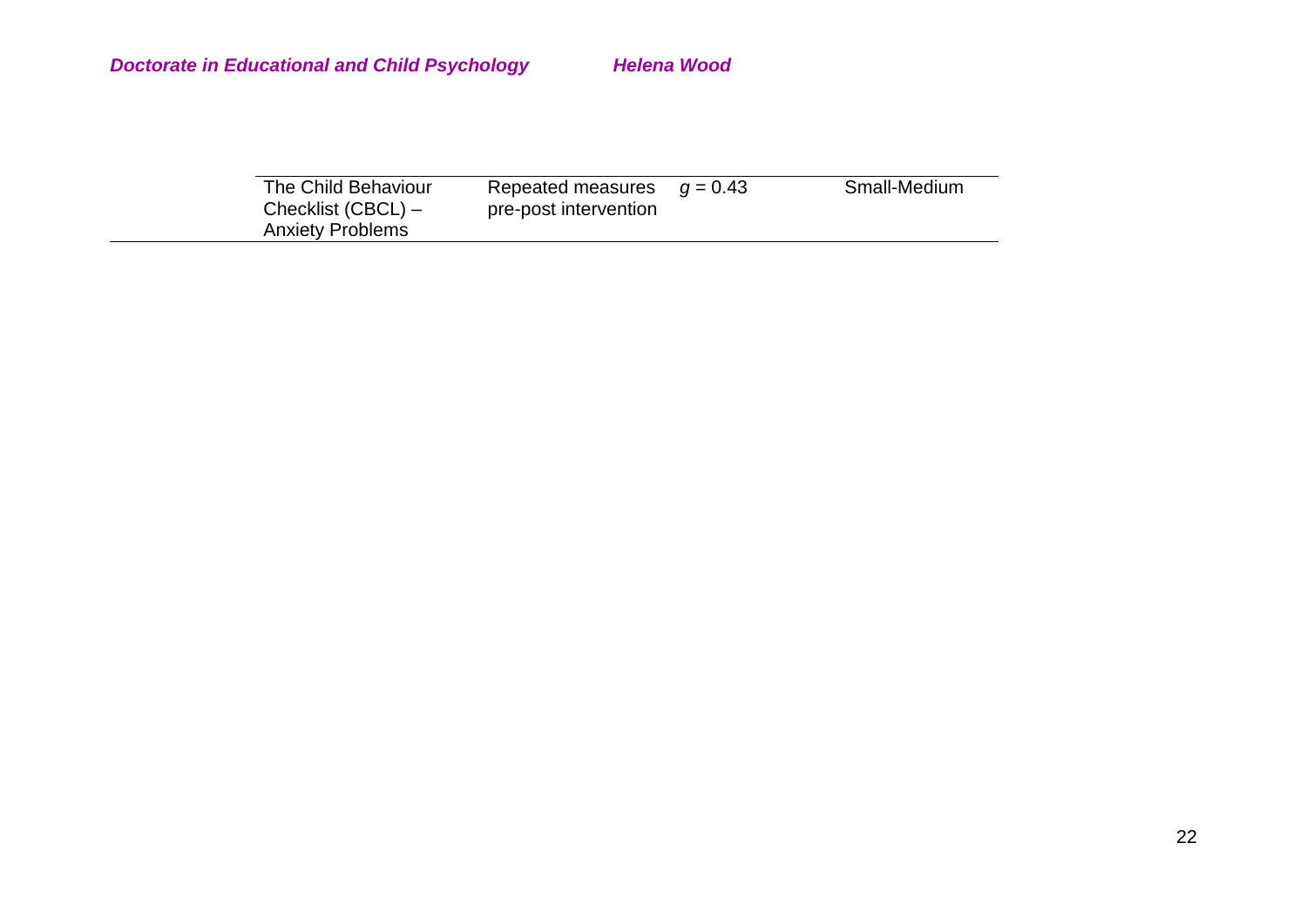# **Conclusion and Recommendations**

This systematic review evaluated the effectiveness of the Fun FRIENDS intervention in reducing anxiety outcomes for young children. Seven studies conducted in five different countries were critically reviewed using a Weight of Evidence framework (Gough, 2007). Two studies received a high weighting while the remaining five had low weightings. All of the studies reviewed found reductions in one or more anxiety outcomes following the Fun FRIENDS programme, with effect sizes ranging from small to large. This suggests that Fun FRIENDS, an early intervention programme drawing on principles from CBT, could be a promising intervention for educational psychologists to recommend in schools and settings, particularly as a targeted intervention for children with or at risk of developing anxiety. These findings have important social implications and relevance in the wider educational context, where we are seeing increasing mental health concerns in children and young people (DHSC & DfE, 2017).

However, while the current evidence for Fun FRIENDS as an intervention to treat anxiety is promising, it is limited by the use of within-participants designs with small sample sizes and lack of control conditions. The ethical issue associated with withholding intervention is acknowledged, especially where participants are recognised as clinically anxious. However, more RCTs with large samples and utilising wait-list control groups would provide stronger evidence for the intervention's effectiveness in reducing anxiety (Petticrew & Roberts, 2003). This is because RCTs control better for confounding variables and allow us to conclude with more confidence that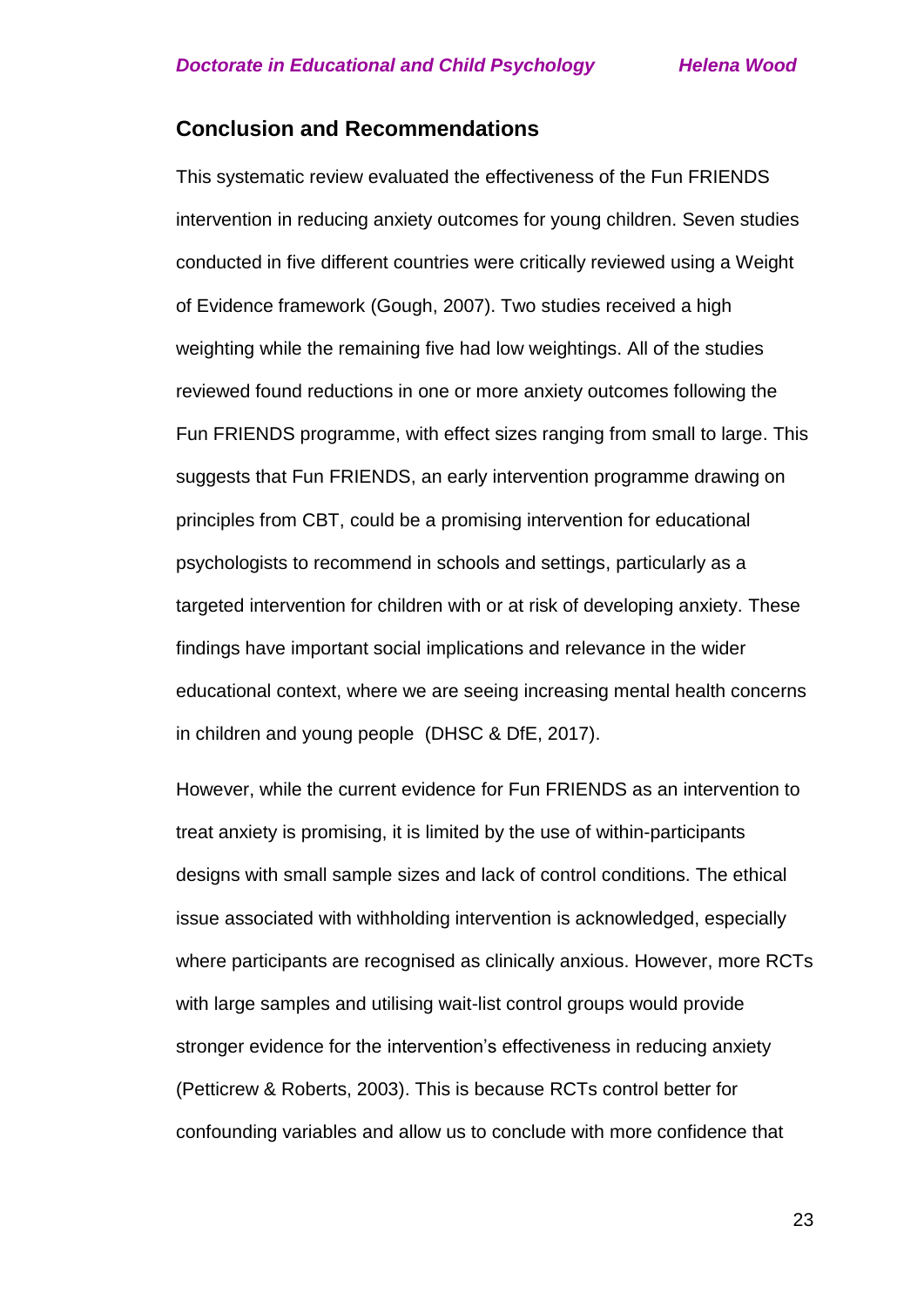any reduction in anxiety is due to the intervention rather than another variable.

The small-N design (Carlyle, 2014) was the only study with a UK sample, and this was carried out in a clinical setting. While this study found a reduction in anxiety for each participant following the intervention, the small sample size limits how far these results can be generalised to the wider population. Larger samples with UK populations and carried out in UK schools would be useful for assessing not only generalisation to the UK population but also the feasibility and practicality of carrying out this intervention within the UK education system.

This small evidence-base is also divided into studies investigating the intervention for all children, as a preventative programme, or those using it with clinical populations as a treatment for anxiety. While both types of study measured reductions in anxiety from pre- to post-intervention, more evidence is needed in both fields to consider the utility of this intervention as a preventative vs treatment programme.

Future research could also focus on longitudinal studies where outcomes are measured beyond a 12-month follow up, to assess whether this early intervention programme is effective at reducing anxiety throughout childhood and into adolescence. Evidence suggests there is a link between anxiety and academic outcomes (Mazzone et al., 2007), therefore it would be interesting for future research to investigate how far the benefits of the Fun FRIENDS intervention extends. In particular, studies could look at whether a reduction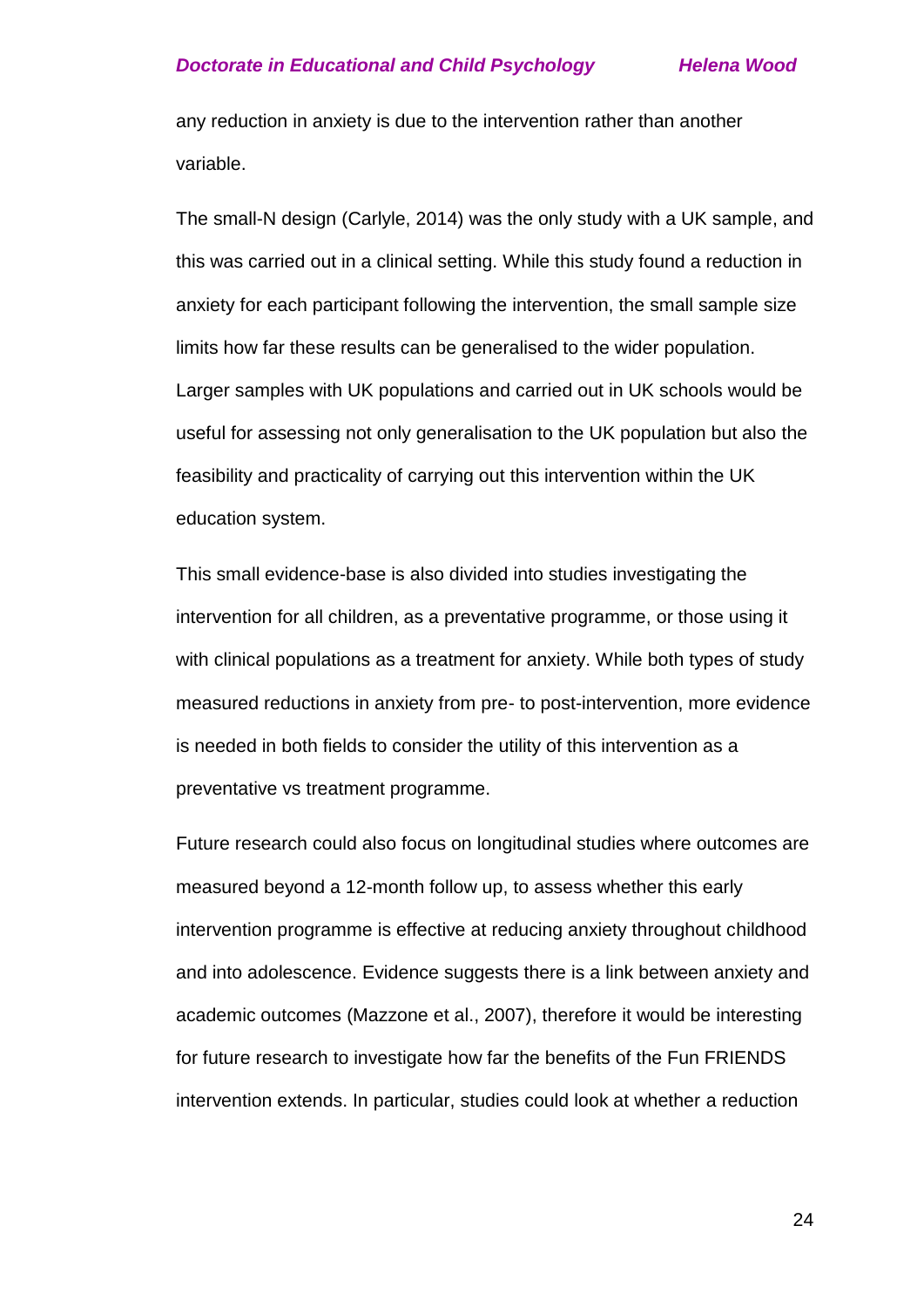in anxiety as a result of this intervention mediates social and learning outcomes.

It is also recommended that in the future, studies report their effect sizes, as these allow for better comparison across studies, are independent of sample size and will aid future researchers in the field with carrying out power calculations (Lakens, 2013). Finally, it is acknowledged that although efforts were made to maintain objectivity and rigour throughout this review process, there may still be influences of subjectivity and bias in this review. For example, in the selection and application of the WoE A coding protocols to each study, and the development of WoE C criteria. The impact of this was minimised by encouraging complete transparency at each stage of the review process, such that it can be scrutinised and replicated.

In summary, the 'Fun FRIENDS' intervention is a promising early intervention programme for reducing anxiety in young children. However, further research within the UK utilising RCTs and long-term follow-up is required to strengthen the evidence-base and support the use of this intervention in schools and settings.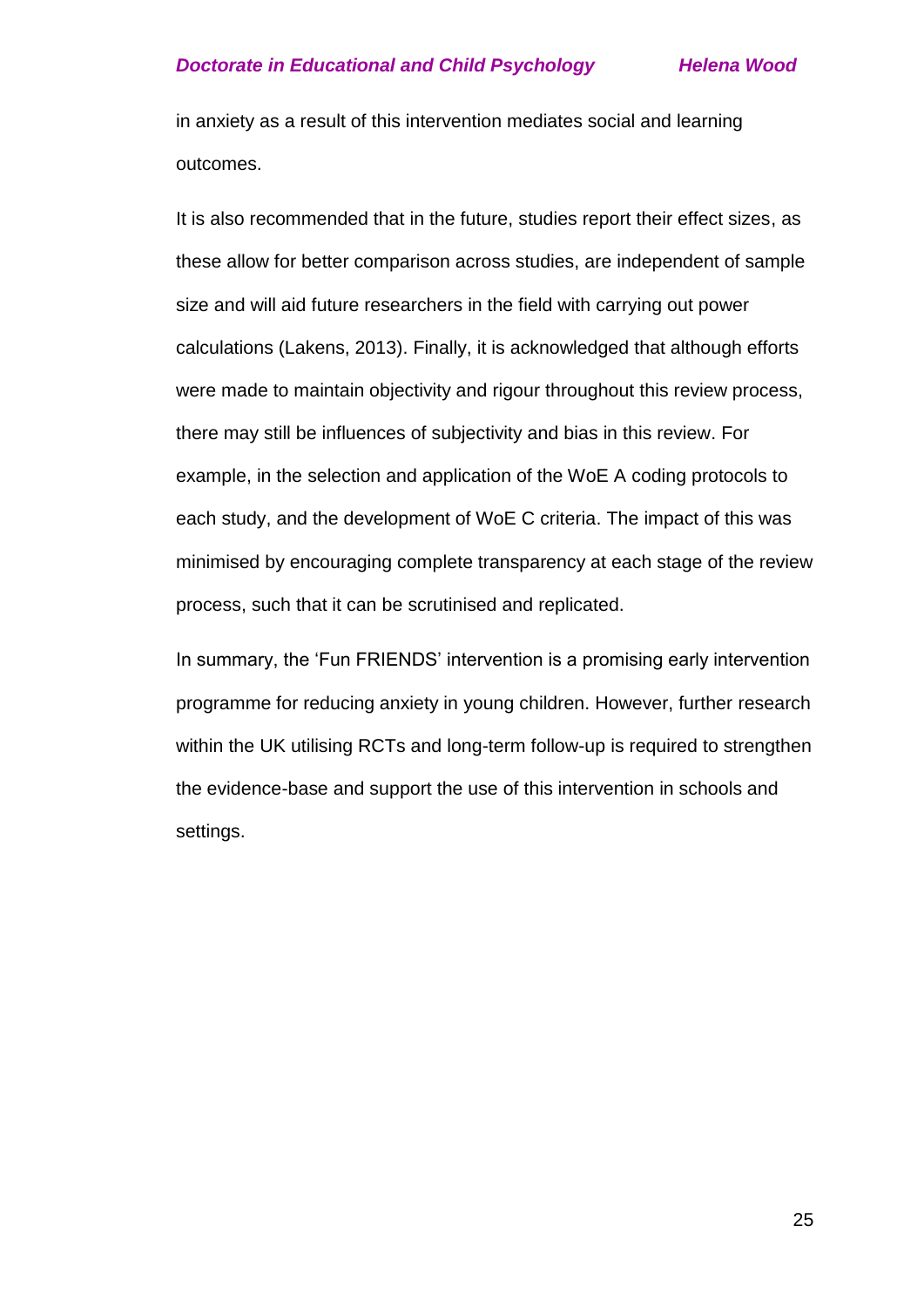# **References**

- Achenbach, T. M., & Rescorla, L. A. (2001). *Manual for the ASEBA School-Age Forms & Profiles.* Burlington, VT: University of Vermont, Research Center for Children, Youth, & Families.
- Anticich, S. A. J., Barrett, P. M., Silverman, W., Lacherez, P., & Gillies, R. (2013). The prevention of childhood anxiety and promotion of resilience among preschool-aged children: A universal school based trial. *Advances in School Mental Health Promotion*, *6*(2), 93–121. https://doi.org/http://dx.doi.org/10.1080/1754730X.2013.784616
- Arend, R., Gove, F. L., & Sroufe, L. A. (1979). Continuity of Individual Adaptation from Infancy to Kindergarten: A Predictive Study of Ego-Resiliency and Curiosity in Preschoolers. *Child Development*, *50*(4), 950–959.
- Barrett, P., Fisak, B., & Cooper, M. (2015). The treatment of anxiety in young children: Results of an open trial of the Fun FRIENDS program. *Behaviour Change*, *32*(4), 231–242. https://doi.org/http://dx.doi.org/10.1017/bec.2015.12
- Barrett, P. M. (2004). *Friends for life! for children. Participant workbook and leaders manual.* Brisbane, Australia: Australian Academic Press.
- Barrett, P. M. (2005). *Friends for life! for youth. Participant workbook and leaders manual*. Brisbane, Australia: Australian Academic Press.
- Barrett, P. M. (2007a). *Fun Friends. Family learning adventure: Resilience building activities for 4-, 5-, and 6-year-old children.* Brisbane, Australia: Fun Friends Publishing.
- Barrett, P. M. (2007b). *Fun Friends. The teaching and training manual for group leaders.* Brisbane, Australia: Fun Friends Publishing.
- Barrett, P. M., Farrell, L. J., Ollendick, T. H., & Dadds, M. (2006). Long-term outcomes of an Australian universal prevention trial of anxiety and depression symptoms in children and youth: An evaluation of the friends program. *Journal of Clinical Child and Adolescent Psychology*, *35*(3), 403–411. https://doi.org/10.1207/s15374424jccp3503\_5
- Becker, B. J. (1988). Synthesizing standardized mean‐change measures. *British Journal of Mathematical and Statistical Psychology*, *41*(2), 257– 278. https://doi.org/10.1111/j.2044-8317.1988.tb00901.x
- Carlyle, D. A. (2014). With a little help from FUN FRIENDS young children can overcome anxiety. *Community Practitioner: The Journal of the Community Practitioners' & Health Visitors' Association*, *87*(8), 26–29.
- Cohen, J. (1988). *Statistical power for the social sciences*. Hillsdale, NJ: Laurence Erlbaum and Associates.
- Department for Education (DfE). (2019). *Research on the Educational Psychologist Workforce: Research Report March 2019* (Issue March). https://assets.publishing.service.gov.uk/government/uploads/system/upl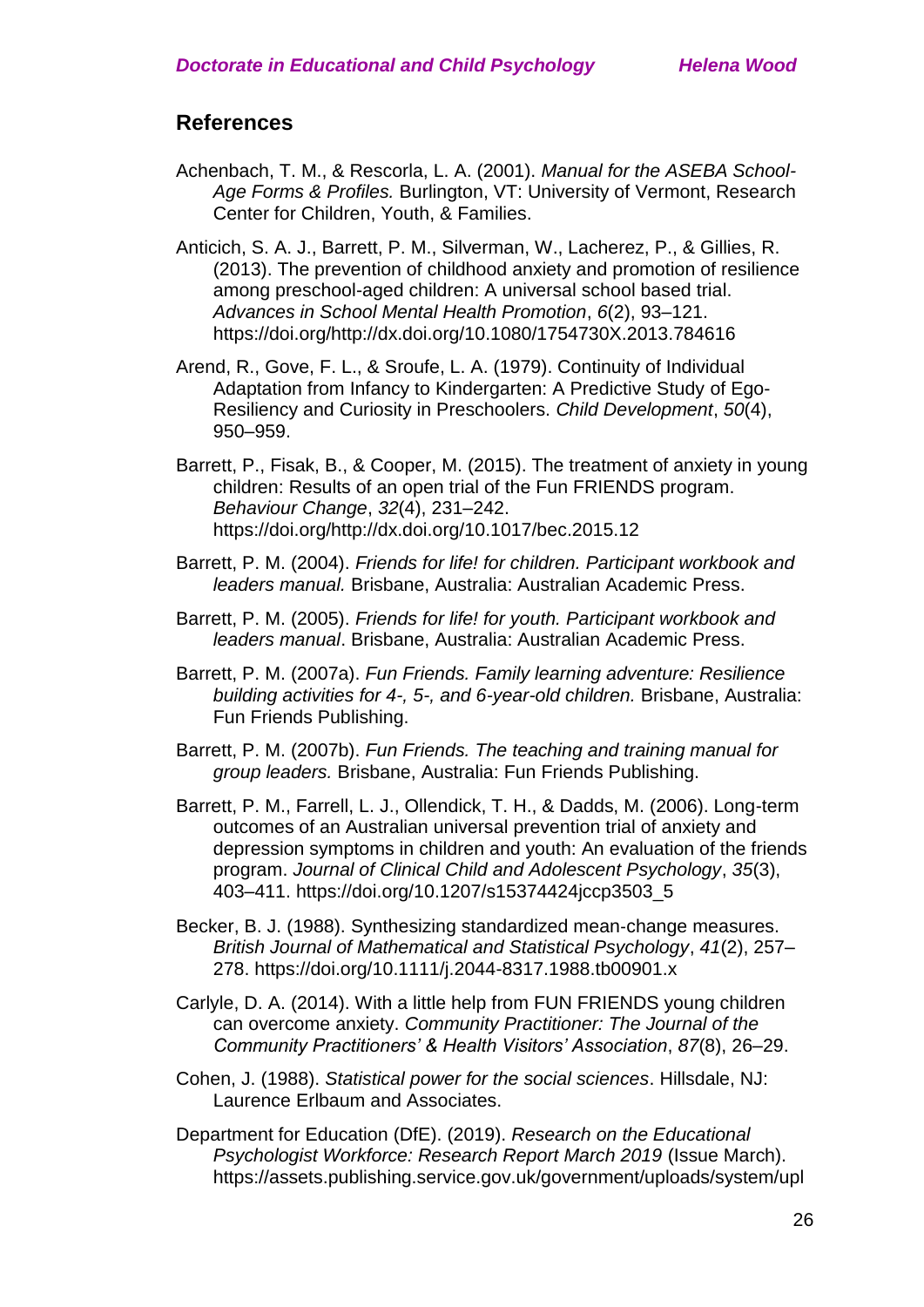oads/attachment\_data/file/787417/Research\_on\_the\_Educational\_Psyc hologist\_Workforce\_March\_2019.pdf

Department of Health and Social Care (DHSC). (2017). Mental Health of Children and Young People in England, 2017: Preschool Children. In *NHS Digital*. https://gss.civilservice.gov.uk/wpcontent/uploads/2016/02/Guidance-

Department of Health and Social Care and Department for Education (DHSC & DfE). (2018). *Government Response to the Consultation on Transforming Children and Young People ' s Mental Health Provision : a Green Paper and Next Steps.* https://assets.publishing.service.gov.uk/government/uploads/system/upl

oads/attachment\_data/file/728892/government-response-to-consultationon-transforming-children-and-young-peoples-mental-health.pdf

Department of Health and Social Care and Department of Education (DHSC & DfE). (2017). *Transforming Children and Young People's Mental Health Provision: a Green Paper*. https://assets.publishing.service.gov.uk/government/uploads/system/upl oads/attachment\_data/file/728894/impact-assessment-for-tranformingcy-mental-health-provision-green-paper.pdf

Dunlap, W. P., Cortina, J. M., Vaslow, J. B., & Burke, M. J. (1996). Metaanalysis of experiments with matched groups or repeated measures designs. *Psychological Methods*, *1*(2), 170–177. https://doi.org/10.1037/1082-989X.1.2.170

Egger, H. L., & Angold, A. (2006). Common emotional and behavioral disorders in preschool children: presentation, nosology, and epidemiology. *Journal of Child Psychology and Psychiatry*, *47*(3–4), 313–337. https://doi.org/10.1111/j.1469-7610.2006.01618.x

Gallegos-Guajardo, J., Ruvalcalba-Romero, N. A., Chavez-Amavizca, A., & Barrett, P. (2020). Evaluation of the Fun FRIENDS program with a sample of Mexican children. *PENSANDO PSICOLOGIA*, *16*(1). https://doi.org/10.16925/2382-3984.2020.01.03

Garcia, L. M. R., Toni, C. G. S., Batista, A. P., & Zeggio, L. (2019). Evaluation of the effectiveness of the fun friends program . *Trends in Psychology*, *27*(4), 925–941. https://doi.org/10.9788/TP2019.4-08

- Gersten, R., Fuchs, L. S., Compton, D., Coyne, M., Greenwood, C., & Innocenti, M. S. (2005). Quality indicators for group experimental and quasi-experimental research in special education. *Exceptional Children*, *71*(2), 149–164. https://doi.org/10.1177/001440290507100202
- Gough, D. (2007). Weight of Evidence: a framework for the appraisal of the quality and relevance of evidence. *Research Papers in Education*, *22*(2), 213–228. https://doi.org/10.1080/02671520701296189
- Harris, A. D., Lautenbach, E., & Perencevich, E. (2005). A systematic review of quasi-experimental study designs in the fields of infection control and antibiotic resistance. *Clinical Infectious Diseases*, *41*(1), 77–82.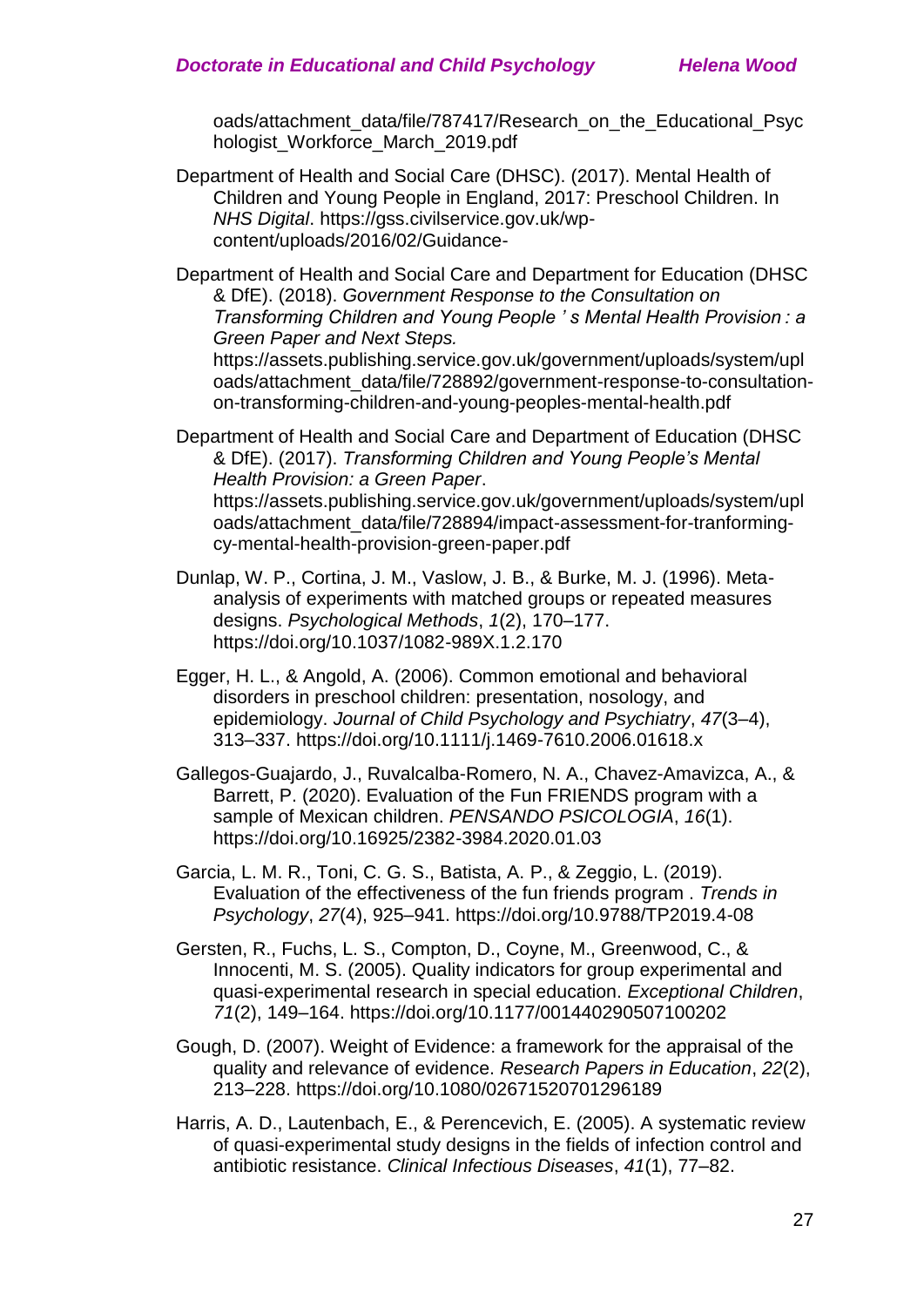https://doi.org/10.1086/430713

Horner, R. H., Carr, E. G., Halle, J., Mcgee, G., Odom, S., & Wolery, M. (2005). The use of single-subject research to identify evidence-based practice in special education. *Exceptional Children*, *71*(2), 165–179. https://doi.org/10.1177/001440290507100203

Jones, N. (2020). *How effective is Lexia® Core5® Reading at improving the reading skills of primary-aged children?* [UCL]. https://www.ucl.ac.uk/educationalpsychology/resources/CS1Jones,N\_19-22.pdf

- Kendall, P. C., Hudson, J. L., Gosch, E., Flannery-Schroeder, E., & Suveg, C. (2008). Cognitive-Behavioral Therapy for Anxiety Disordered Youth: A Randomized Clinical Trial Evaluating Child and Family Modalities. *Journal of Consulting and Clinical Psychology*, *76*(2), 282–297. https://doi.org/10.1037/0022-006X.76.2.282
- Lakens, D. (2013). Calculating and reporting effect sizes to facilitate cumulative science: A practical primer for t-tests and ANOVAs. *Frontiers in Psychology*, *4*, 1–12. https://doi.org/10.3389/fpsyg.2013.00863
- Lakens, D. (2019). *Calculating and Reporting Effect Sizes to Facilitate Cumulative Science: A Practical Primer for t-tests and ANOVAs.* osf.io/ixgcd
- Lenhard, W., & Lenhard, A. (2016). *Calculation of Effect Sizes*. https://doi.org/10.13140/RG.2.2.17823.92329
- Mazzone, L., Ducci, F., Scoto, M. C., Passaniti, E., D'Arrigo, V. G., & Vitiello, B. (2007). The role of anxiety symptoms in school performance in a community sample of children and adolescents. *BMC Public Health*, *7*, 347. https://doi.org/10.1186/1471-2458-7-347
- McGorry, P. D., & Mei, C. (2018). Early intervention in youth mental health: Progress and future directions. *Evidence-Based Mental Health*, *21*(4), 182–184. https://doi.org/10.1136/ebmental-2018-300060
- Mills, E. (2019). *How effective are technology-assisted, parent Naturalistic Developmental Behavioural Interventions for supporting the development of social-communication skills in young children with Autism Spectrum Disorder?* [UCL]. https://www.ucl.ac.uk/educationalpsychology/resources/CS1Mills18-21.docx.pdf
- Monga, S., Rosenbloom, B. N., Tanha, A., Owens, M., & Young, A. (2015). Comparison of child-parent and parent-only cognitive-behavioral therapy programs for anxious children aged 5 to 7 years: Short- and long-term outcomes. *Journal of the American Academy of Child and Adolescent Psychiatry*, *54*(2), 138–146. https://doi.org/10.1016/j.jaac.2014.10.008
- Nauta, M. H., Scholing, A., Rapee, R. M., Abbott, M., Spence, S. H., & Waters, A. (2004). A parent-report measure of children's anxiety: Psychometric properties and comparison with child-report in a clinic and normal sample. *Behaviour Research and Therapy*, *42*(7), 813–839. https://doi.org/10.1016/S0005-7967(03)00200-6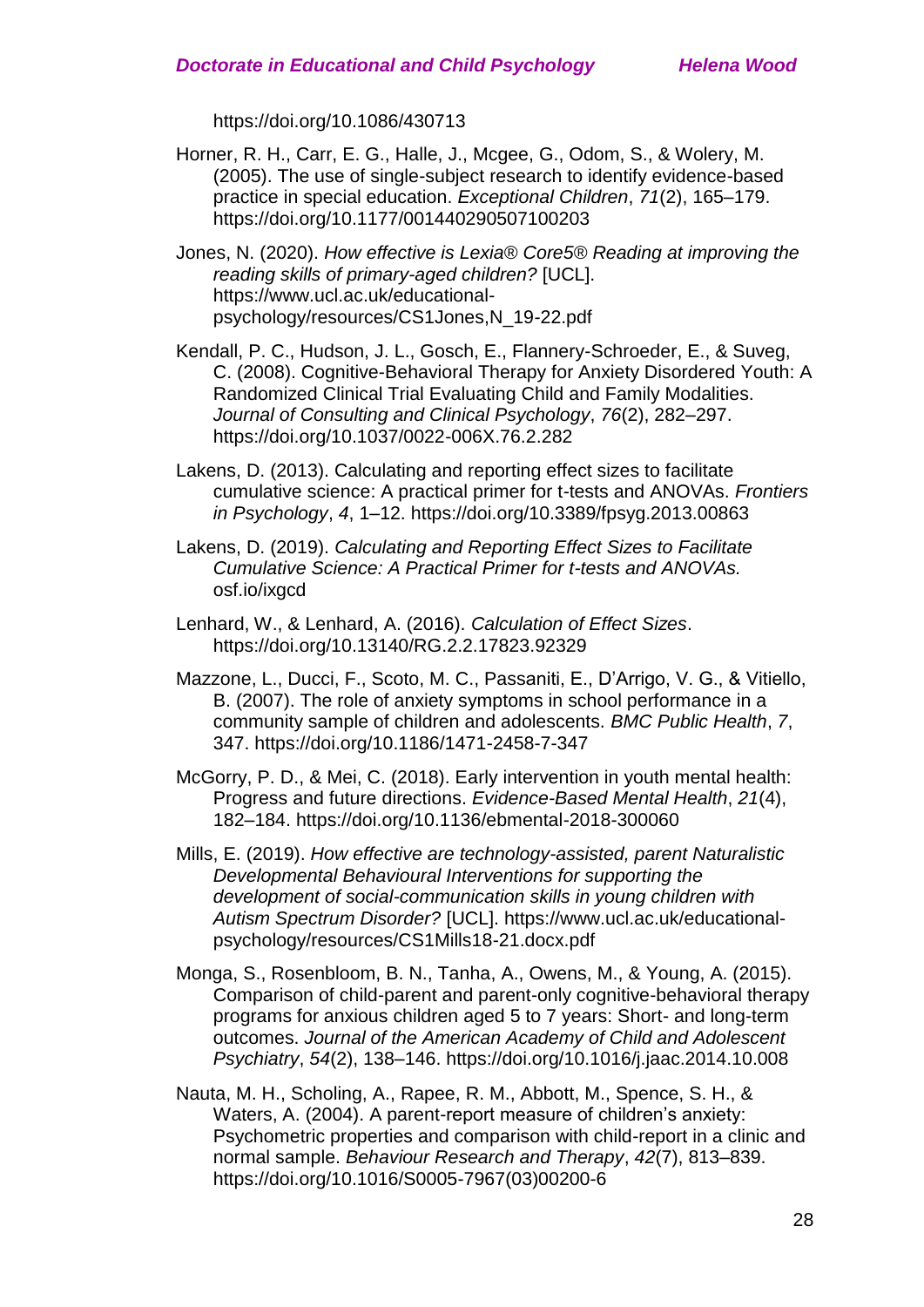- Neil, A. L., & Christensen, H. (2009). Efficacy and effectiveness of schoolbased prevention and early intervention programs for anxiety. *Clinical Psychology Review*, *29*(3), 208–215. https://doi.org/10.1016/j.cpr.2009.01.002
- OECD. (2020). *OECD Secretary-General's Report to Ministers*. Paris: OECD Publishing. https://doi.org/https://doi.org/10.1787/27007c6c-en
- Pahl, K. M., & Barrett, P. M. (2007). The Development of Social-Emotional Competence in Preschool-Aged Children: An Introduction to the Fun FRIENDS Program. *Australian Journal of Guidance and Counselling*, *17*(1), 81–90. https://doi.org/http://dx.doi.org/10.1375/ajgc.17.1.81
- Pahl, K. M., & Barrett, P. M. (2010). Preventing anxiety and promoting social and emotional strength in preschool children: A universal evaluation of the Fun FRIENDS program. *Advances in School Mental Health Promotion*, *3*(3), 14–25. https://doi.org/http://dx.doi.org/10.1080/1754730X.2010.9715683
- Petticrew, M., & Roberts, H. (2003). Evidence, hierarchies, and typologies: Horses for courses. *Journal of Epidemiology and Community Health*, *57*, 527–529. https://doi.org/10.1136/jech.57.7.527
- Rohatgi, A. (2020). *WebPlotDigitizer*. https://automeris.io/WebPlotDigitizer
- Shure, M. B., & Spivack, G. (1982). Interpersonal problem-solving in young children: A cognitive approach to prevention. *American Journal of Community Psychology*, *10*(3), 341–356. https://doi.org/10.1007/BF00896500
- Silverman, W. K., & Nelles, W. B. (1988). The Anxiety Disorders Interview Schedule for Children. *Journal of the American Academy of Child and Adolescent Psychiatry*, *27*(6), 772–778. https://doi.org/10.1097/00004583-198811000-00019
- Silverman, W. K., Saavedra, L. M., & Pina, A. A. (2001). Test-retest reliability of anxiety symptoms and diagnoses with the anxiety disorders interview schedule for DSM-IV: Child and parent versions. *Journal of the American Academy of Child and Adolescent Psychiatry*, *40*(8), 937–944. https://doi.org/10.1097/00004583-200108000-00016
- Spence, S. H. (1998). A measure of anxiety symptoms among children. *Behaviour Research and Therapy*, *36*(5), 545–566. https://doi.org/10.1016/S0005-7967(98)00034-5
- Spence, S. H., Rapee, R., McDonald, C., & Ingram, M. (2001). The structure of anxiety symptoms among preschoolers. *Behaviour Research and Therapy*, *39*(11), 1293–1316. https://doi.org/10.1016/S0005- 7967(00)00098-X
- Stallard, P., Simpson, N., Anderson, S., & Goddard, M. (2008). The FRIENDS emotional health prevention programme: 12 month follow-up of a universal UK school based trial. *European Child and Adolescent Psychiatry*, *17*(5), 283–289. https://doi.org/10.1007/s00787-007-0665-5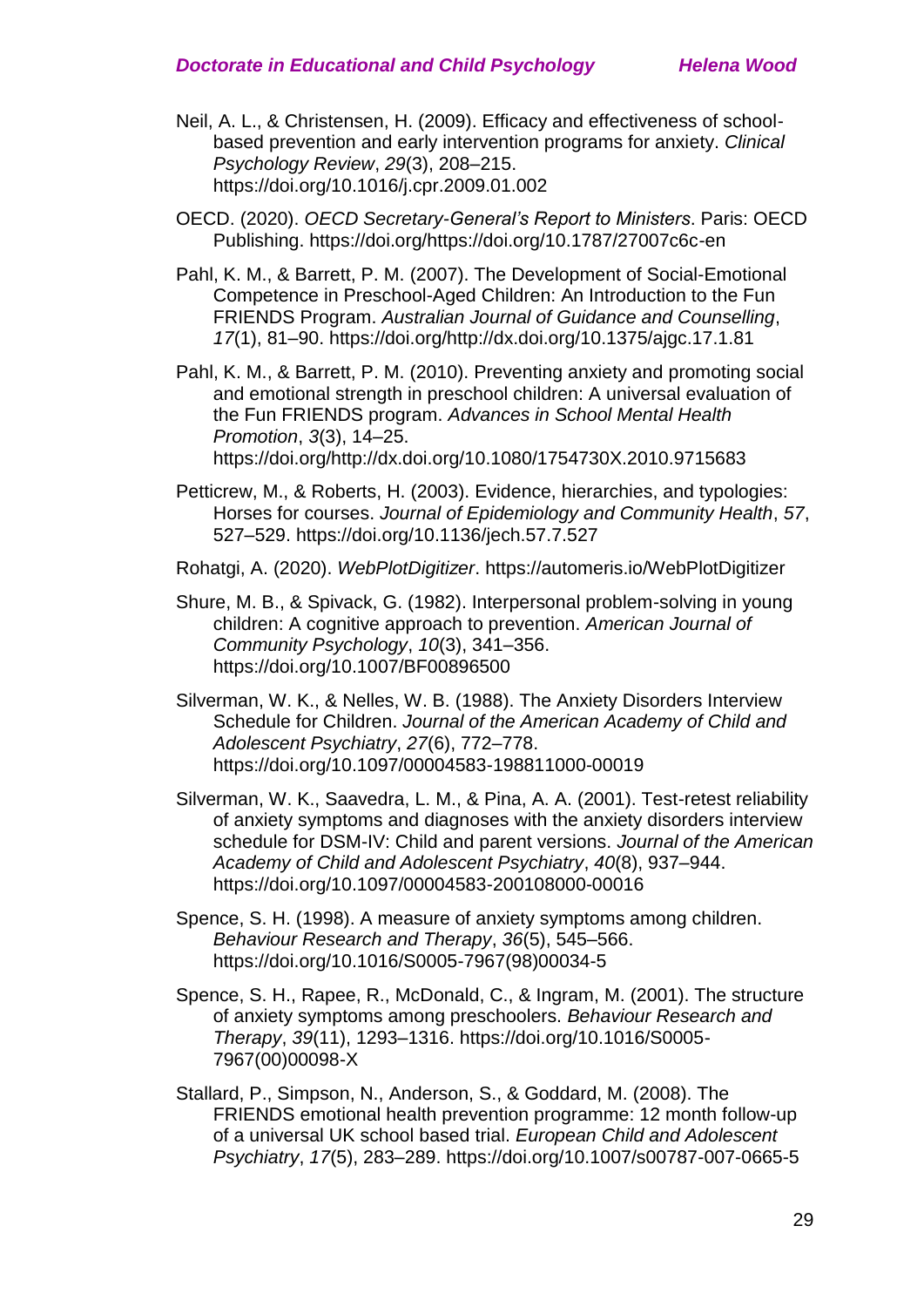- Van Ameringen, M., Mancini, C., & Farvolden, P. (2003). The impact of anxiety disorders on educational achievement. *Journal of Anxiety Disorders*, *17*(5), 561–571. https://doi.org/10.1016/S0887- 6185(02)00228-1
- van der Mheen, M., Legerstee, J. S., Dieleman, G. C., Hillegers, M. H. J., & Utens, E. M. W. J. (2020). Cognitive behavioural therapy for anxiety disorders in young children: A Dutch open trial of the Fun FRIENDS program. *Behaviour Change*, *37*(1), 1–12. https://doi.org/http://dx.doi.org/10.1017/bec.2019.16
- van der Sluis, C. M., van der Bruggen, C. O., Brechman-Toussaint, M. L., Thissen, M. A. P., & Bögels, S. M. (2012). Parent-Directed Cognitive Behavioral Therapy for Young Anxious Children: A Pilot Study. *Behavior Therapy*, *43*(3), 583–592. https://doi.org/10.1016/j.beth.2011.10.002
- Werner, E., & Smith, R. (1982). *Vulnerable But Invincible: A Study of Resilient Children and Youth*. New York: McGraw-Hill.
- Werner, E., & Smith, R. (1992). *Overcoming the odds: High risk children from birth to adulthood.* Ithaca, NY: Cornell University Press.
- Wilson, D. (2021). *Practical meta-analysis effect size calculator*. https://campbellcollaboration.org/research-resources/effect-sizecalculator.html
- World Health Organization (WHO). (2004). *Prevention of Mental Disorders: Effective Interventions and Policy Options*. Geneva: World Health Organisation.

http://www.who.int/entity/mental\_health/evidence/en/prevention\_of\_ment al\_disorders\_sr.pdf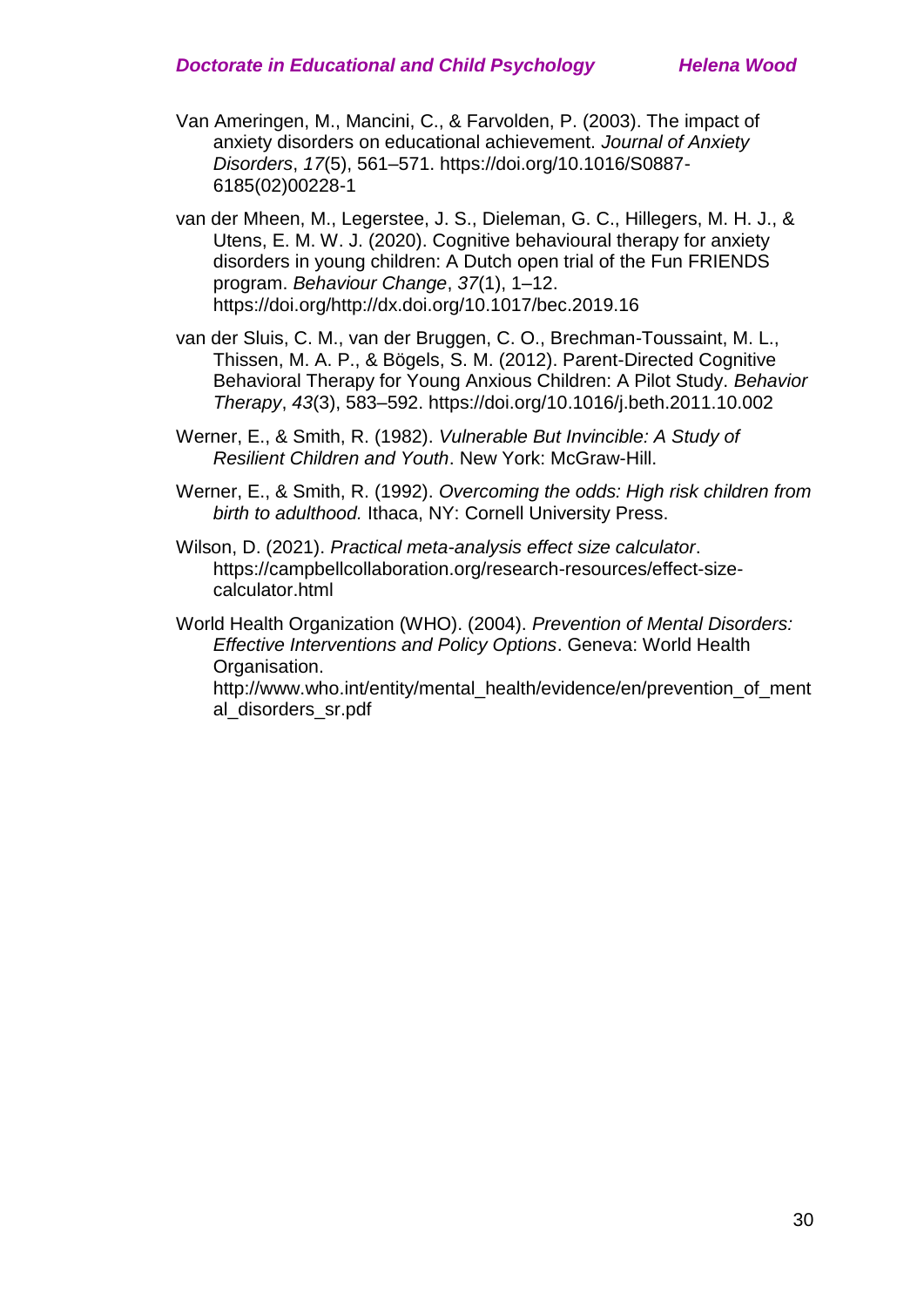# **Appendices**

# **Appendix A – Excluded Studies**

*Excluded Studies with Reasons*

| Reference                                                                                                                                                                                                                                                                                                                                                                                                                                                          | Reason (with                     |
|--------------------------------------------------------------------------------------------------------------------------------------------------------------------------------------------------------------------------------------------------------------------------------------------------------------------------------------------------------------------------------------------------------------------------------------------------------------------|----------------------------------|
|                                                                                                                                                                                                                                                                                                                                                                                                                                                                    | reference to exclusion           |
|                                                                                                                                                                                                                                                                                                                                                                                                                                                                    | criteria)                        |
| Horton, J., & Kraftl, P. (2018). Three playgrounds:<br>Researching the multiple geographies of<br>children's outdoor play. Environment and<br>Planning A, 50(1), 214-235.                                                                                                                                                                                                                                                                                          | 2, 3 and 5                       |
| Fisak, B., Gallegos-Guajardo, J., Verreynne, M.,<br>& Barrett, P. (2018). The results of a targeted<br>open trial of the Fun FRIENDS combined with a<br>concurrent parent-based intervention. Mental<br>Health and Prevention, 10, 35-41.                                                                                                                                                                                                                          | $2$ – concurrent<br>intervention |
| Weist, M. D., & McDaniel, H. (2013). The<br>international emphasis of Advances in School<br>Mental Health Promotion, Advances in School<br>Mental Health Promotion, 6(2), 81-82.                                                                                                                                                                                                                                                                                   | 2, 3, 4 and 5                    |
| Rosenbaum, P., & Gorter, J. W. (2012). The "F-<br>words" in childhood disability: I swear this is how<br>we should think! Child: Care, Health and<br>Development, 38(4), 457-463.                                                                                                                                                                                                                                                                                  | 2, 3, 4 and 5                    |
| van der Mheen, M., van Beynum, I. M., Dulfer, K.,<br>van der Ende, J., van Galen, E., Duvekot, J.,<br>Rots, L. E., van den Adel, T. P. L., Bogers, A. J.<br>J. C., McCusker, C. G., Casey, F. A., Helbing, W.<br>A., & Utens, E. M. W. J. (2018). The CHIP-Family<br>study to improve the psychosocial wellbeing of<br>young children with congenital heart disease and<br>their families: design of a randomized controlled<br>trial. BMC Pediatrics, 18(1), 230. | $2$ – concurrent<br>intervention |
| Salguero, A., Gonzalez-Boto, R., Tuero, C., &<br>Marquez, S. (2004). Relationship between<br>perceived physical ability and sport participation<br>motives in young competitive swimmers. The<br>Journal of Sports Medicine and Physical Fitness,<br>44(3), 294-299.                                                                                                                                                                                               | 2, 4 and 5                       |
| Gillespie, J, Midmore, C, Hoeflich, J, Ness, C,<br>Ballard, P, & Stewart, L. (2015). Parents as the                                                                                                                                                                                                                                                                                                                                                                | 2, 3, 4 and 5                    |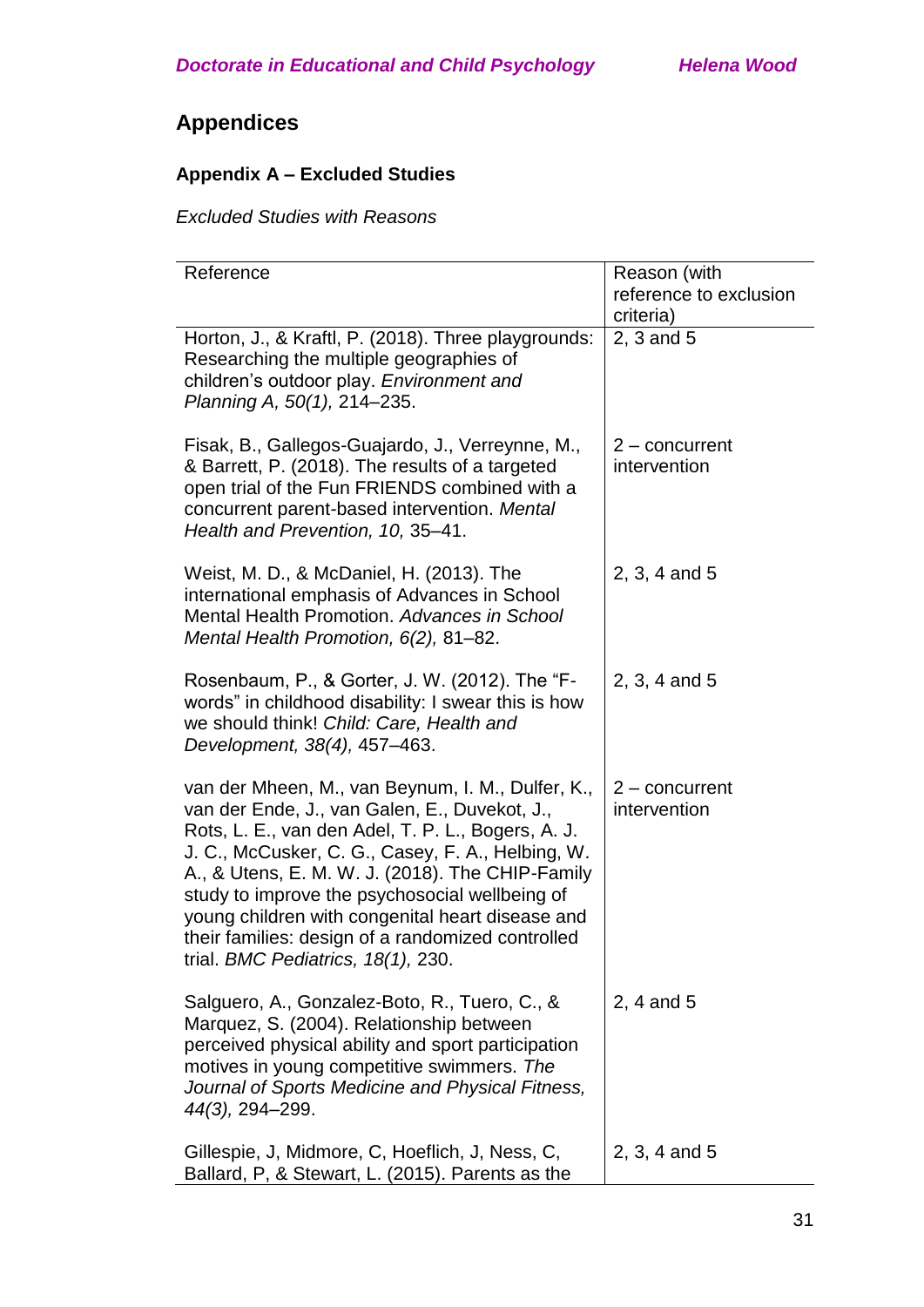| start of the solution: A social marketing approach<br>to understanding triggers and barriers to entering<br>a childhood weight management service. Journal<br>of Human Nutrition and Dietetics, 28(S1), 83-92.                                                                  |                  |
|---------------------------------------------------------------------------------------------------------------------------------------------------------------------------------------------------------------------------------------------------------------------------------|------------------|
| Cross, A., Rosenbaum, P., Grahovac, D., Kay, D.,<br>& Gorter, J. W. (2015). Knowledge mobilization to<br>spread awareness of the "F-words" in childhood<br>disability: lessons from a family-researcher<br>partnership. Child: Care, Health and<br>Development, 41(6), 947-953. | 2, 3, 4 and 5    |
| Pahl, K. M., & Barrett, P. M. (2010). Interventions<br>for anxiety disorders in children using group<br>cognitive-behavioral therapy with family<br>involvement. Evidence-Based Psychotherapies<br>for Children and Adolescents, 61-79.                                         | $2, 3$ and 4     |
| Soper, A. K., Cross, A., Rosenbaum, P., & Gorter,<br>J. W. (2019). Exploring the international uptake of<br>the "F-words in childhood disability": A citation<br>analysis. Child: Care, Health and Development,<br>45(4), 473-490.                                              | 2, 3 and 4       |
| Batra, P. (2013). Evaluation of the Hong Kong<br>FRIENDS Intervention Program for Childhood<br>Anxiety. Alliant International University.                                                                                                                                       | 6 - dissertation |
| Salguero, A., Gonzalez-Boto, R., Tuero, C., &<br>Marquez, S. (2003). Development of a Spanish<br>version of the Participation Motivation Inventory<br>for young competitive swimmers. Perceptual and<br>Motor Skills, 96(2), 637-646.                                           | 2, 3, 4 and 5    |
| Graham, D., Paget, S. P., & Wimalasundera, N.<br>(2019). Current thinking in the health care<br>management of children with cerebral palsy. The<br>Medical Journal of Australia, 210(3), 129-135.                                                                               | 2, 3, 4 and 5    |
| Lewis, K. M. (2013). An Ounce of Prevention:<br>Evaluation of the Fun FRIENDS Program for<br>Kindergarteners in a Rural School. Blacksburg:<br>Virginia Polytechnic Institute and State University.<br><b>ProQuest Dissertation Publishing.</b>                                 | 6 - dissertation |
| Cross, A., Rosenbaum, P., Grahovac, D.,<br>Brocklehurst, J., Kay, D., Baptiste, S., & Gorter, J.<br>W. (2018). A Web-Based Knowledge Translation<br>Resource for Families and Service Providers (The<br>"F-Words" in Childhood Disability Knowledge                             | 2, 4 and 5       |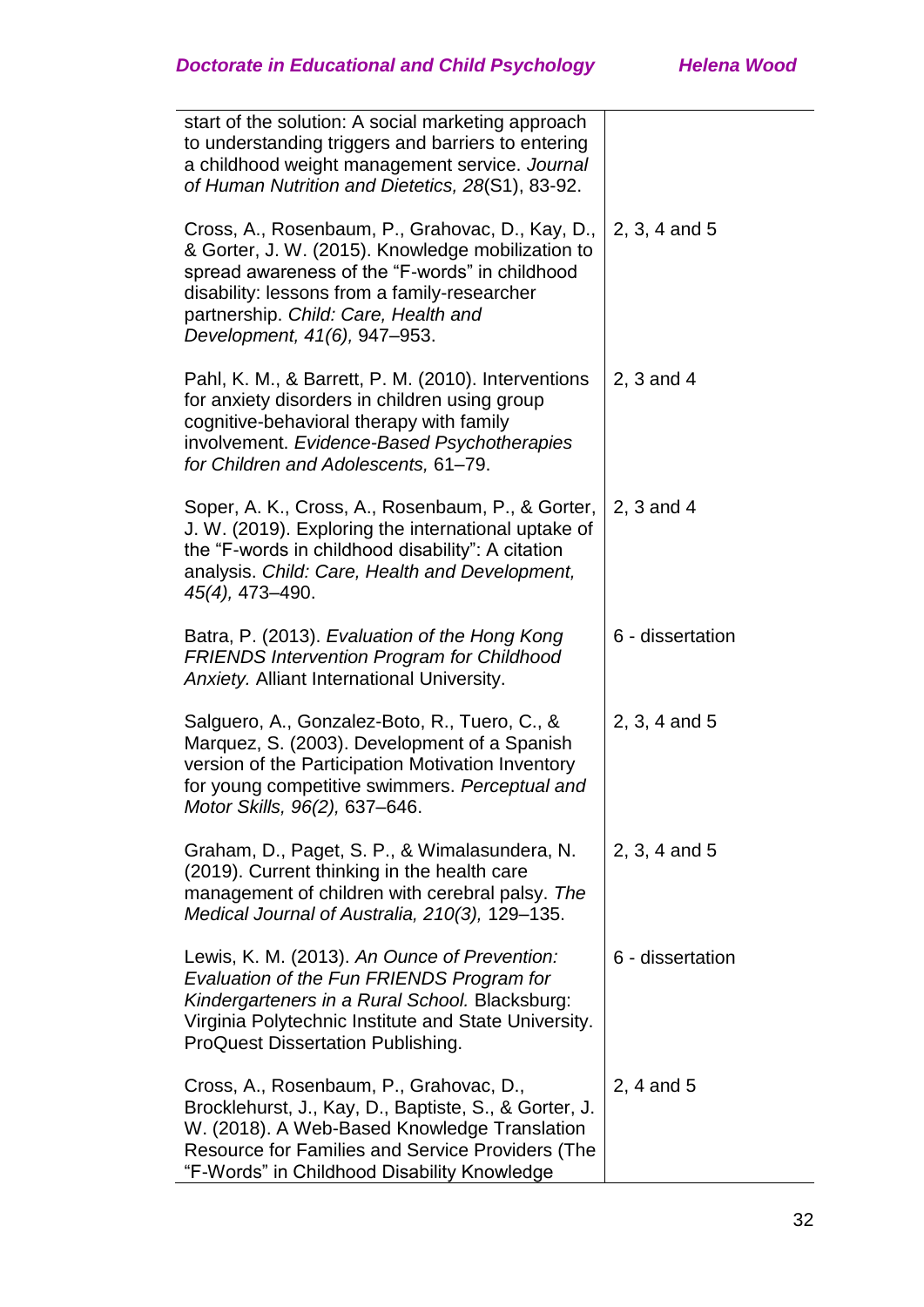| Hub): Developmental and Pilot Evaluation Study.<br><b>JMIR Rehabilitation and Assistive Technologies,</b><br>5(2), e10439.                                                                                                                                                                                                |                               |
|---------------------------------------------------------------------------------------------------------------------------------------------------------------------------------------------------------------------------------------------------------------------------------------------------------------------------|-------------------------------|
| Willis, C. E., Reid, S., Elliott, C., Rosenberg, M.,<br>Nyquist, A., Jahnsen, R., & Girdler, S. (2018). A<br>realist evaluation of a physical activity<br>participation intervention for children and youth<br>with disabilities: what works, for whom, in what<br>circumstances, and how? BMC Pediatrics, 18(1),<br>113. | $2, 3, 4$ and 5               |
| Kato, S., & Shimizu, E. (2017). A pilot study on<br>the effectiveness of a school-based cognitive-<br>behavioral anxiety intervention for 8- and 9-year-<br>old children: A controlled trial in Japan. Mental<br>Health and Prevention, 8, 32-38.                                                                         | 4                             |
| Pahl, K. M., & Barrett, P. M. (2007). The<br>Development of Social-Emotional Competence in<br>Preschool-Aged Children: An Introduction to the<br>Fun FRIENDS Program. Australian Journal of<br>Guidance and Counselling, 17(1), 81-90.                                                                                    | $3 - not primary$<br>research |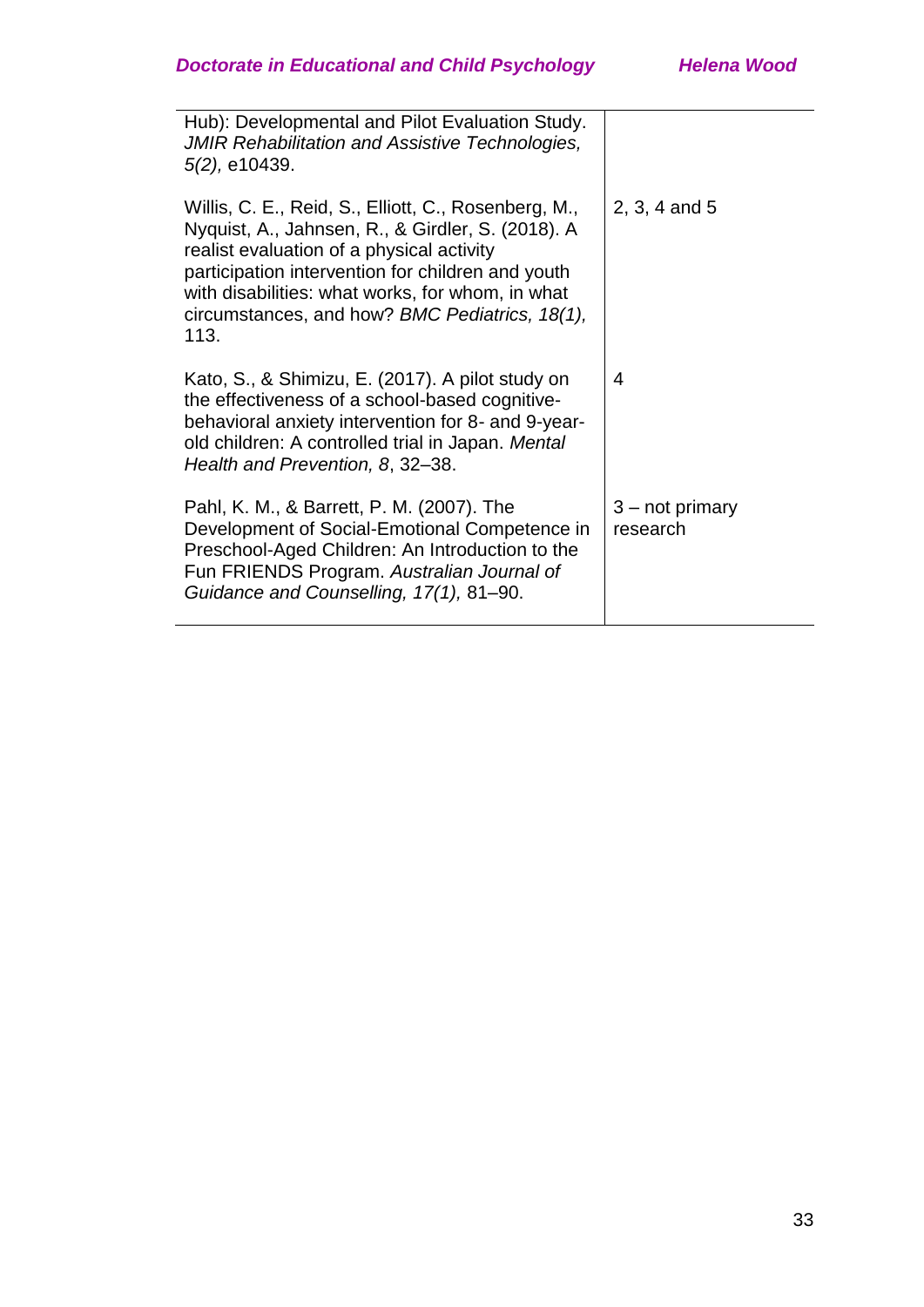# **Appendix B – Mapping the Field**

# **Table 6**

# *Mapping the field*

| Author                               | N   | Participants                         | Location  | Design                                                      | Interventionalist<br>and Setting                           | Anxiety<br>Measure   | Measures taken                                              |
|--------------------------------------|-----|--------------------------------------|-----------|-------------------------------------------------------------|------------------------------------------------------------|----------------------|-------------------------------------------------------------|
| Anticich et al.<br>(2013)            | 488 | Age $4-7$                            | Australia | Group<br>Experimental<br>Randomised<br><b>Control Trial</b> | Teachers in<br>school setting                              | <b>PAS</b>           | Pre-intervention<br>Post-intervention<br>12-month follow-up |
| Barrett, Fisak<br>& Cooper<br>(2015) | 31  | Age $5 - 7$<br>Clinically<br>Anxious | Australia | Quasi-<br>experimental<br>One group pre-<br>test post-test  | Clinical<br>Psychologists at<br>community health<br>clinic | ADIS-C<br><b>PAS</b> | Pre-intervention<br>Post-intervention<br>12-month follow-up |
| Carlyle (2014)                       | 6   | Age $4-7$<br>Referred for<br>Anxiety | <b>UK</b> | Small-N                                                     | Non-teaching<br>staff in CAMHS<br>setting                  | <b>PAS</b>           | Pre-intervention<br>Post-intervention                       |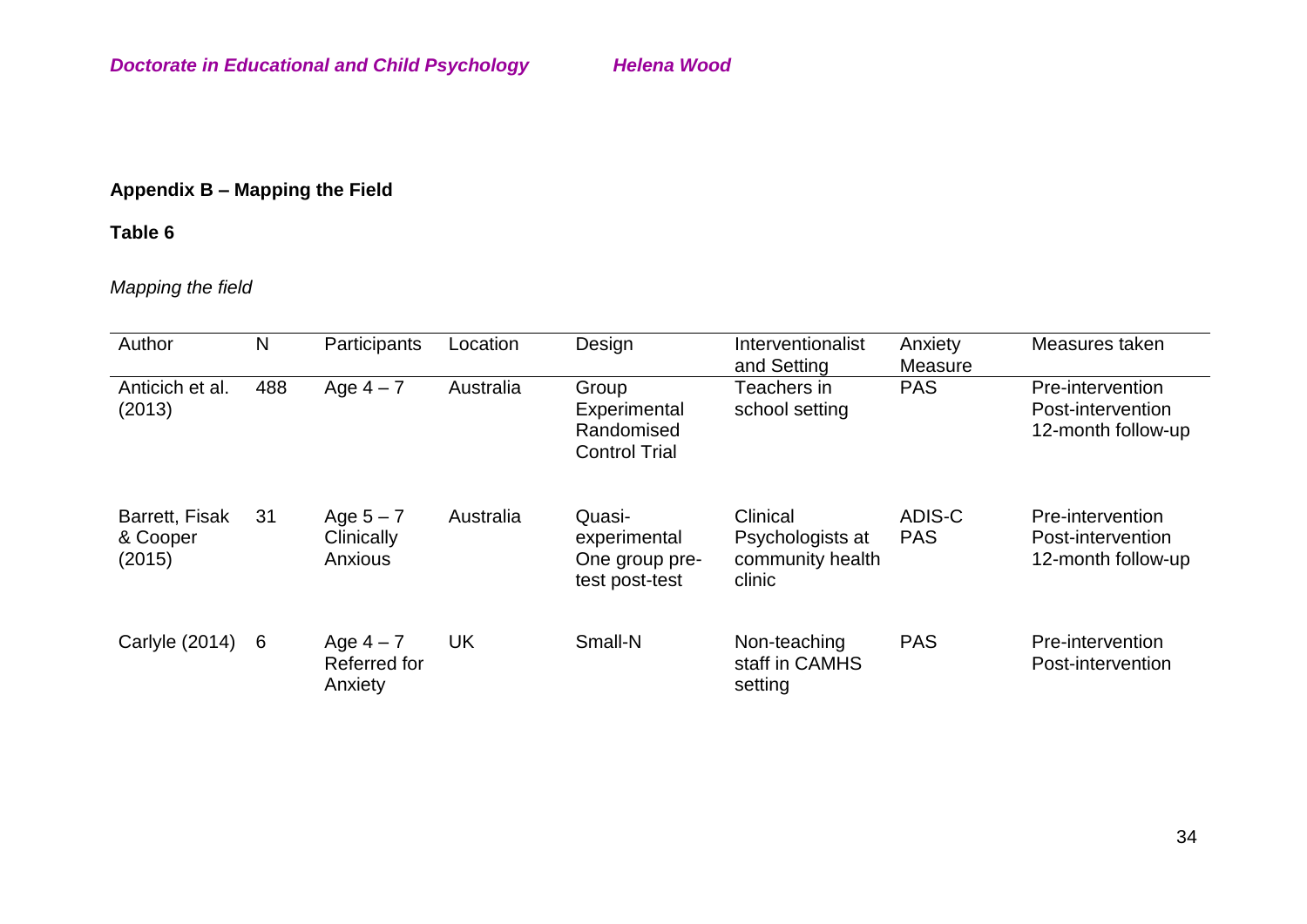| Gallegos-<br>Guajardo, et<br>al. (2020) | 49  | Age $6 - 7$                         | Mexico             | Quasi-<br>experimental<br>One group pre-<br>test post-test  | Teachers in<br>school setting                                | <b>PAS</b>                 | Pre-intervention<br>Post-intervention                       |
|-----------------------------------------|-----|-------------------------------------|--------------------|-------------------------------------------------------------|--------------------------------------------------------------|----------------------------|-------------------------------------------------------------|
| Garcia et al.<br>(2019)                 | 25  | Age $5 - 7$                         | <b>Brazil</b>      | Quasi-<br>experimental<br>One group pre-<br>test post-test  | Non-teaching<br>staff outside of<br>schools setting          | <b>SCAS</b><br><b>CBCL</b> | Pre-intervention<br>Post-intervention<br>2-month follow-up  |
| Pahl & Barrett<br>(2010)                | 263 | Age $4-6$                           | Australia          | Group<br>Experimental<br>Randomised<br><b>Control Trial</b> | Post-graduate<br>psychology<br>students in<br>school setting | <b>PAS</b>                 | Pre-intervention<br>Post-intervention<br>12-month follow up |
| van der<br>Mheen et al.<br>(2020)       | 28  | Age $4-8$<br>Clinically<br>anxious. | <b>Netherlands</b> | Quasi-<br>experimental<br>One group pre-<br>test post-test  | Psychologists in<br><b>Clinical Setting</b>                  | ADIS-C<br><b>CBCL</b>      | Pre-intervention<br>Post-intervention                       |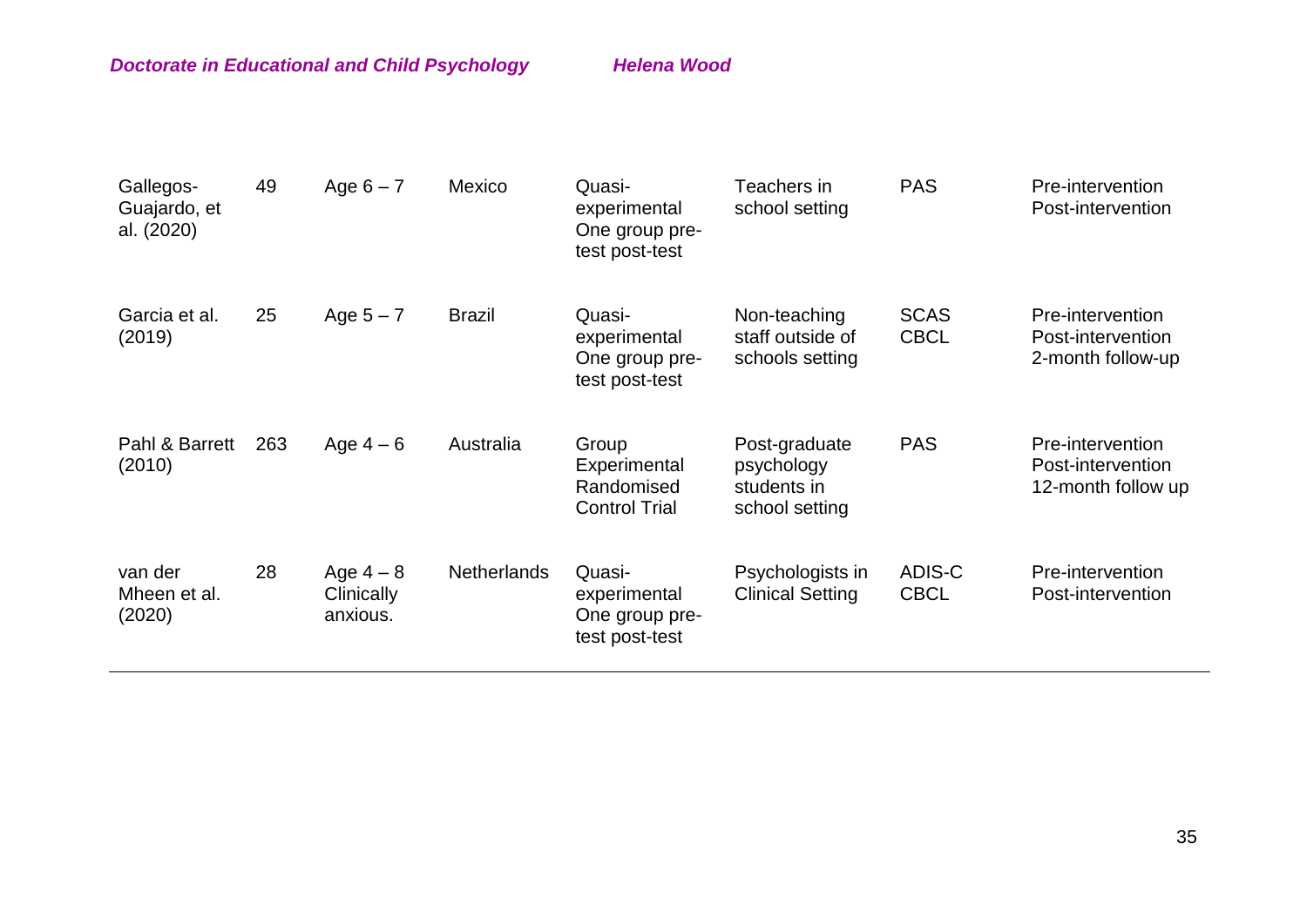### **Appendix C – Weight of Evidence**

### **Weight of Evidence A – Methodological Quality**

Two coding protocols were used (Gersten et al., 2005; Horner et al., 2005).

The Gersten et al. (2005) protocol was used to evaluate the six experimental

and quasi-experimental designs. This was amended slightly as in Jones

(2020) to account for the fact some studies did not use a control group, and

some used universal populations while others used clinical populations (See

Table 7; Jones, 2020).

### **Table 7**

### *Amendments and Rationale*

| Original Indicator                                                                                                                                                                 | <b>Amended Indicator</b>                                                                                                                                                                                           | Rationale                                                                                                    |
|------------------------------------------------------------------------------------------------------------------------------------------------------------------------------------|--------------------------------------------------------------------------------------------------------------------------------------------------------------------------------------------------------------------|--------------------------------------------------------------------------------------------------------------|
| Was sufficient<br>information provided to<br>determine/confirm the<br>participants<br>demonstrated the<br>disability(ies) or<br>difficulties presented?                            | Was sufficient<br>information provided to<br>determine/confirm the<br>population of<br>participants to which the<br>results can be<br>generalised?                                                                 | Some of the studies<br>used clinically<br>anxious populations<br>while others used<br>universal populations. |
| Were appropriate<br>procedures used to<br>increase the likelihood<br>that relevant<br>characteristics of<br>participants in the<br>sample were<br>comparable across<br>conditions? | Were appropriate<br>procedures used to<br>increase the likelihood<br>that relevant<br>characteristics of<br>participants in the<br>sample were<br>comparable across<br>conditions, if a control<br>group was used? | Not all studies with<br>quasi-experimental<br>designs included a<br>control group.                           |
| Was sufficient<br>information given<br>characterizing the<br>interventionists or<br>teachers provided? Did                                                                         | Was sufficient<br>information given<br>characterizing the<br>interventionists or<br>teachers provided?                                                                                                             | Not all studies with<br>quasi-experimental<br>designs included a<br>control group.                           |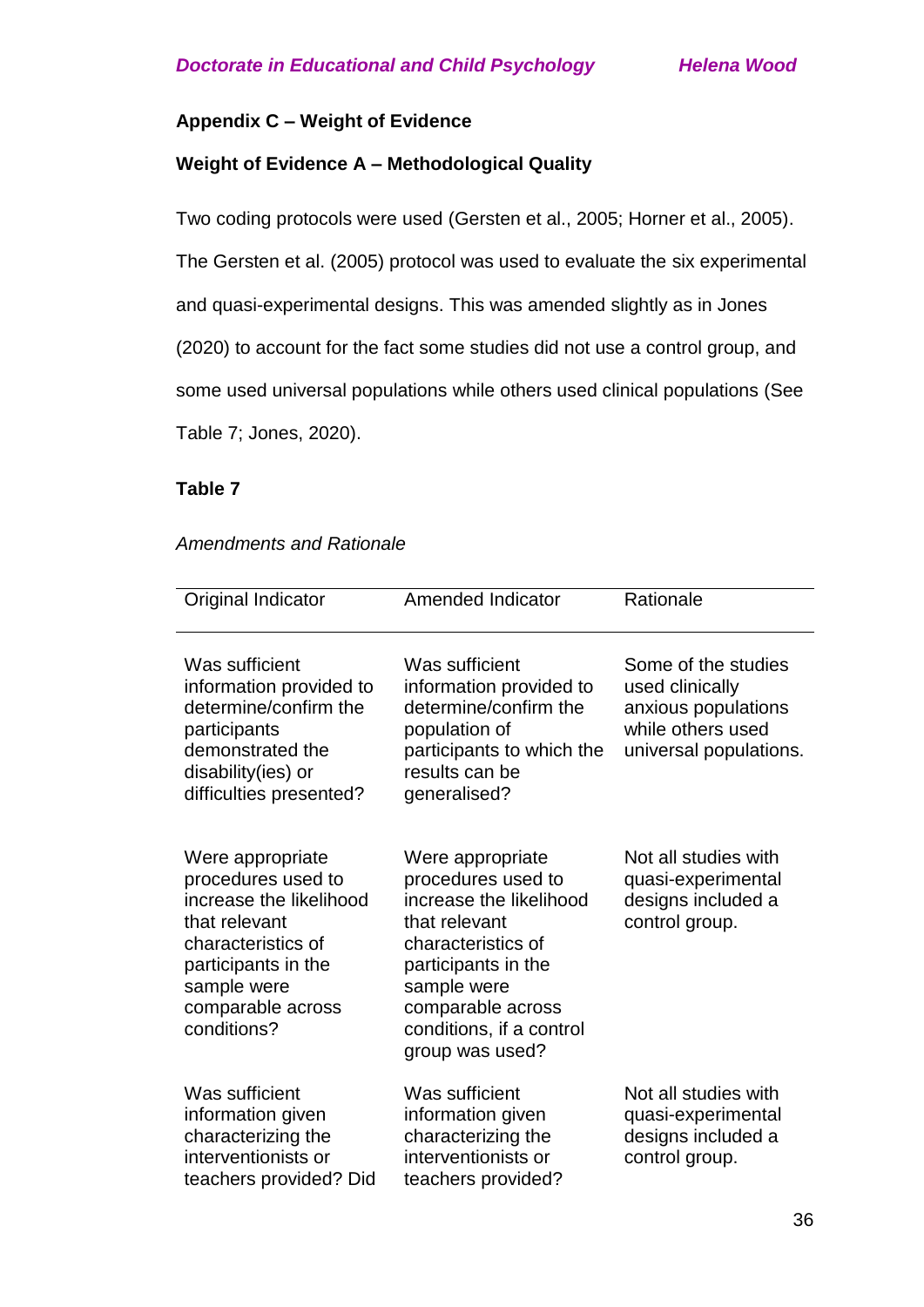it indicate whether they were comparable across conditions?

Did the study provide not only internal consistency reliability but also test-retest reliability and interrater reliability (when appropriate) for outcome measures? Were data collectors and/or scorers blind to study conditions and equally (un) familiar to examinees across study conditions?

Did the study provide not only internal consistency reliability but also test-retest reliability and interrater reliability (when appropriate) for outcome measures?

Not all studies with quasi-experimental designs included a control group.

Each study was given a WoE A rating according to the following criteria.

These were adapted from Gersten et al. (2005) to acknowledge where

studies may have met slightly fewer essential criteria but met a large number

of desirable criteria.

# **Table 8**

*Criteria for WoE A using Gersten et al. (2005)*

| WoE A Rating | Criteria                                                    |
|--------------|-------------------------------------------------------------|
|              |                                                             |
| 3            | Study meets at least 9 essential criteria and at least 4    |
| (High)       | desirable criteria                                          |
|              |                                                             |
|              |                                                             |
|              | Study meets at least 9 essential criteria and fewer than 4  |
| 2            | desirable criteria                                          |
| (Medium)     | <b>OR</b>                                                   |
|              | Study meets 7-8 essential criteria and at least 4 desirable |
|              | criteria                                                    |
|              |                                                             |
|              |                                                             |
|              | Study meets 7-8 essential criteria and fewer than 4         |
|              | desirable criteria                                          |
|              | OR                                                          |
|              |                                                             |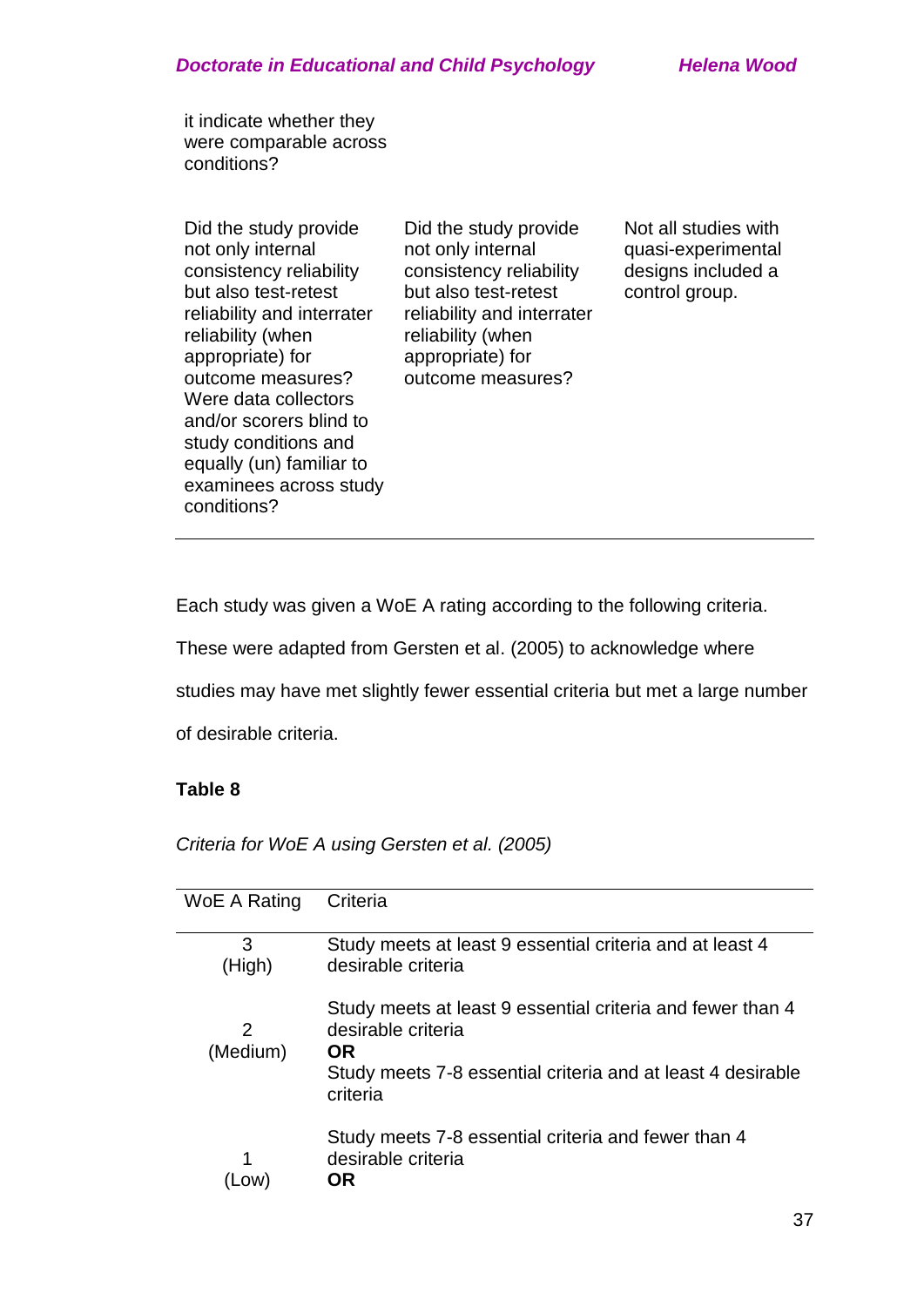Study meets fewer than 7 essential criteria and at least 4 desirable criteria

0 (Very Low) Study meets fewer than 7 essential criteria and fewer than 4 desirable criteria

Ratings assigned based on these criteria are shown in Table 9.

### **Table 9**

| Study                                  | <b>Essential Criteria</b> | Desirable Criteria | WoE A       |
|----------------------------------------|---------------------------|--------------------|-------------|
| Anticich et al.<br>(2013)              | 9                         | 5                  | 3           |
| Barrett et al.<br>(2015)               | 5                         | 6                  | 1           |
| Gallegos-<br>Guajardo et al.<br>(2020) | 7                         | 1                  | 1           |
| Garcia et al.<br>(2019)                | 6                         | 3                  | $\mathbf 0$ |
| Pahl & Barrett<br>(2010)               | 10                        | $\overline{4}$     | 3           |
| van der Mheen<br>et al. (2020)         | 7                         | 3                  | 1           |

*WoE A ratings based on Gersten et al. (2005)*

The Horner et al. (2005) protocol was used to evaluate the small-N design, assigning a rating between  $0 - 3$  according to criteria defined in Mills (2019). These WoE A criteria are displayed in Table 10 (Mills, 2019).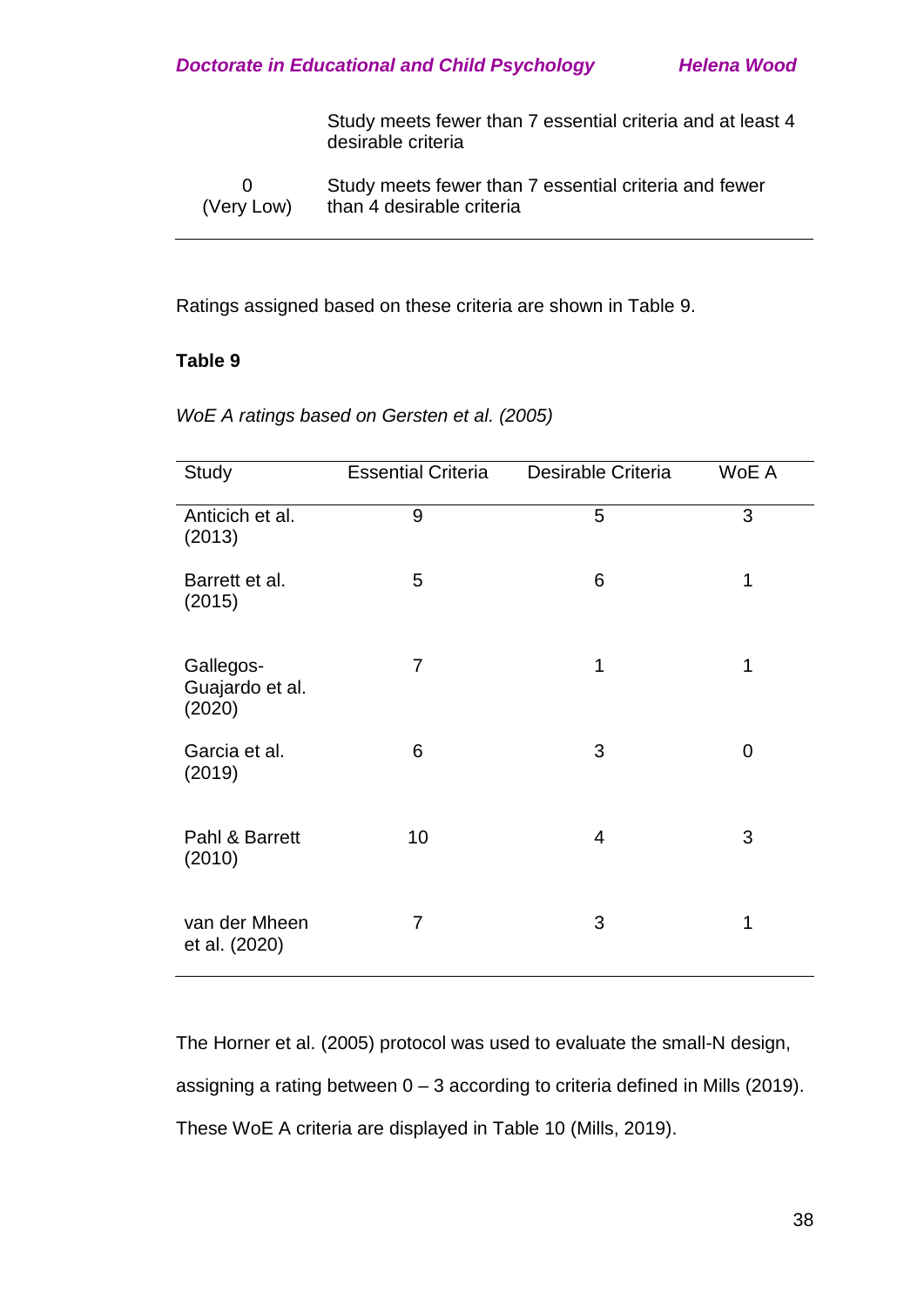| Criteria for WoE A using Horner et al. (2005) |  |
|-----------------------------------------------|--|
|-----------------------------------------------|--|

| Section      | <b>Scoring Criteria</b>                                                                                                                                |
|--------------|--------------------------------------------------------------------------------------------------------------------------------------------------------|
| A            | $3$ = all criteria are fulfilled                                                                                                                       |
|              | $2 =$ two criteria are fulfilled                                                                                                                       |
|              | $1 =$ one of the criteria is fulfilled                                                                                                                 |
|              | $0 = no$ criteria are fulfilled                                                                                                                        |
| B            | $3$ = all criteria are fulfilled<br>$2$ = three/four criteria are fulfilled<br>$1 =$ one/two criteria are fulfilled<br>$0 = no$ criteria are fulfilled |
| С            | $3$ = all criteria are fulfilled                                                                                                                       |
|              | $2 =$ two criteria are fulfilled                                                                                                                       |
|              | $1 =$ one of the criteria is fulfilled                                                                                                                 |
|              | $0 = no$ criteria are fulfilled                                                                                                                        |
| D            | $3$ = all criteria are fulfilled                                                                                                                       |
|              | $2 =$ two criteria are fulfilled                                                                                                                       |
|              | $1 =$ one of the criteria is fulfilled                                                                                                                 |
|              | $0 = no$ criteria are fulfilled                                                                                                                        |
|              |                                                                                                                                                        |
| Е            | $3$ = all criteria are fulfilled                                                                                                                       |
|              | $2 =$ two criteria are fulfilled<br>$1 =$ one of the criteria is fulfilled                                                                             |
|              | $0 = no$ criteria are fulfilled                                                                                                                        |
|              |                                                                                                                                                        |
| F            | 3 = Experimental effects replicated across 3+ participants and in                                                                                      |
|              | a unique setting                                                                                                                                       |
|              | $2$ = Experimental effects replicated across $3+$ participants                                                                                         |
|              | 1 = Experimental effects are replicated across 2 participants                                                                                          |
|              | $0 =$ Experimental effects are replicated with 1 or no participants                                                                                    |
| v            | $3$ = all criteria are fulfilled                                                                                                                       |
|              | $2$ = two or three criteria are fulfilled                                                                                                              |
|              | $1 =$ one of the criteria is fulfilled                                                                                                                 |
|              | $0 = no$ criteria are fulfilled                                                                                                                        |
| <b>Total</b> |                                                                                                                                                        |
| <b>WoE A</b> | Sum of A-G scores divided by 7 (average)                                                                                                               |
| Rating       |                                                                                                                                                        |

The rating assigned based on these criteria is shown in Table 11.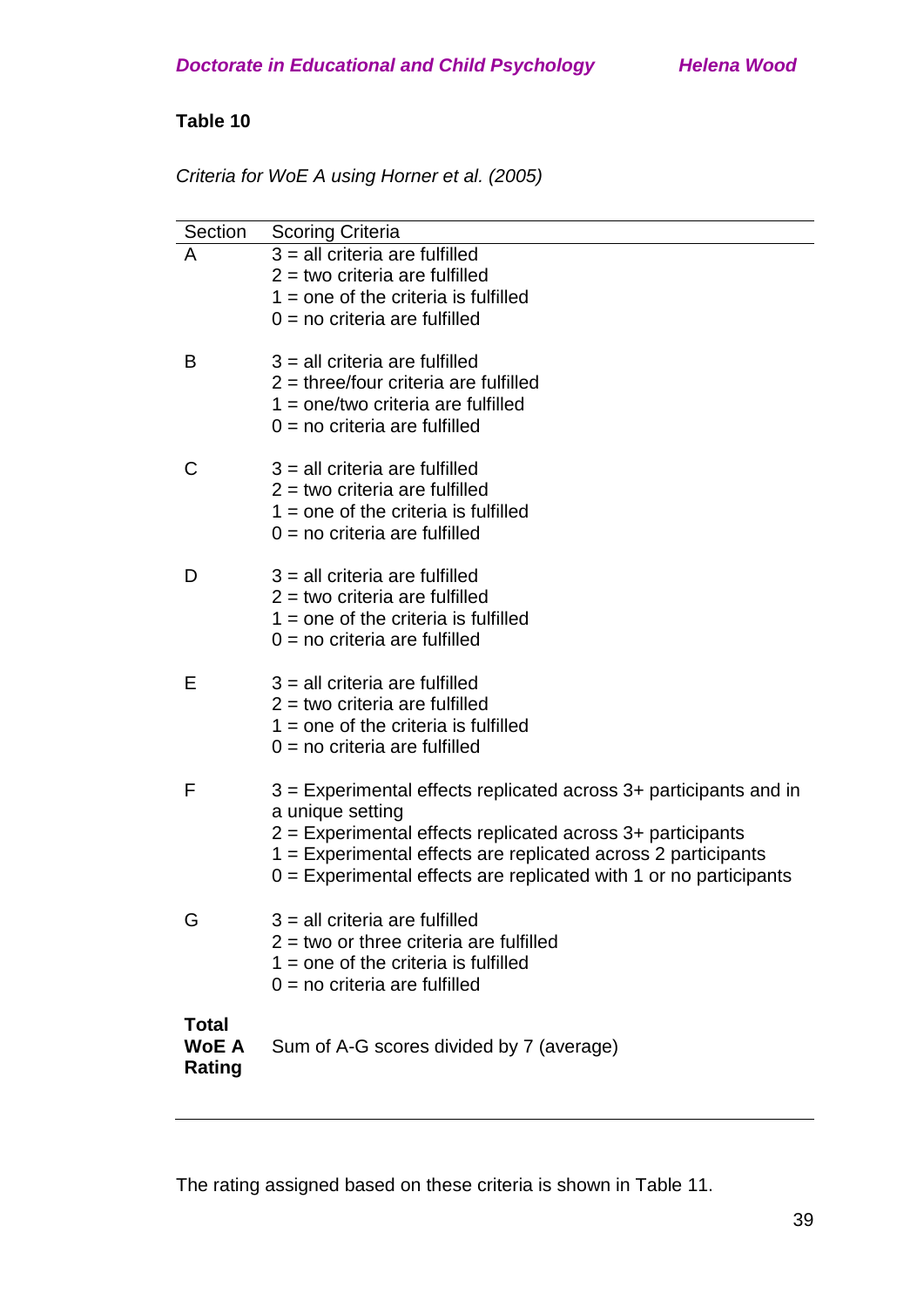| Study             | <b>Dimensions</b> |   |  |  |  | <b>WoE</b> |      |
|-------------------|-------------------|---|--|--|--|------------|------|
|                   |                   |   |  |  |  | л          |      |
| Carlyle<br>(2014) |                   | 2 |  |  |  |            | 1.29 |

# *WoA ratings based on Horner et al. (2005)*

A completed example of each coding protocol can be found in Appendix D.

# **Weight of Evidence B – Methodological Relevance**

This review question is assessing the effectiveness of an intervention. According to Petticrew and Roberts (2003), Randomised Control Trials (RCTs) are the best evidence for answering this kind of question, followed by quasi-experimental designs and cohort studies. Quasi-experimental designs which use a control group are considered preferable to those which do not (Harris et al., 2005). The criteria in Table 12 were developed to assign each study a rating of 0 – 3 accordingly, and these ratings are displayed in Table 13.

# **Table 12**

### *WoE B Criteria*

| Rating | Criteria                                                    |
|--------|-------------------------------------------------------------|
|        | Randomised control trials                                   |
| (High) | 1. Intervention group compared<br>with at least one control |
|        | group<br>2. Random assignment to                            |
|        | intervention or control group                               |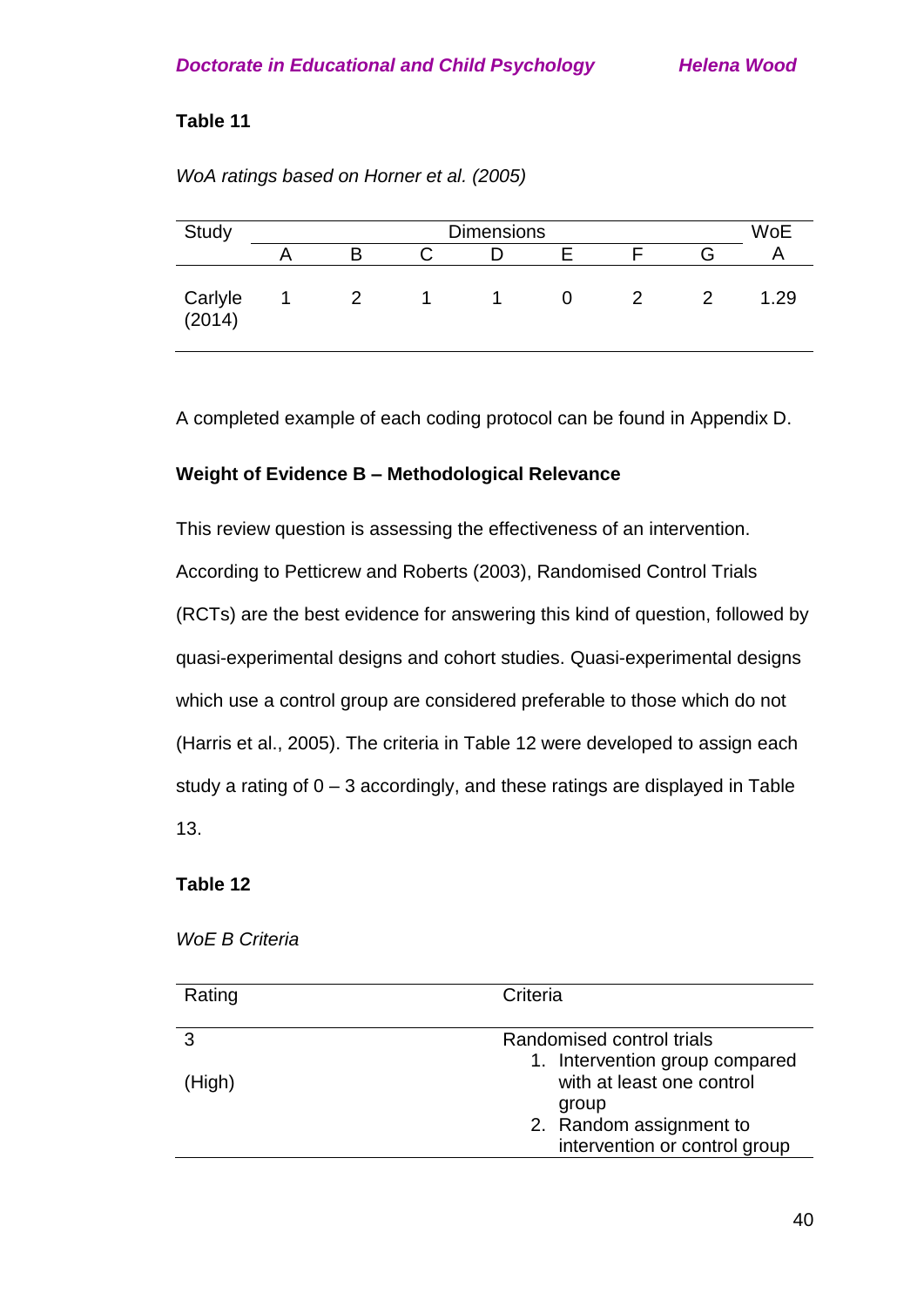|               | 3. Measures taken pre-<br>intervention and post-<br>intervention                                                                                                                                                                                        |
|---------------|---------------------------------------------------------------------------------------------------------------------------------------------------------------------------------------------------------------------------------------------------------|
| 2<br>(Medium) | Quasi-experimental designs with<br>control group<br>1. Intervention group compared<br>with at least one control<br>group<br>2. Non-random assignment to<br>intervention or control.<br>3. Measures taken pre-<br>intervention and post-<br>intervention |
| 1<br>(Low)    | Quasi-experimental designs, cohort<br>studies, single case experimental<br>designs<br>1. No Control Group<br>2. Measures taken pre-<br>intervention and post-<br>intervention                                                                           |
| (Very Low)    | Qualitative research, surveys, case<br>control studies, non-experimental<br>evaluations                                                                                                                                                                 |

# *WoE B Ratings*

| Study                           | WoE B |
|---------------------------------|-------|
| Anticich et al. (2013)          | 3     |
| Barrett et al. (2015)           | 1     |
| Carlyle (2014)                  | 1     |
| Gallegos-Guajardo et al. (2020) | 1     |
| Garcia et al. (2019)            | 1     |
| Pahl & Barrett (2010)           | 3     |
| van der Mheen et al. (2020)     | 1     |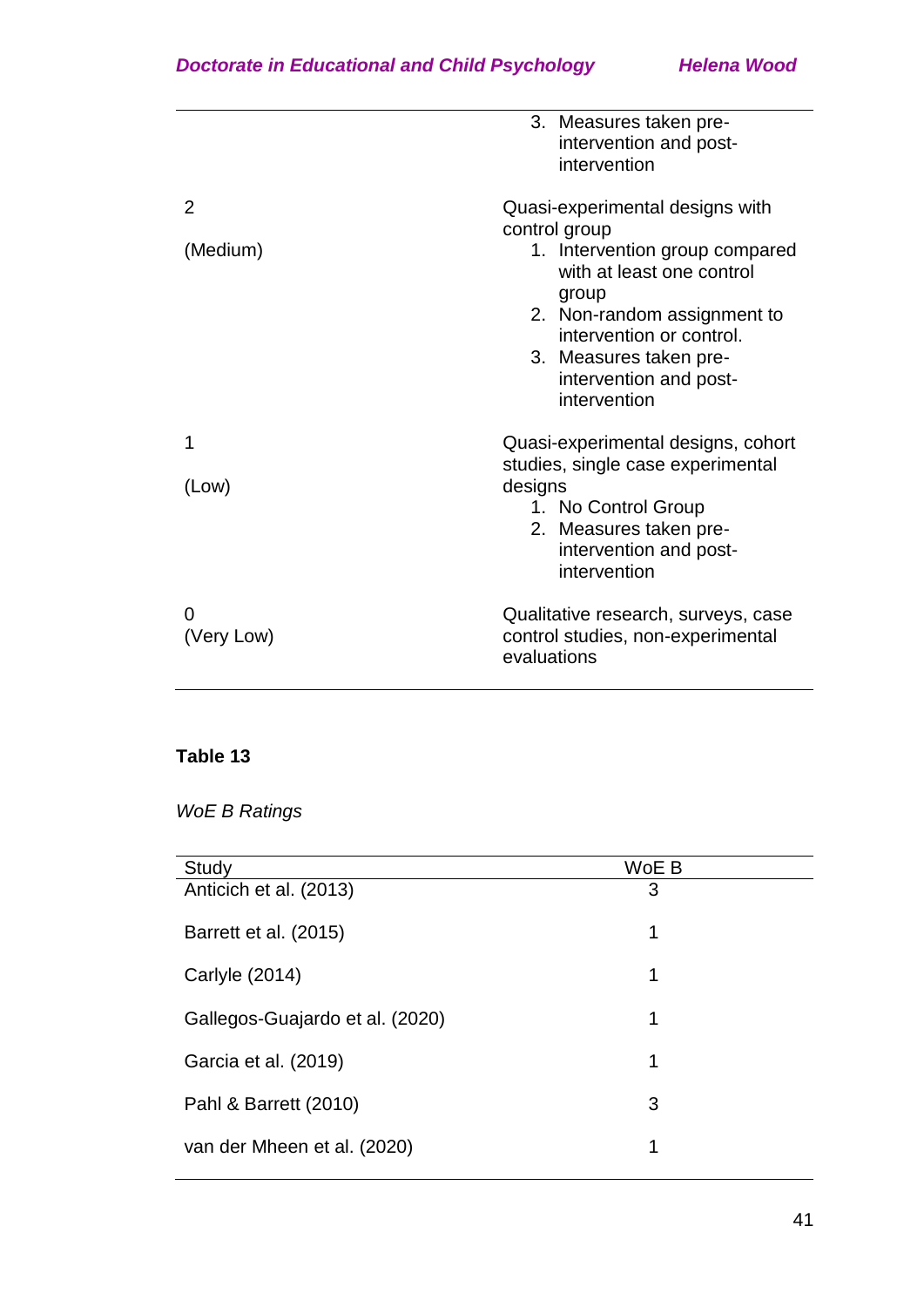# **Weight of Evidence C (WoE C) – Topic Relevance**

WoE C ratings are assigned according to topic relevance to the review question. The criteria in Table 14 were developed and each study received a 0 – 3 rating based on their average score across these four criteria. Member countries of the Organisation for Economic Co-operation and Development (OECD, 2020) were considered more similar to the UK therefore studies carried out in OECD countries were giving a higher WoE C. The scores and WoE C ratings are displayed in Table 15.

### **Table 14**

*WoE C Criteria*

| Criteria                                                                                                         | Scoring                                                                           | Rationale                                                                  |  |
|------------------------------------------------------------------------------------------------------------------|-----------------------------------------------------------------------------------|----------------------------------------------------------------------------|--|
| $A$ – Intervention<br>Fidelity:                                                                                  | $3 =$ Study meets all 4 criteria                                                  | This review is<br>assessing the                                            |  |
| • Sessions follow<br>the Fun                                                                                     | $2 =$ Study meets 3 criteria                                                      | effectiveness of the<br><b>Fun FRIENDS</b>                                 |  |
| <b>FRIENDS</b><br>leader's manual                                                                                | 1 = Study meets 1-2 criteria                                                      | intervention,<br>therefore the studies                                     |  |
| • Parental<br>involvement<br>$\bullet$ 10 core<br>sessions 1-1.5<br>hours in length<br>• Trained<br>facilitators | $0 =$ Study meets none of the<br>criteria                                         | are more relevant if<br>they carry out the<br>intervention as<br>intended. |  |
| $B -$ Application to<br><b>School Setting</b>                                                                    | $3$ = Delivered in school setting<br>by teaching staff                            | This review is<br>looking at<br>interventions which                        |  |
|                                                                                                                  | $2$ = Delivered in school setting<br>by non-teaching trained<br>interventionalist | can be implemented<br>in schools.                                          |  |
|                                                                                                                  | $1 =$ Delivered outside of school<br>setting by trained<br>interventionalist      |                                                                            |  |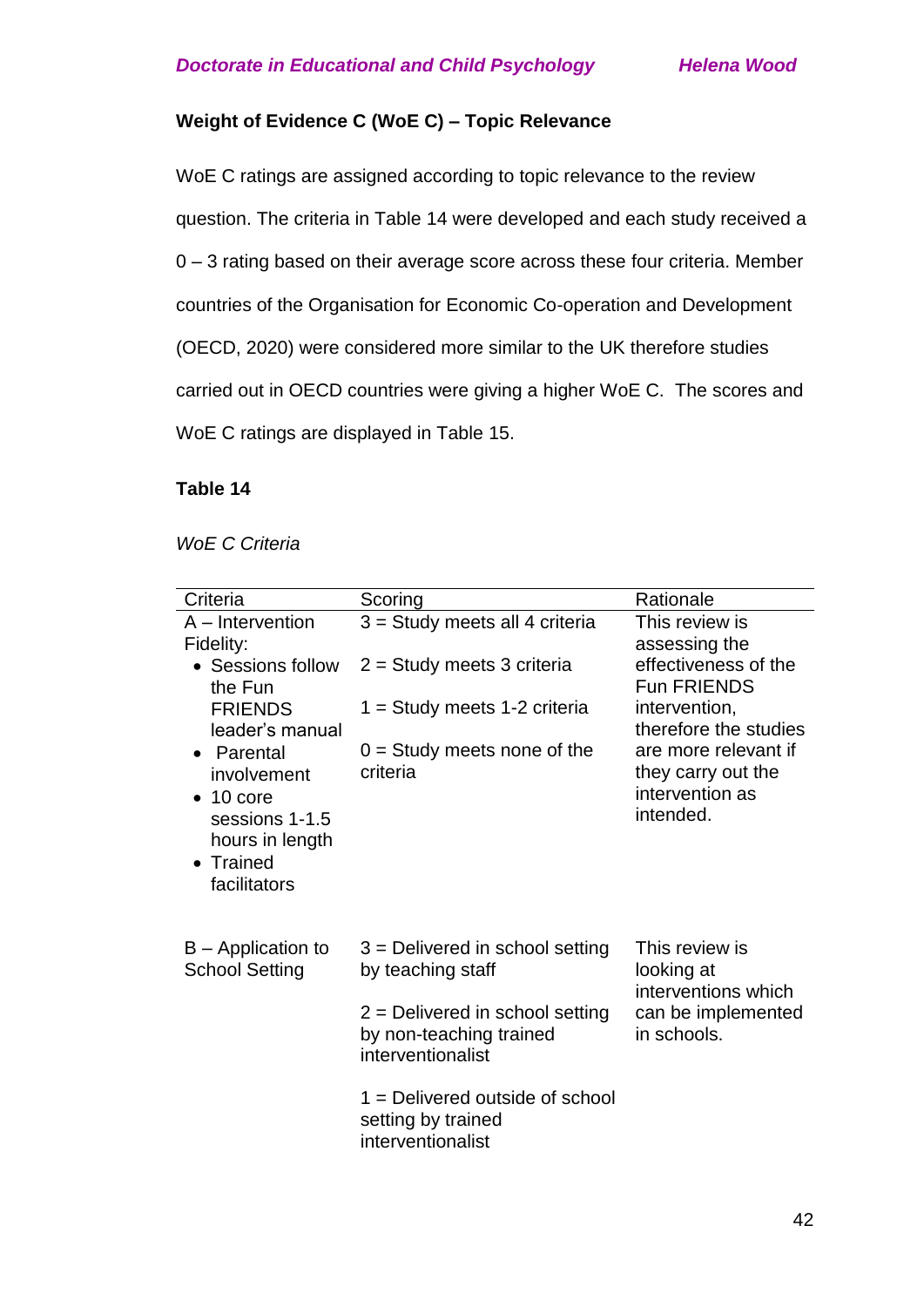|                    | $0 =$ Delivered outside of school<br>setting by untrained<br>interventionalist          |                                                                                          |
|--------------------|-----------------------------------------------------------------------------------------|------------------------------------------------------------------------------------------|
| $C -$ Participants | $3$ = Clinically anxious children                                                       | This review<br>considers the                                                             |
|                    | $2$ = Children referred for<br>concerns around anxiety                                  | effectiveness of Fun<br><b>FRIENDS on</b>                                                |
|                    | $1 =$ Universal population (study<br>included both anxious and<br>non-anxious children) | reducing anxiety<br>therefore it is more<br>relevant to children<br>with higher anxiety. |
|                    | $0 = No$ information about<br>participants                                              |                                                                                          |
| $D -$ Location     | $3 =$ Conducted in the UK                                                               | To consider how far<br>study findings can                                                |
|                    | $2 =$ Conducted in another<br><b>OECD</b> member country                                | be generalised to<br>the UK population<br>and education                                  |
|                    | $1 =$ Not conducted in an OECD<br>member country                                        | system.                                                                                  |
|                    | $0 = No$ information about study<br>location                                            |                                                                                          |

# *WoE C Ratings*

| Study                           | Criteria A | Criteria B | Criteria C     | Criteria D     | WoE C          |
|---------------------------------|------------|------------|----------------|----------------|----------------|
| Anticich et<br>al. (2013)       | 2          | 3          | 1              | 2              | $\overline{2}$ |
| <b>Barrett et</b><br>al. (2015) | 3          | 1          | 3              | 2              | 2.25           |
| Carlyle<br>(2014)               | 3          | 1          | $\overline{2}$ | 3              | 2.25           |
| Gallegos-<br>Guajardo           | 3          | 3          | 1              | $\overline{2}$ | 2.25           |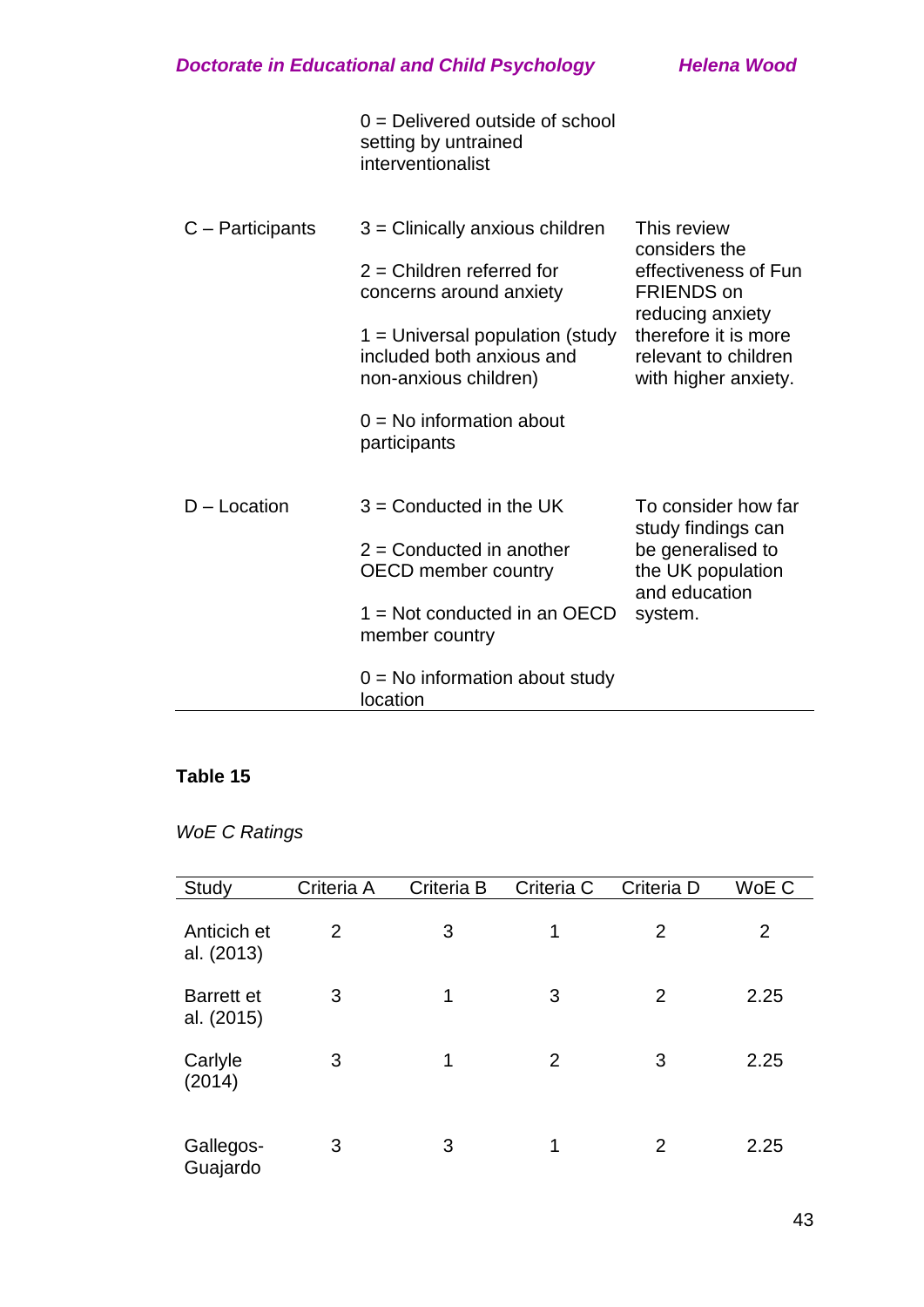| <b>Doctorate in Educational and Child Psychology</b> | <b>Helena Wood</b> |
|------------------------------------------------------|--------------------|
|                                                      |                    |

| et al.<br>(2020)                   |   |                |              |   |                |
|------------------------------------|---|----------------|--------------|---|----------------|
| Garcia et<br>al. (2019)            | 3 | $\mathbf 1$    | $\mathbf{1}$ | 1 | 1.5            |
| Pahl &<br><b>Barrett</b><br>(2010) | 3 | $\overline{2}$ | 1            | 2 | $\overline{2}$ |
| van der<br>Mheen et<br>al. (2020)  | 3 | 1              | 3            | 2 | 2.25           |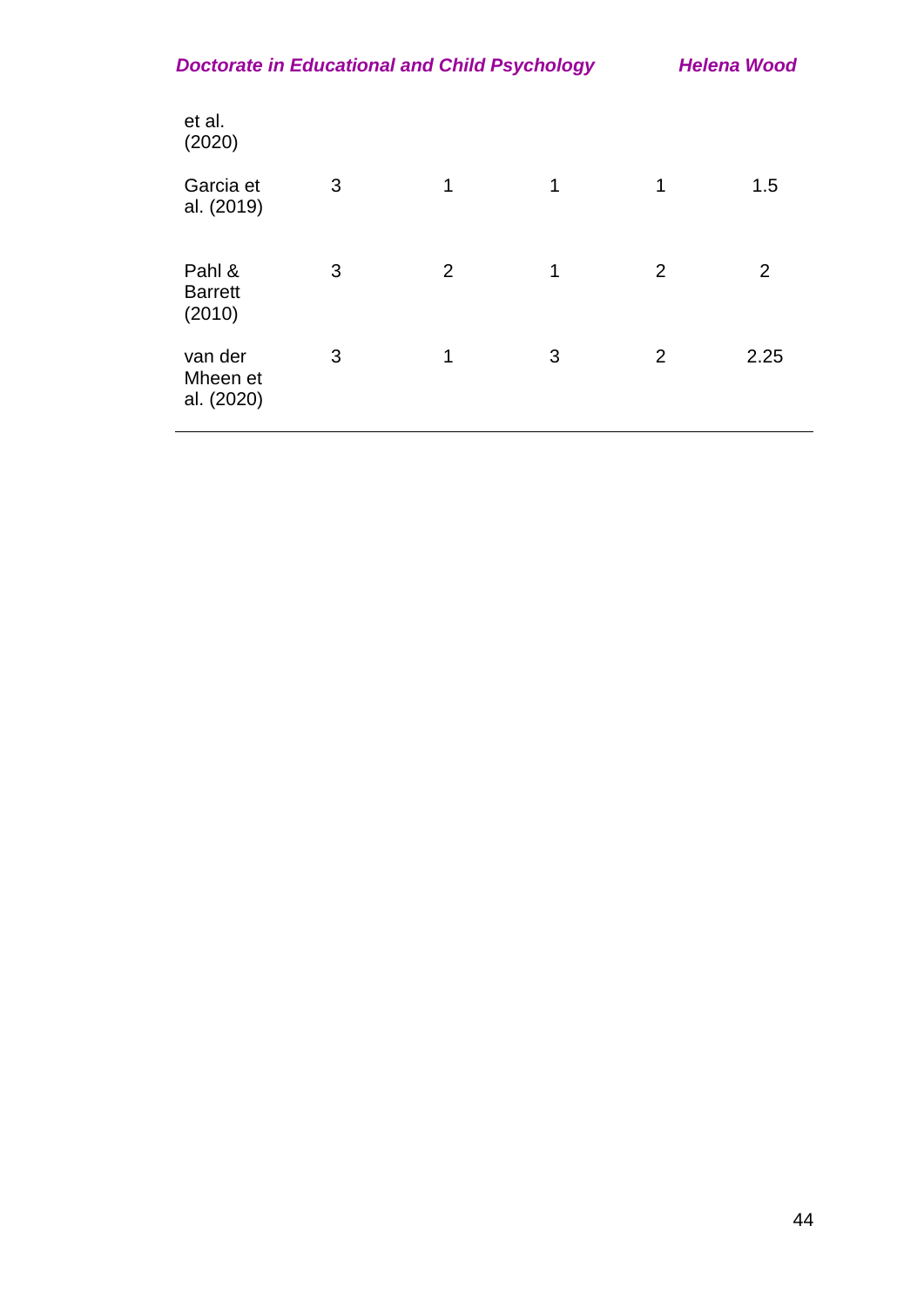### **Appendix D – Example Coding Protocols**

*Coding Protocol: Anticich et al. (2013)*

**Coding Protocol:** Gersten, R., Fuchs, L. S., Compton, D., Coyne, M., Greenwood, C., & Innocenti, M. S. (2005). Quality indicators for group experimental and quasi-experimental research in special education. *Exceptional Children, 71(2),* 149-164

**Name of Coder:** Date: 16.01.21

**Full Study Reference:** Anticich, S. A. J., Barrett, P. M., Silverman, W., Lacherez, P., & Gillies, R. (2013). The prevention of childhood anxiety and promotion of resilience among preschool-aged children: A universal school based trial. *Advances in School Mental Health Promotion, 6(2),* 93–121.

### **Essential Quality Indicators – Quality Indicators for Describing Participants**

Was sufficient information provided to determine/confirm the population of participants to which the results can be generalised?

☒Yes

 $\Box$  No

 $\Box$  N/A

☐ Unknown/Unable to Code

Were appropriate procedures used to increase the likelihood that relevant characteristics of participants in the sample were comparable across conditions, if a control group was used?

☒ Yes

 $\Box$  No

 $\Box$  N/A

☐ Unknown/Unable to Code

Was sufficient information given characterizing the interventionists or teachers provided?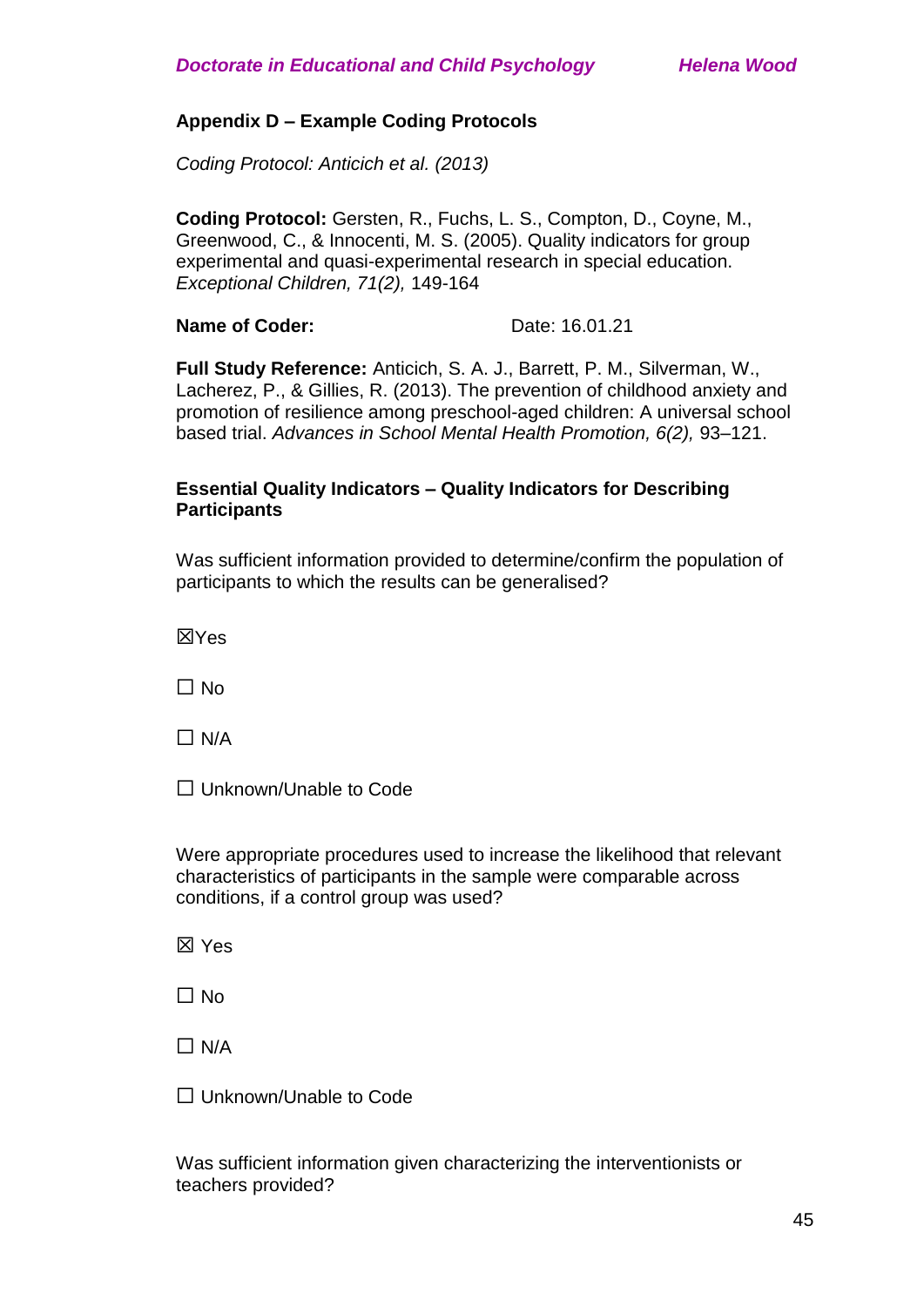☒ Yes

 $\Box$  No

 $\Box$  N/A

☐ Unknown/Unable to Code

# **Essential Quality Indicators – Quality Indicators for Implementation of the Intervention and Description of Comparison Conditions**

Was the intervention clearly described and specified?

☒ Yes

 $\Box$  No

 $\Box$  N/A

□ Unknown/Unable to Code

Was the fidelity of implementation described and assessed?

☒ Yes

 $\Box$  No

 $\Box$  N/A

☐ Unknown/Unable to Code

Was the nature of services provided in comparison conditions described?

☒ Yes

 $\Box$  No

 $\Box$  N/A

□ Unknown/Unable to Code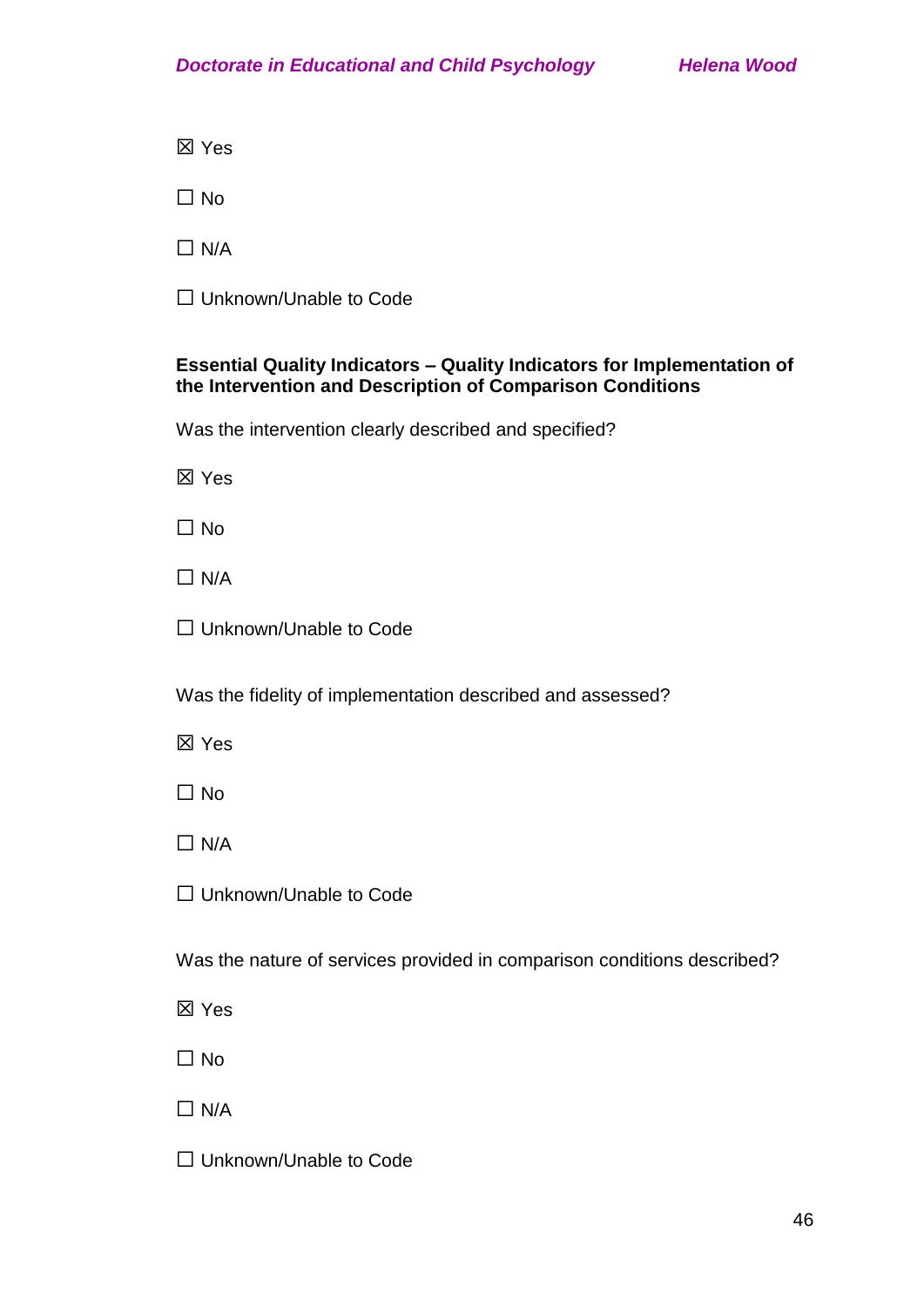### **Essential Quality Indicators – Quality Indicators for Outcome Measures**

Were multiple measures used to provide an appropriate balance between measures closely aligned with the intervention and measures of generalized performance?

☒ Yes

 $\Box$  No

 $\Box$  N/A

☐ Unknown/Unable to Code

Were outcomes for capturing the intervention's effect measured at the appropriate times?

☒ Yes

 $\Box$  No

 $\Box$  N/A

☐ Unknown/Unable to Code

### **Essential Quality Indicators – Quality Indicators for Data Analysis**

Were the data analysis techniques appropriately linked to key research questions and hypotheses? Were they appropriately linked to the unit of analysis in the study?

☒ Yes

☐ No

 $\Box$  N/A

□ Unknown/Unable to Code

Did the research report include not only inferential statistics but also effect size calculations?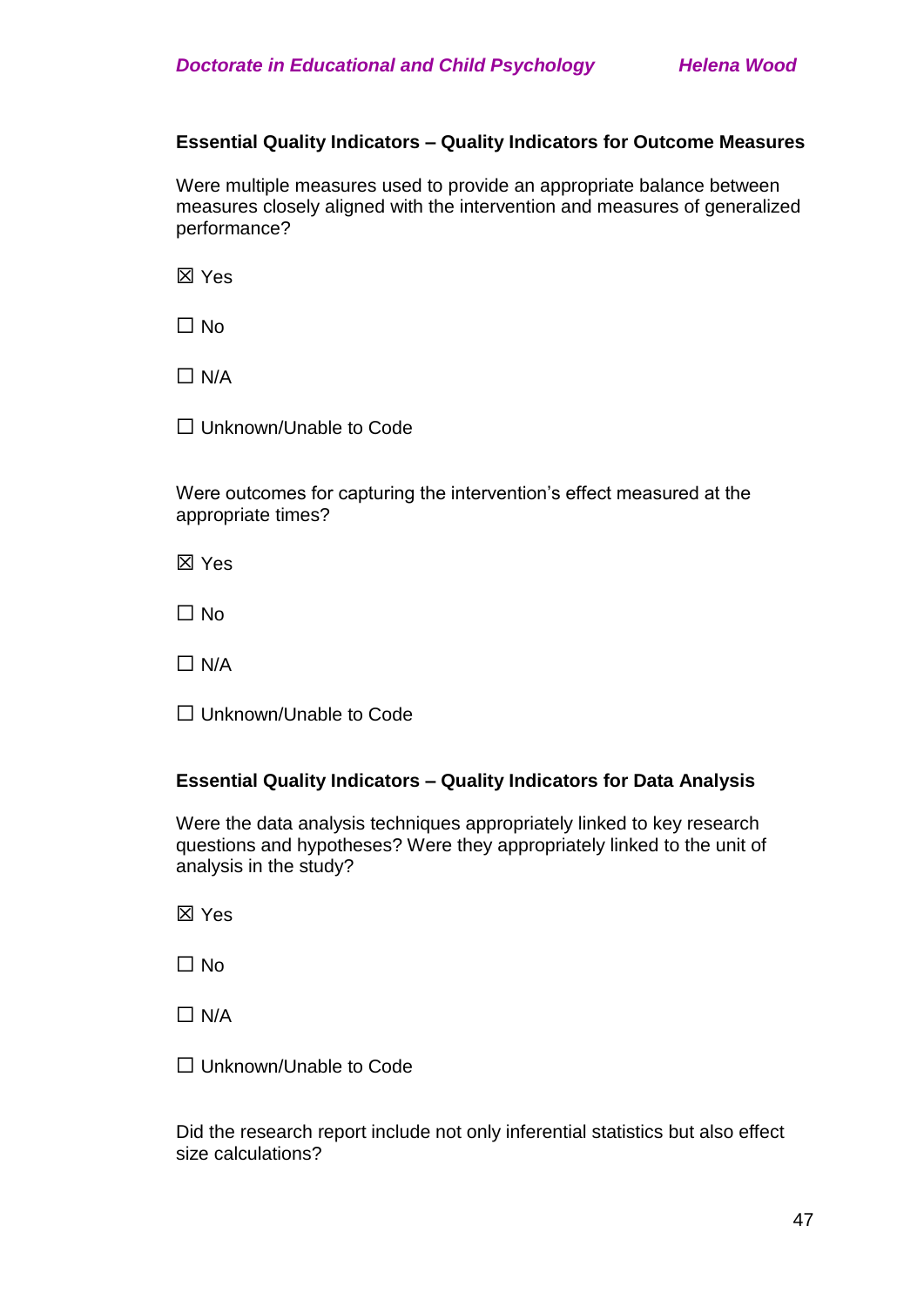☐ Yes

☒ No

 $\Box$  N/A

☐ Unknown/Unable to Code

# **Desirable Quality Indicators**

Was data available on attrition rates among intervention samples? Was severe overall attrition documented? If so, is attrition comparable across samples? Is overall attrition less than 30%?

☒ Yes

 $\Box$  No

 $\Box$  N/A

☐ Unknown/Unable to Code

Did the study provide not only internal consistency reliability but also testretest reliability and interrater reliability (when appropriate) for outcome measures?

☒ Yes

 $\Box$  No

 $\Box$  N/A

☐ Unknown/Unable to Code

Were outcomes for capturing the intervention's effect measured beyond an immediate post-test?

☒ Yes

☐ No

 $\Box$  N/A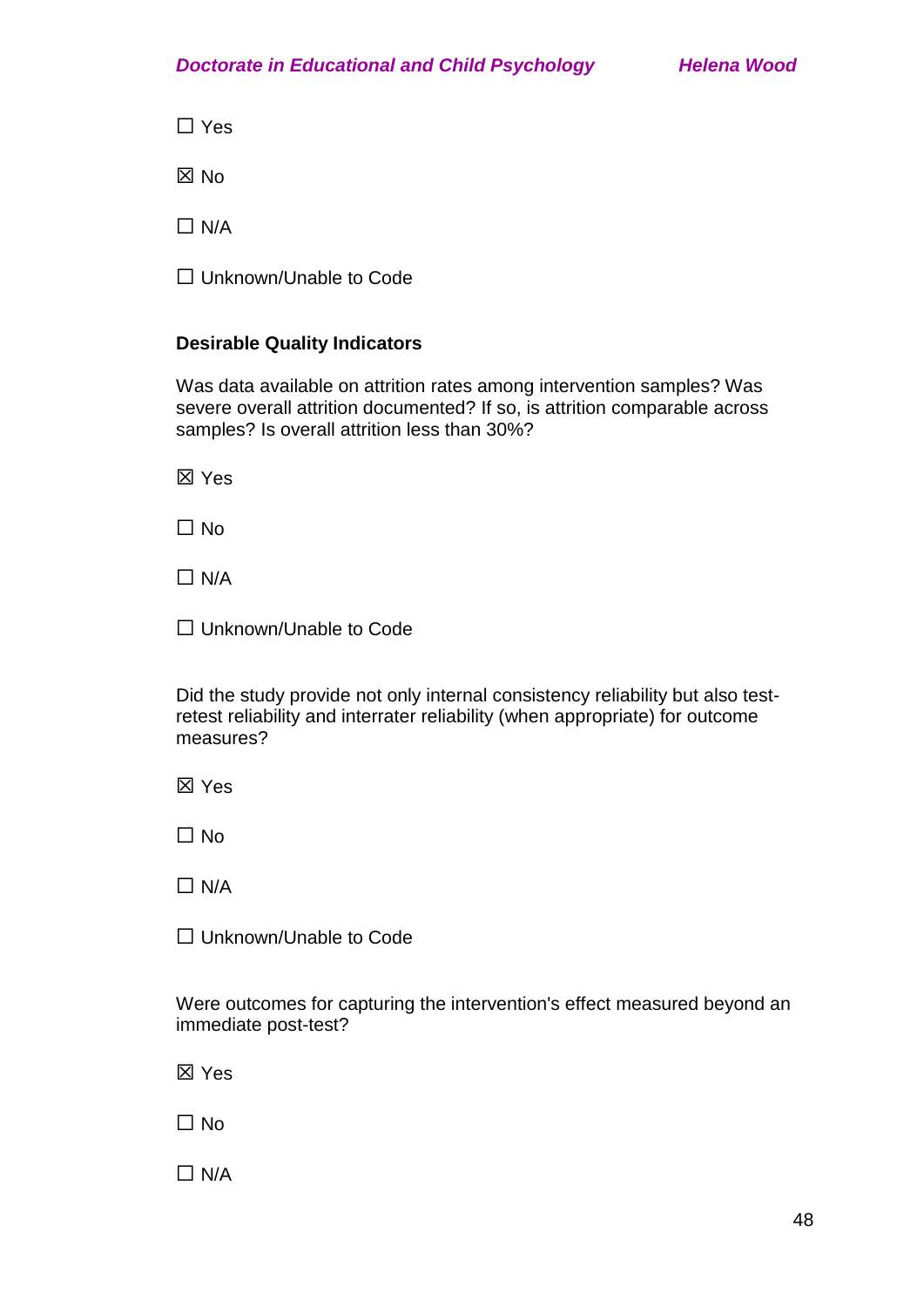☐ Unknown/Unable to Code

Was evidence of the criterion-related validity and construct validity of the measures provided?

☒ Yes

 $\Box$  No

 $\Box$  N/A

☐ Unknown/Unable to Code

Did the research team assess not only surface features of fidelity implementation (e.g., number of minutes allocated to the intervention or teacher/interventionist following procedures specified), but also examine quality of implementation?

☐ Yes

☒ No

 $\Box$  N/A

□ Unknown/Unable to Code

Was any documentation of the nature of instruction or series provided in comparison conditions?

☒ Yes

 $\Box$  No

 $\Box$  N/A

☐ Unknown/Unable to Code

Did the research report include actual audio or videotape excerpts that capture the nature of the intervention?

☐ Yes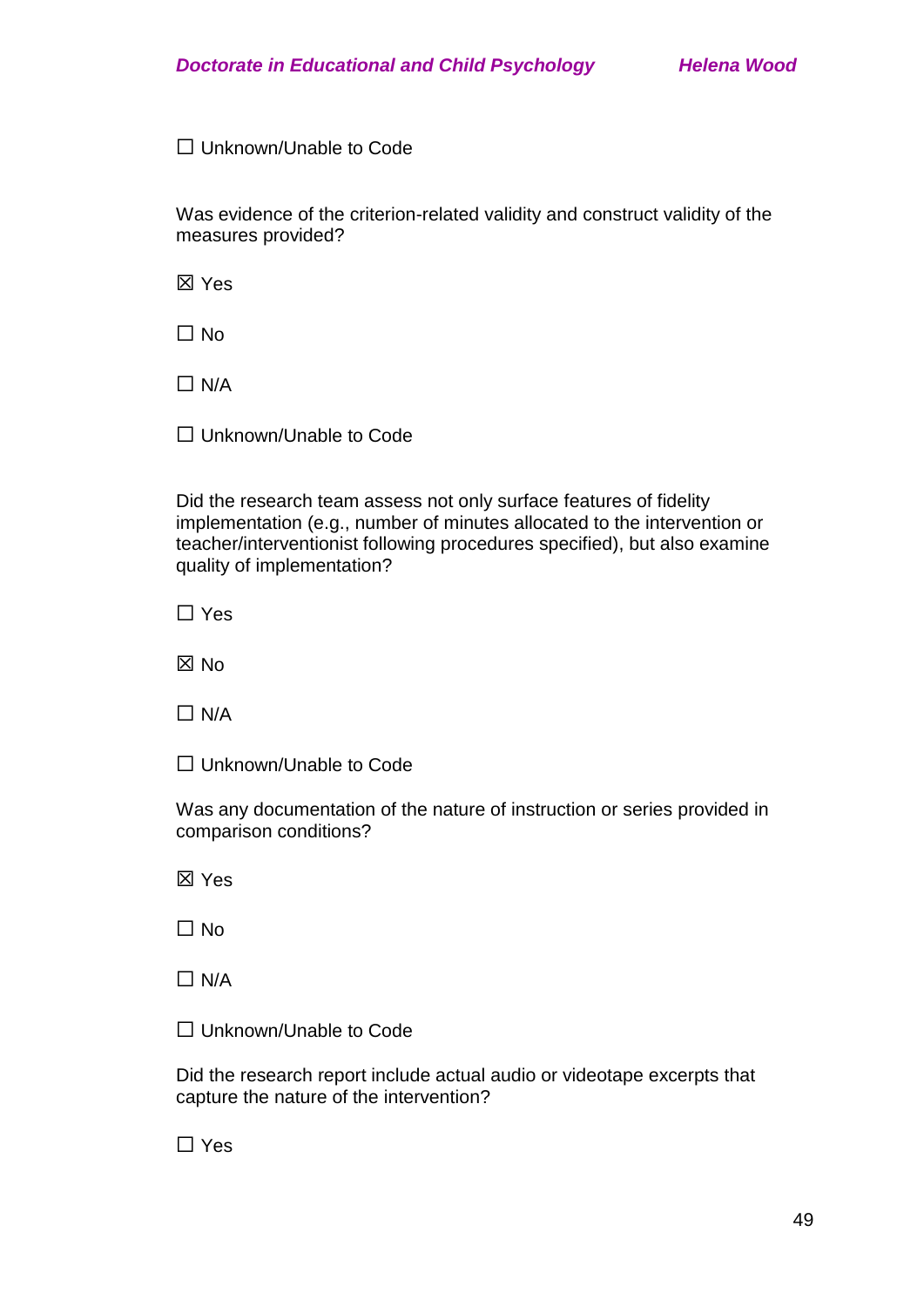☒ No

 $\Box$  N/A

☐ Unknown/Unable to Code

Were results presented in a clear, coherent fashion?

☐ Yes

☒ No

 $\Box$  N/A

☐ Unknown/Unable to Code

|                                       | Total | Score |
|---------------------------------------|-------|-------|
| <b>Essential Quality Indicators</b>   |       |       |
| $> 9$ = score 2                       | 9     |       |
| $7-8$ = score 1                       |       |       |
| $<$ 7 = score 0                       |       |       |
|                                       |       |       |
| <b>Desirable Quality Indicators</b>   | 5     |       |
| $> 4$ = score 1                       |       |       |
| $<$ 4 = score 0                       |       |       |
| <b>Weighting of Evidence A Rating</b> | 3     |       |
| Score for Essential + Desirable       |       |       |
|                                       |       |       |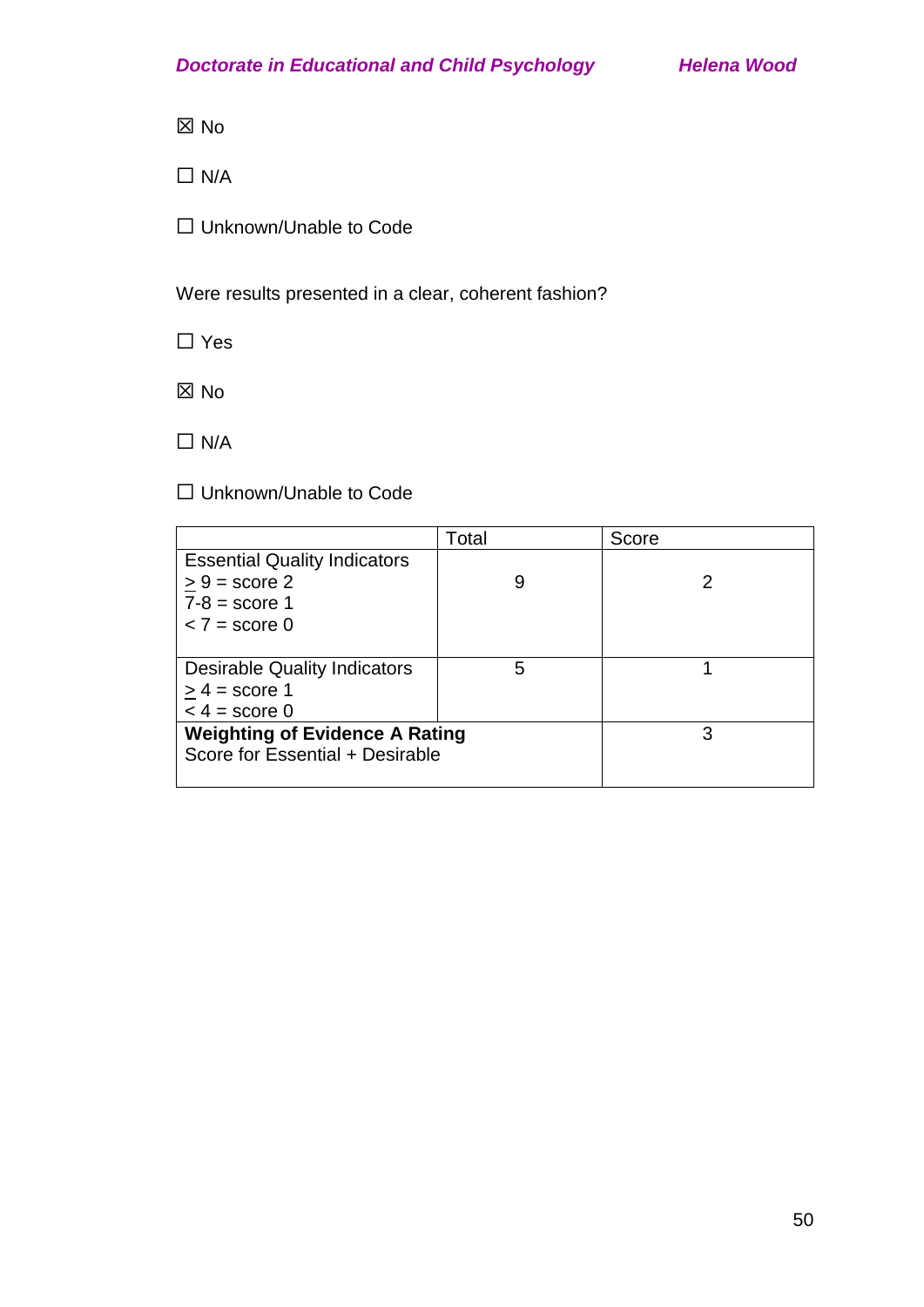*Coding Protocol: Carlyle (2014)*

**Coding Protocol:** Horner, R. H., Carr, E. G., Halle, J., McGee, G., Odom, S., & Wolery, M. (2005). The use of single-subject research to identify evidencebased practice in special education, *Exceptional Children, 71*(2), 165-179.

### **Name of Coder:** Date: 29.12.20

**Full Study Reference:** Carlyle, D. A. (2014). With a little help from FUN FRIENDS young children can overcome anxiety. *Community Practitioner: The Journal of the Community Practitioners' & Health Visitors' Association, 87*(8), 26–29.

### **Section A: Description of Participants and Settings**

Participants are described with sufficient detail to allow others to select individuals with similar characteristics (e.g., age, gender, disability, diagnosis)

☒ Yes

 $\Box$  No

 $\Box$  N/A

☐ Unknown/Unable to Code

The process for selecting participants is described with replicable precision

☐ Yes

☒ No

 $\Box$  N/A

□ Unknown/Unable to Code

Critical features of the physical setting are described with sufficient precision to allow replication.

☐ Yes

☒ No

 $\Box$  N/A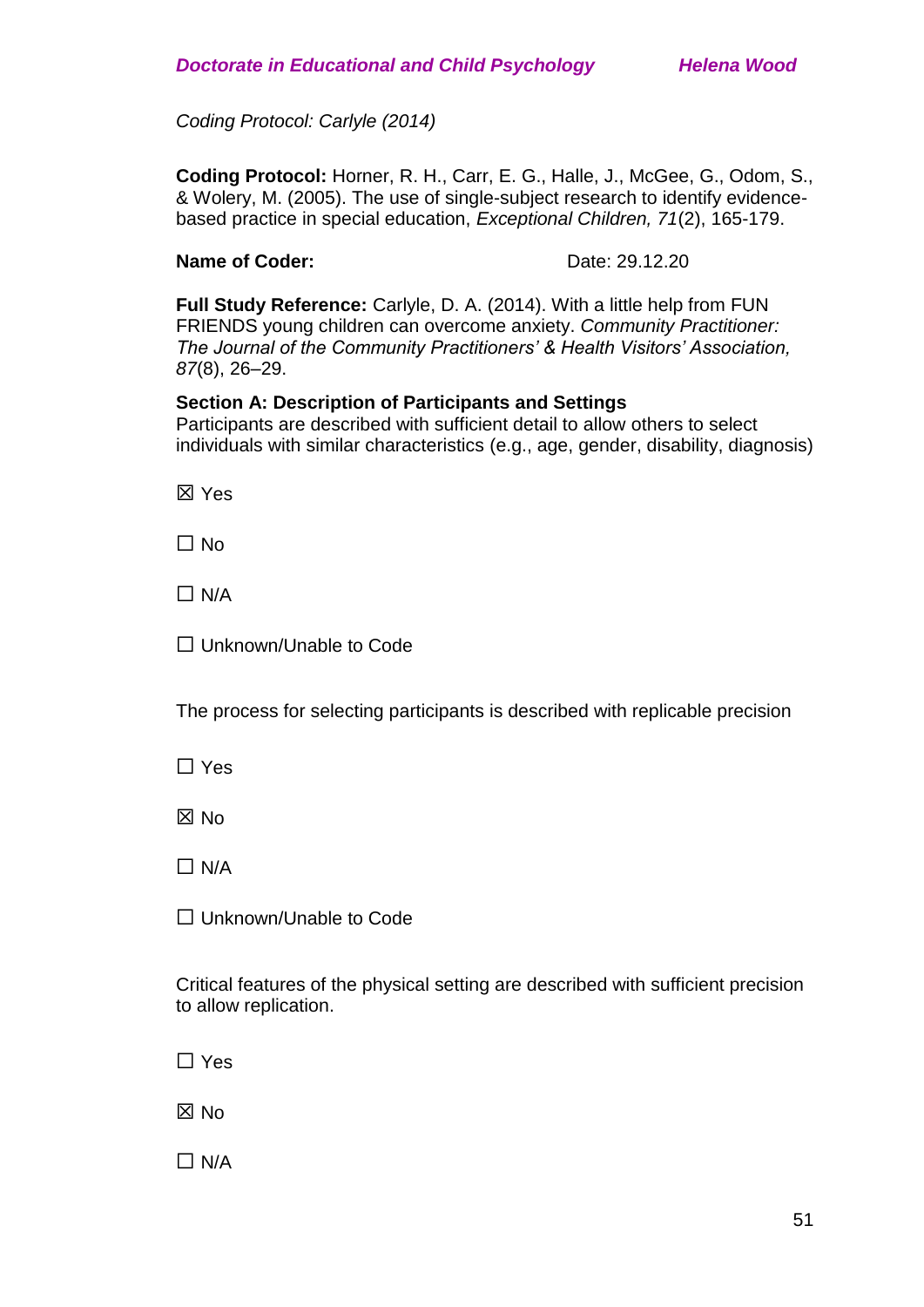□ Unknown/Unable to Code

### **Section B: Dependent Variable**

Dependent variables are described with operational precision

☒ Yes

 $\Box$  No

 $\Box$  N/A

□ Unknown/Unable to Code

Each dependent variable is measured with a procedure that generates a quantifiable index.

☒ Yes

 $\Box$  No

 $\Box$  N/A

□ Unknown/Unable to Code

Measurement of the dependent variable is valid and described with replicable precision.

☒ Yes

 $\Box$  No

 $\Box$  N/A

☐ Unknown/Unable to Code

Dependent variables are measured repeatedly over time.

☐ Yes

☒ No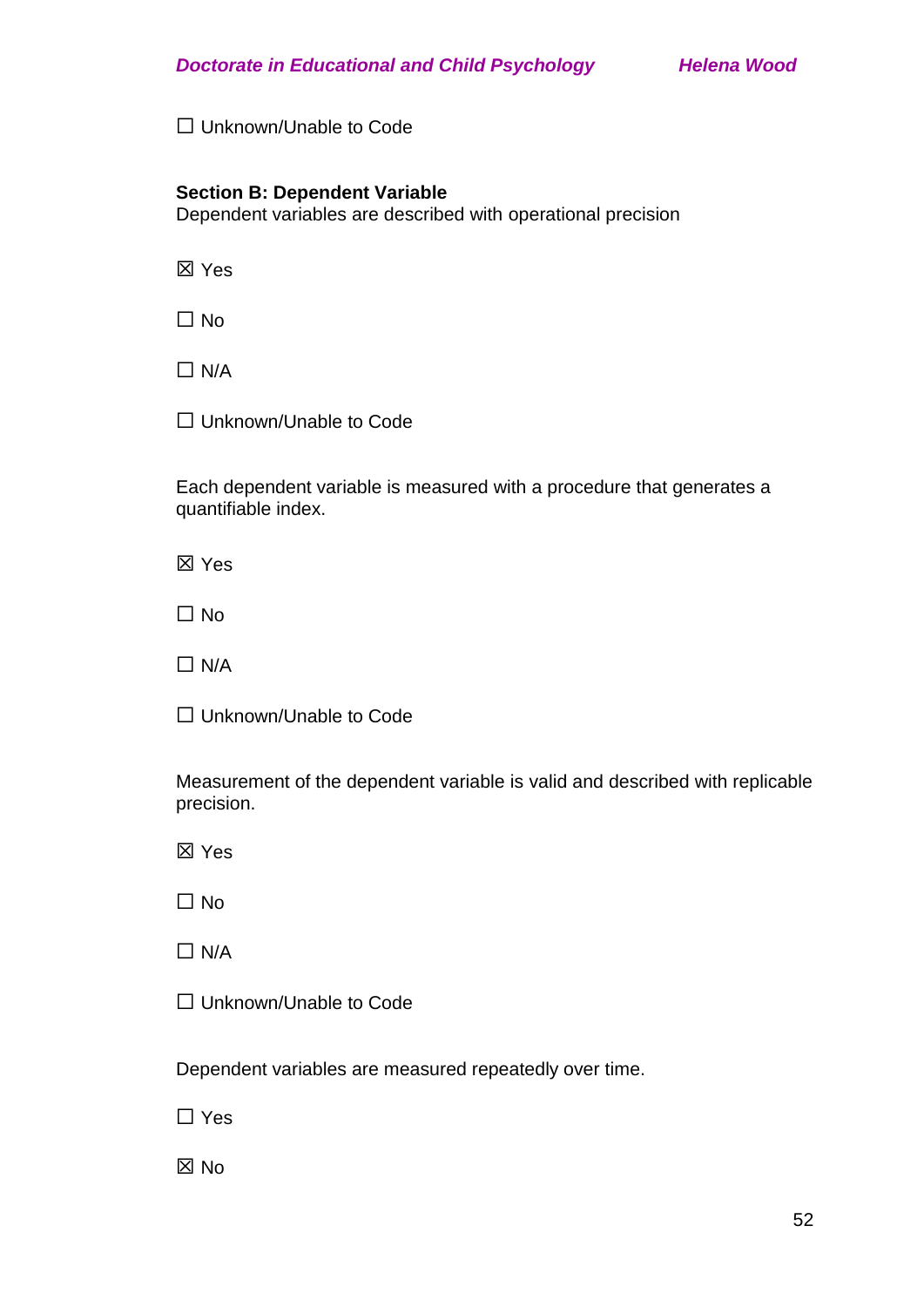$\Box$  N/A

☐ Unknown/Unable to Code

Data are collected on the reliability or interobserver agreement associated with each dependent variable, and IOA levels meet minimal standards (e.g.,  $IOA = 80\%$ ; Kappa = 60%).

☐ Yes

☒ No

 $\Box$  N/A

☐ Unknown/Unable to Code

### **Section C: Independent Variable**

Independent variable is described with replicable precision. ☒ Yes

☐ No

 $\Box$  N/A

☐ Unknown/Unable to Code

Independent variable is systematically manipulated and under the control of the experimenter.

☐ Yes

☒ No

 $\Box$  N/A

□ Unknown/Unable to Code

Overt measurement of the fidelity of implementation for the independent variable is highly desirable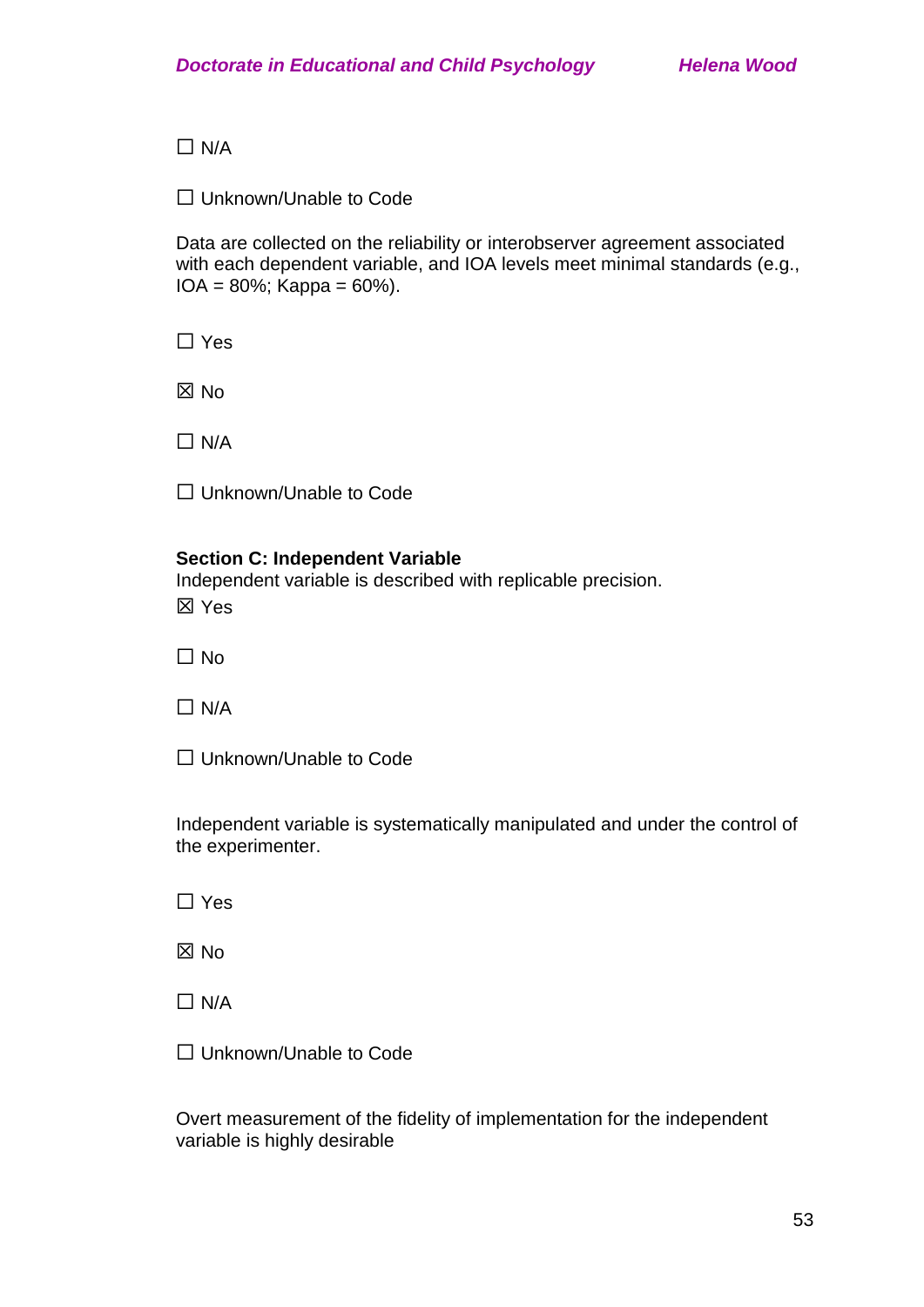☐ Yes

☒ No

 $\Box$  N/A

☐ Unknown/Unable to Code

# **Section D: Baseline**

Includes a baseline phase that provides repeated measurement of a dependent variable

☐ Yes

☒ No

 $\Box$  N/A

□ Unknown/Unable to Code

Establishes a pattern of responding that can be used to predict the pattern of future performance, if introduction or manipulation of the independent variable did not occur.

☐ Yes

☒ No

 $\Box$  N/A

☐ Unknown/Unable to Code

Baseline conditions are described with replicable precision.

☒ Yes

☐ No

 $\Box$  N/A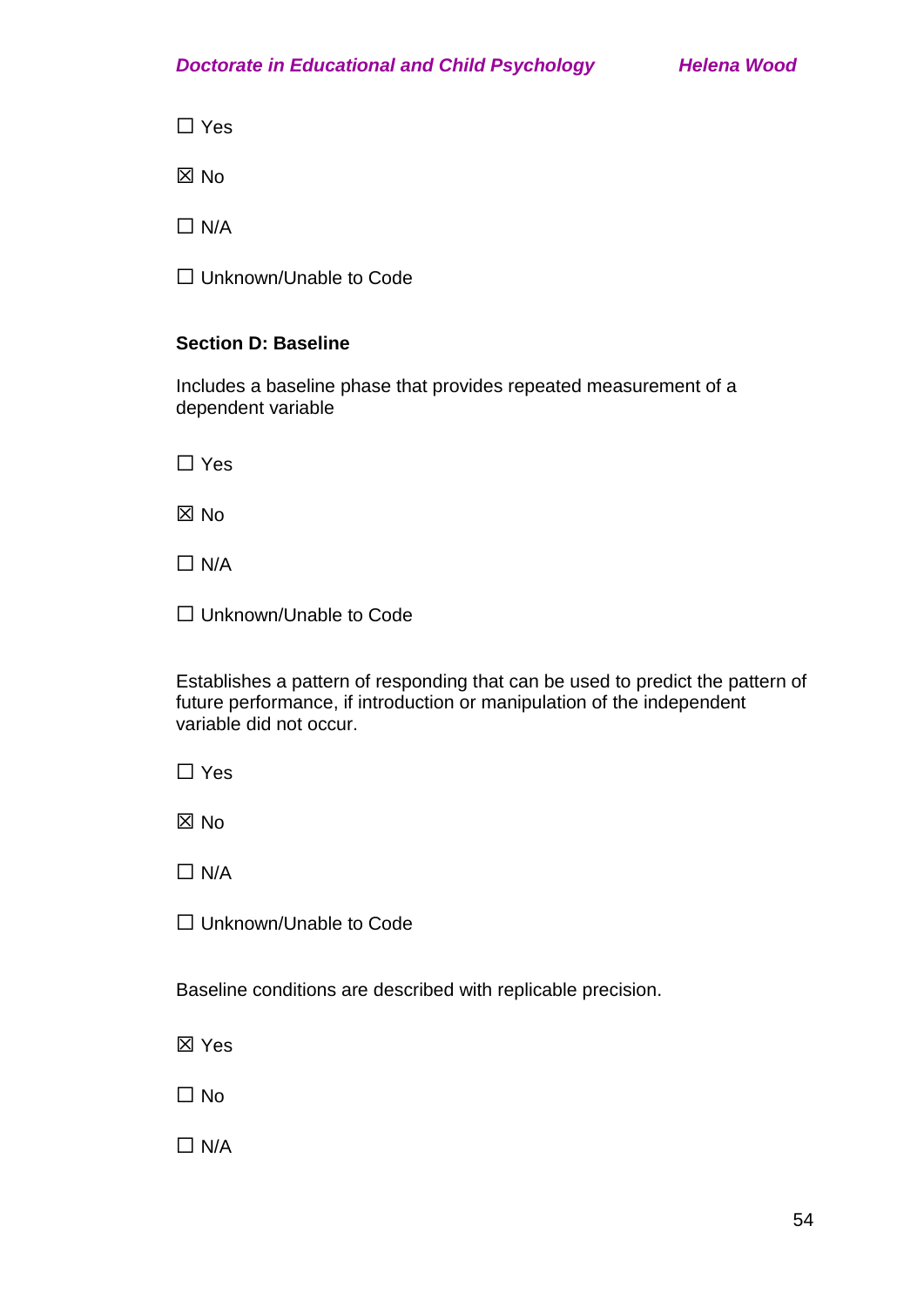□ Unknown/Unable to Code

### **Section E: Experimental Control/Internal Validity**

The design provides at least three demonstrations of experimental effect at three different points in time.

☐ Yes

☒ No

 $\Box$  N/A

□ Unknown/Unable to Code

The design controls for common threats to internal validity (e.g., permits elimination of rival hypotheses).

☐ Yes

☒ No

 $\Box$  N/A

□ Unknown/Unable to Code

The results document a pattern that demonstrates experimental control.

☐ Yes

☒ No

 $\Box$  N/A

☐ Unknown/Unable to Code

# **Section F: External Validity**

Experimental effects are replicated across participants, settings, or materials to establish external validity.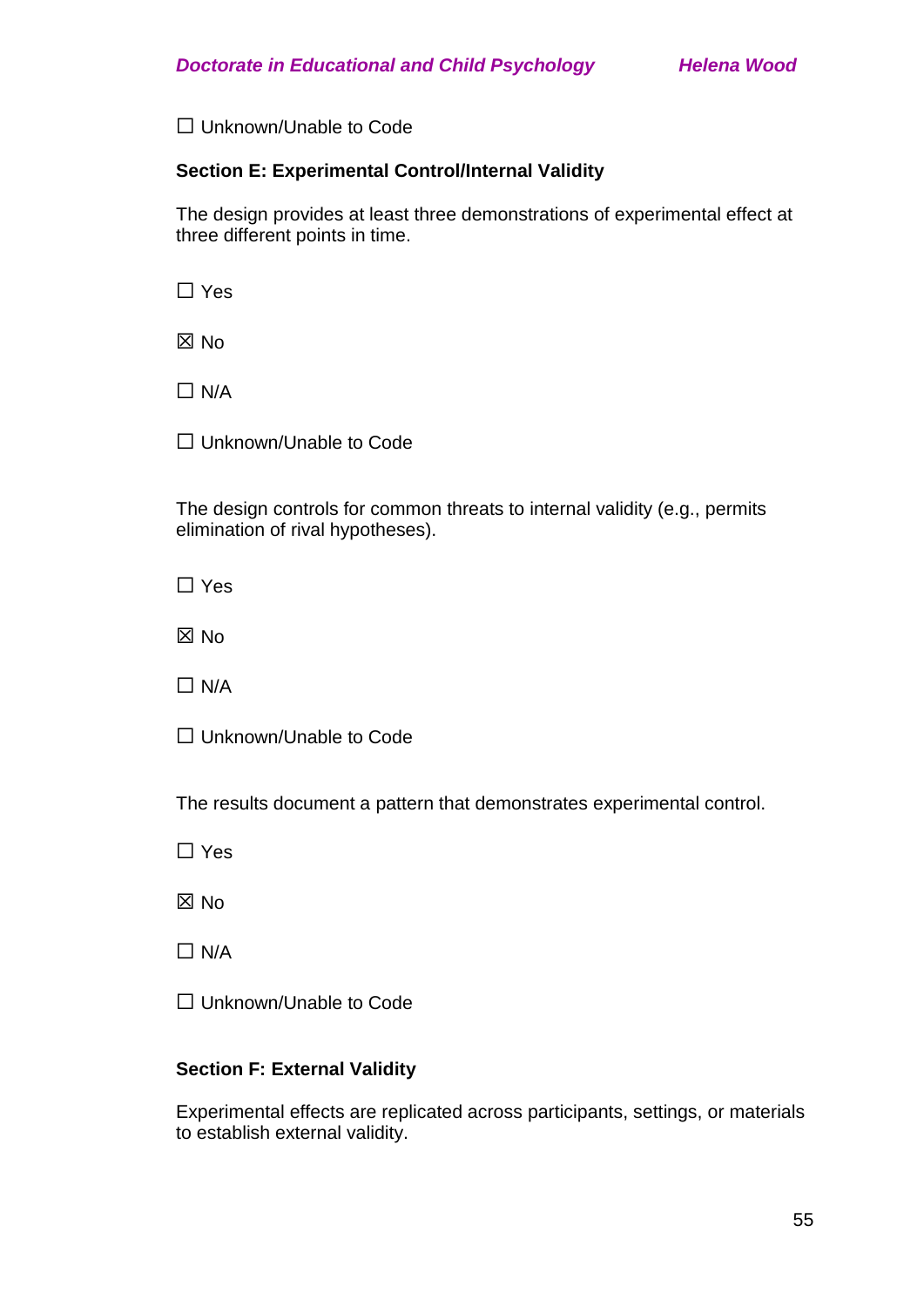☐ Yes

☒ No

 $\Box$  N/A

☐ Unknown/Unable to Code

# **Section G: Social Validity**

The dependent variable is socially important.

☒ Yes

☐ No

 $\Box$  N/A

☐ Unknown/Unable to Code

The magnitude of change in the dependent variable resulting from the intervention is socially important

☒ Yes

☐ No

 $\Box$  N/A

☐ Unknown/Unable to Code

Implementation of the independent variable is practical and cost effective.

☒ Yes

 $\Box$  No

 $\Box$  N/A

☐ Unknown/Unable to Code